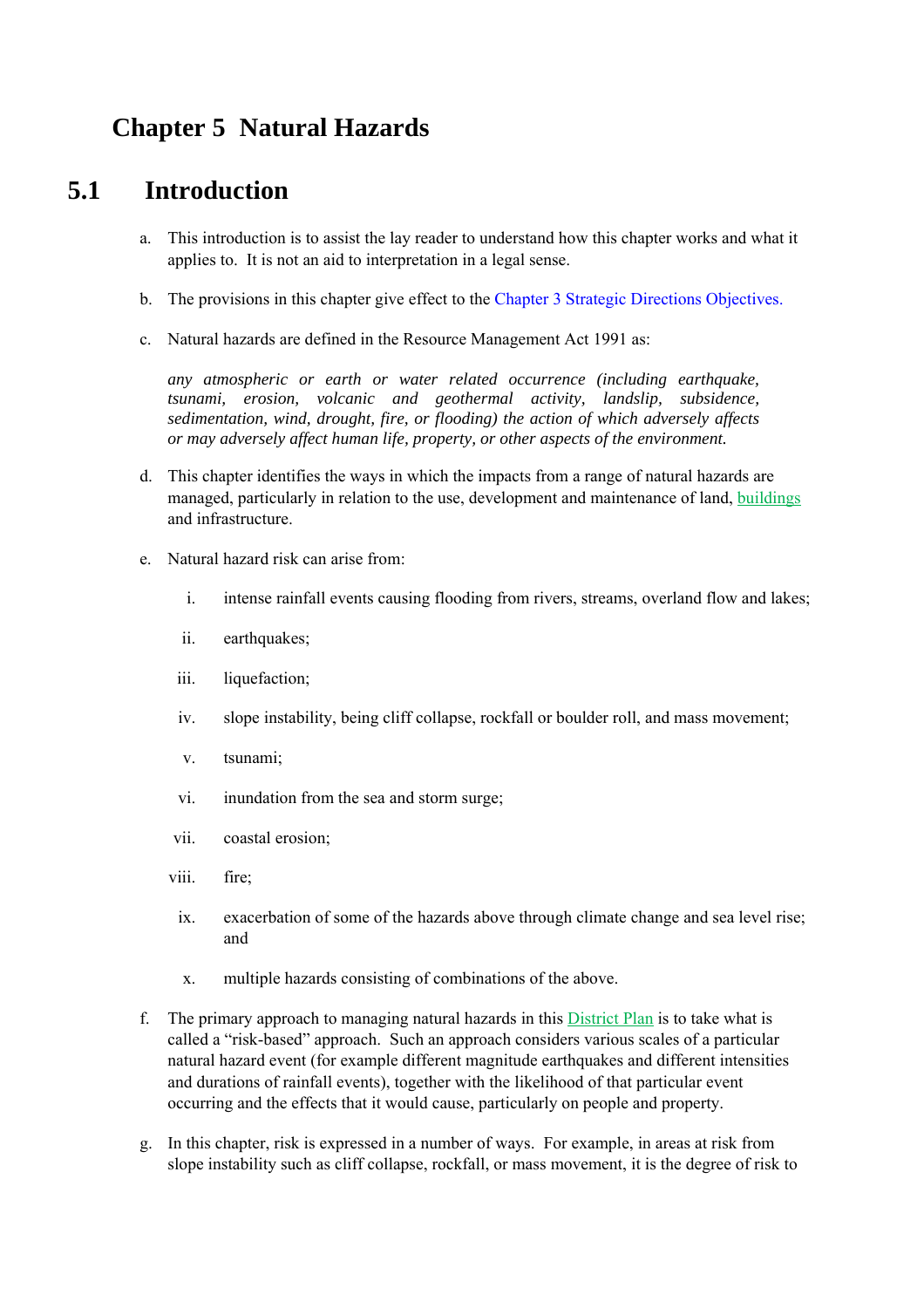people's lives that is of primary concern. In most areas at risk from flooding, the primary concern relates to damage to property and how often this may occur.

- h. In areas of slope instability, risk is expressed as an "Annual Individual Fatality Risk" or AIFR, being the probability of a fatality for an individual occupying a specific site in any one year as a result of slope instability. Calculating this risk involves a number of underlying assumptions, such as the percentage of time an individual is on site or in a residential unit, the level of seismicity (taking into account that the Canterbury earthquakes are expected to decrease over time) and whether or not people would be evacuated following a major seismic event. Given the range of inputs into AIFR, there is an uncertainty in the calculated value of the AIFR which can mean there is a higher or lower level of actual risk. Recognising this, and the area-wide scale of the slope instability mapping, a process has been included that allows for rockfall risk to be recalculated on a site-specific basis through an independent risk assessment that has been supported by an independent peer review.
- i. In areas of flooding, the term "Annual Exceedance Probability" or AEP is used to describe the likelihood of a flooding event of a certain size occurring. This is a different way of expressing the commonly used term "return period" – for example a storm with a return period of 200 years has an AEP of 1/200 (i.e. the reciprocal of the return period) or 0.5%, and means there is a 0.5% chance of a storm of that size happening in any one year.
- j. In areas where there is likely to be a liquefaction risk to property, no specific measure of risk is applied. The area mapped is based on whether liquefaction is more likely to occur than not. Within that area, liquefaction risk and appropriate mitigation is assessed on a site-specific basis using best practice geotechnical and engineering methods to determine the performance of infrastructure and buildings.
- k. The level of control over activities in the District Plan is related to the consequence of the various natural hazards and whether such risks are considered to be acceptable or not. There is also a category in between where, following proper assessment, risk may be able to be managed such that the risk is reduced to acceptable levels.
- l. In locations where the risk from natural hazards is considered to be unacceptable and such risks cannot practically be reduced to acceptable levels, new activities in those areas are generally to be avoided. This includes areas such as Cliff Collapse Management Area 1, Cliff Collapse Management Area 2 and Rockfall Management Area 1, but also includes adjacent areas where risk cannot be adequately remedied or mitigated.
- m. Where risk from natural hazards is able to be managed to acceptable levels, the Council may require assessment and mitigation in relation to potential effects on development from natural hazards in order to reduce risk to a level that is deemed acceptable in the circumstances. Examples are Rockfall Management Area 2, the Flood Management Area and the Liquefaction Management Area. The Planning Maps also include Flood Ponding Management Areas which are required for flood storage capacity, thereby reducing impacts of downstream flooding, and the function of these is recognised in the District Plan.
- n. Where risk is considered to be acceptable without any interventions, and is similar to the levels of many everyday risks that people face and accept each day, there is no intervention required by the District Plan.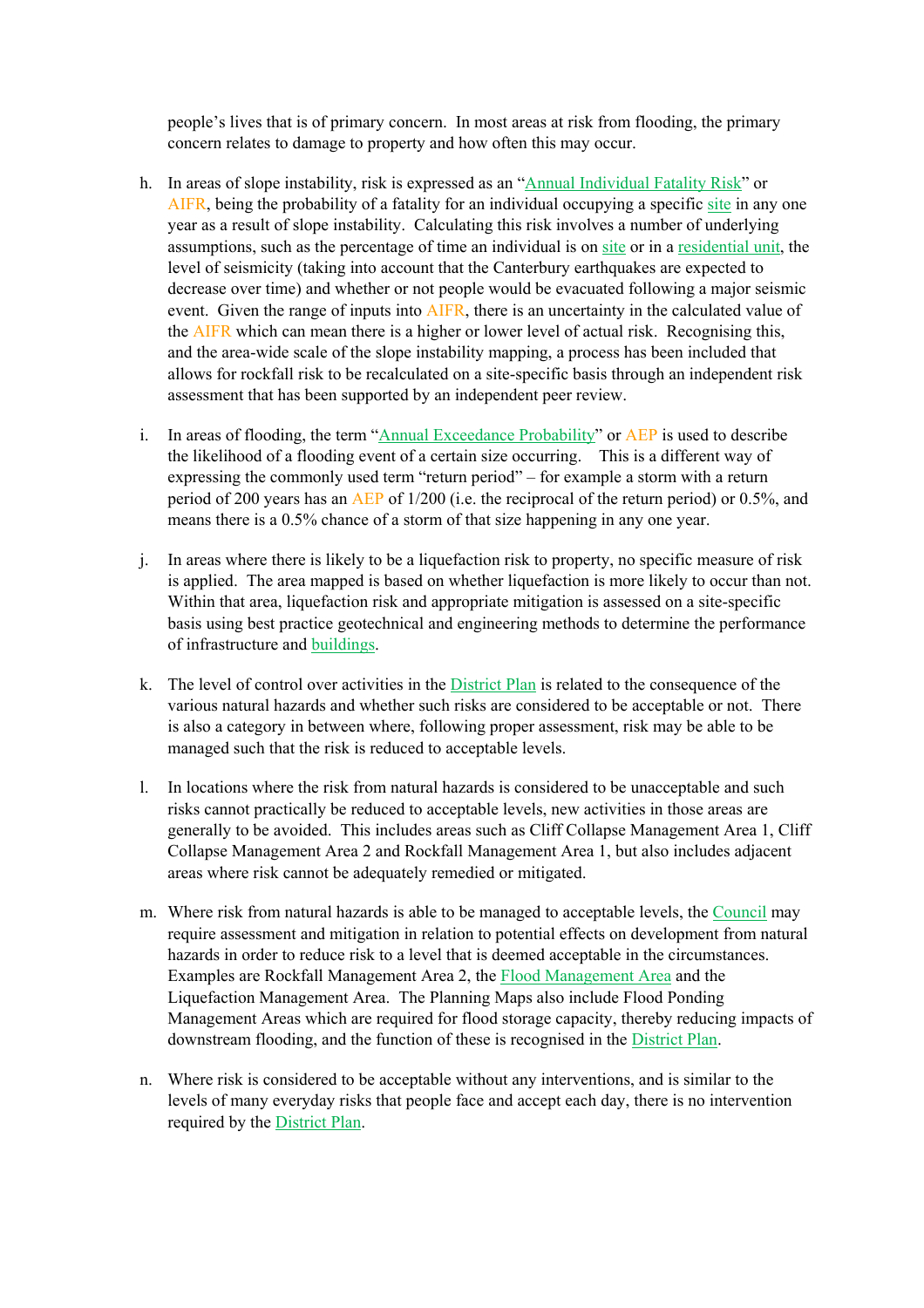# **5.2 Objectives and Policies**

## **5.2.1 Natural Hazard Objectives**

### **5.2.1.1 Objective — Natural hazards**

a. The Objective for this chapter is Objective 3.3.6 in Chapter 3 Strategic Directions.

## **5.2.2 Natural hazards policies**

### **5.2.2.1 General natural hazards policies**

### **5.2.2.1.1 Policy — Avoid new development where there is unacceptable risk**

a. Avoid new subdivision, use and development, including new urban zonings, where the risk from a natural hazard is assessed as being unacceptable.

### **5.2.2.1.2 Policy — Manage activities to address natural hazard risks**

a. Manage activities in all areas subject to natural hazards in a manner that is commensurate with the likelihood and consequences of a natural hazard event on life and property.

### **5.2.2.1.3 Policy — Infrastructure**

- a. Avoid locating new critical infrastructure where it is at risk of being significantly affected by a natural hazard unless, considering functional and operational requirements, there is no reasonable alternative location or method.
- b. Enable critical infrastructure to be designed, maintained and managed to function to the extent practicable during and after natural hazard events.
- c. Recognise the benefits of infrastructure and the need for its repair, maintenance and ongoing use in areas affected by natural hazards.

### **5.2.2.1.4 Policy — No transferring of natural hazard risk**

a. Ensure that subdivision, use and development (including proposals for hazard mitigation works or hazard removal) do not transfer or create unacceptable natural hazard risk to other people, property, infrastructure or the natural environment.

### **5.2.2.1.5 Policy — Natural features providing hazard resilience**

a. Protect natural features which assist in avoiding or reducing the risk of natural hazards, such as natural ponding areas, coastal dunes, wetlands, water body margins and riparian vegetation from inappropriate subdivision, use and development and where appropriate restore, maintain or enhance the functioning of these features.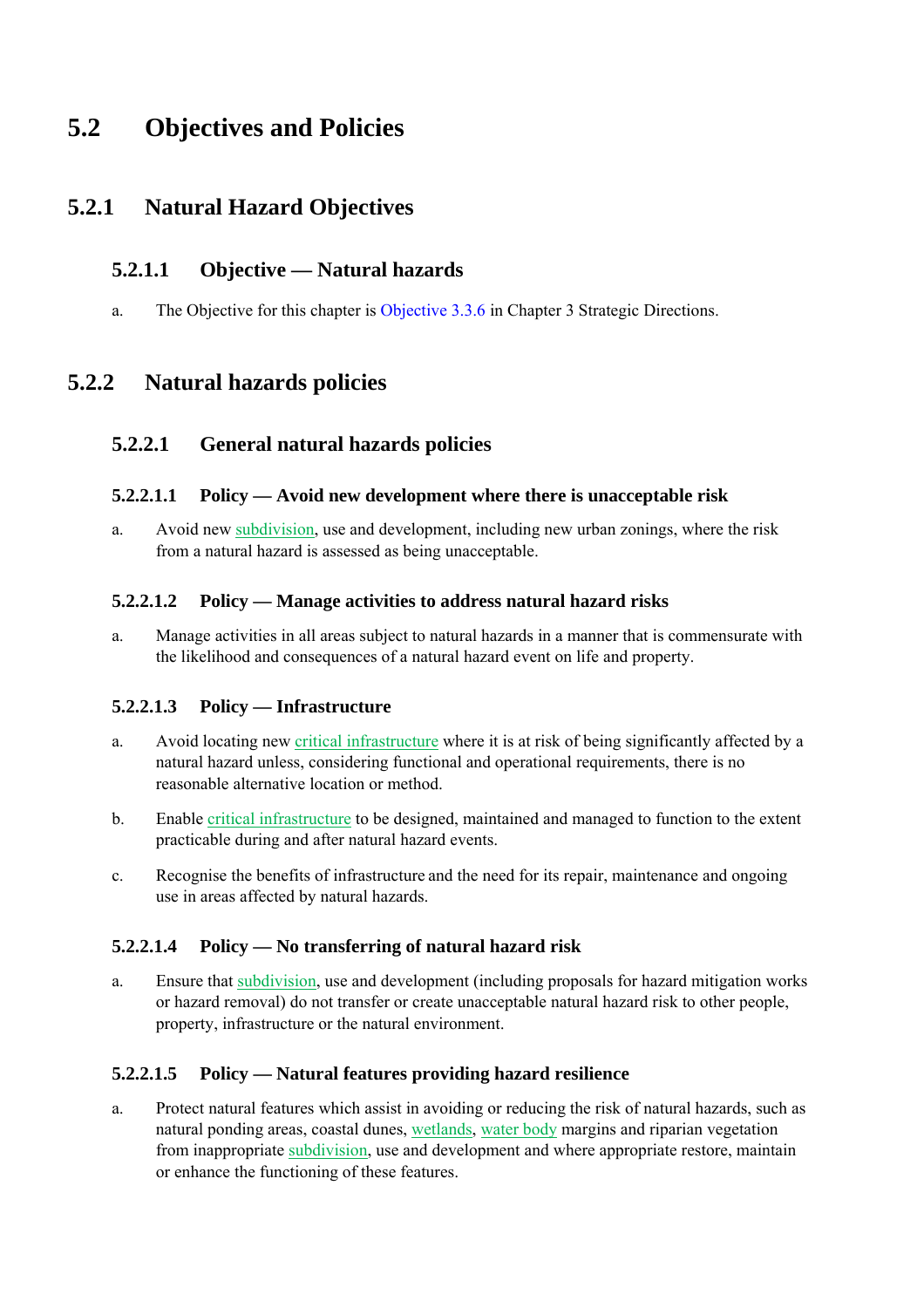### **5.2.2.1.6 Policy — Awareness of natural hazards**

- a. Ensure people are informed about the natural hazards relating to their properties and surrounding area, including through provision of relevant information on Land Information Memoranda and hazard mapping on the Council's website.
- b. Encourage property owners to incorporate measures into buildings including earthquake damaged buildings beyond existing use rights or minimum building standards to avoid or mitigate natural hazards affecting their property.

#### **5.2.2.1.7 Policy — Repair of earthquake damaged land**

- a. Facilitate recovery by enabling property owners to make repairs to earthquake damaged land for residential purposes, where these repairs will appropriately manage adverse effects on people, property or the natural environment.
- b. Recognise that the repair of other earthquake damaged land is necessary as part of recovery.

#### **5.2.2.1.8 Policy – Assessment of hazards**

a. Ensure that the level of assessment undertaken for plan changes, subdivision or development reflects the potential scale and significance of the hazard; and the nature and scale of the rezoning, subdivision or development and its susceptibility to those hazards.

### **5.2.2.2 Policy for managing risk from flooding**

#### **5.2.2.2.1 Policy — Flooding**

- a. Map hazard risk for the Flood Management Area based on:
	- i.a modelled 0.5% AEP (1 in 200-year) rainfall event plus a 5% AEP (1 in 20-year) tide event plus 250mm freeboard; OR a modelled 5% AEP (1 in 20-year flood event) plus a 0.5% AEP (1 in 200-year) tide event plus 250mm freeboard; OR 11.9m above Christchurch City Council Datum (the maximum 200-year tidal contour) plus 250mm freeboard; whichever is the greater; and
	- ii.allowance for 1 metre of sea level rise and an increase in rainfall intensity by 16% through to 2115 as a result of climate change; and
	- iii.a maximum buffer extension of the modelled rainfall event areas by 60 metres in a north/south and east/west direction.
- b. Avoid subdivision, use or development the high flood hazard management area where it will increase the potential risk to people's safety, well-being and property.
- c. Avoid activities locating where they could undermine the integrity of the Waimakariri River primary stopbank system, and restrict activities locating where they could undermine the integrity of the Waimakariri River secondary stopbank system.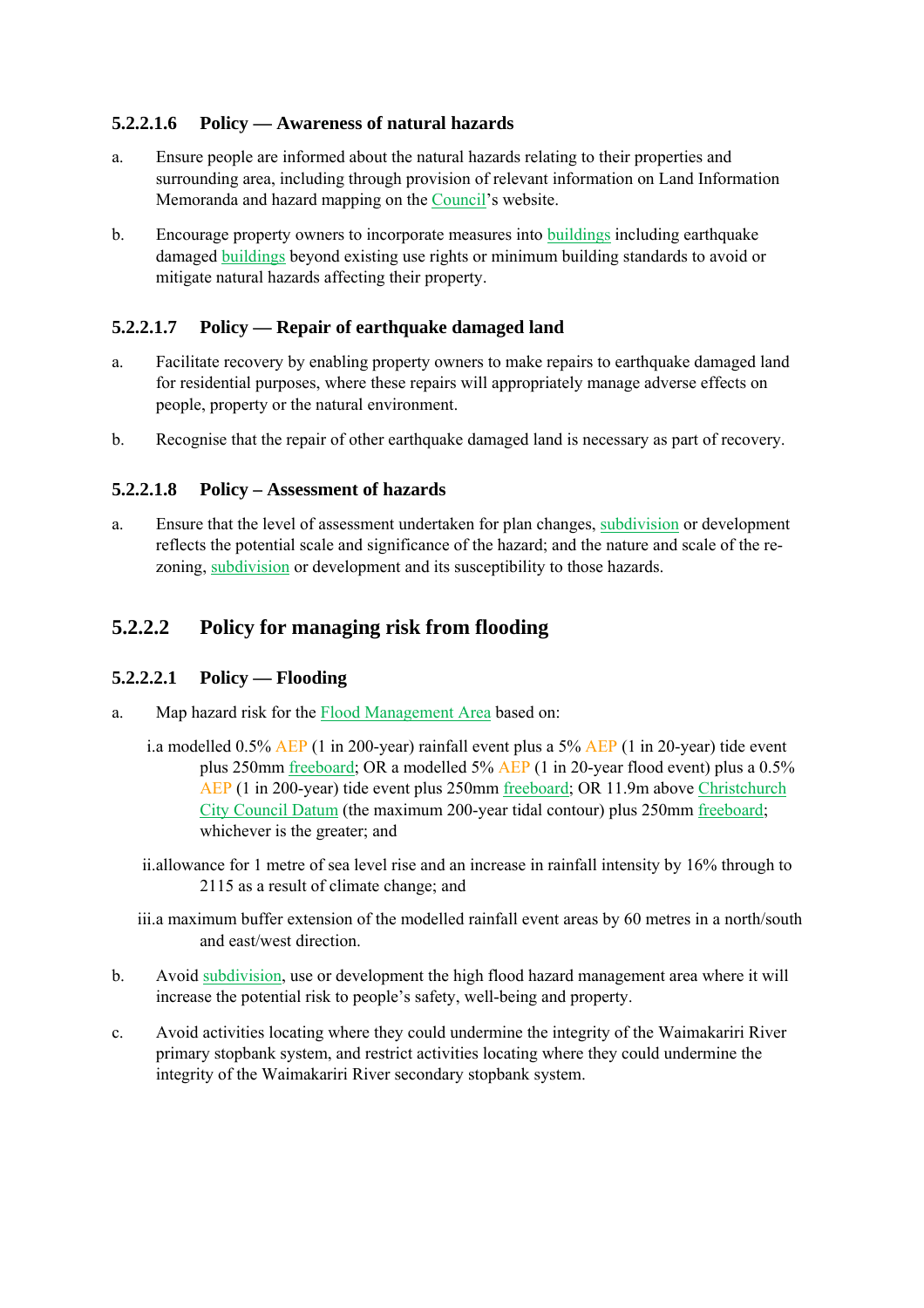- d. Maintain the flood storage capacity and function of natural floodplains, wetlands and ponding areas, including the Hendersons Basin, Cashmere Stream Floodplain, Hoon Hay Valley, Cashmere-Worsleys Ponding Area, Cranford Basin and Lower Styx Ponding Area<sup>1</sup>.
- e. Except for filling required to meet minimum floor levels, ensure that filling in urban areas at risk of flooding in a major flood event does not transfer flooding risk to other people, property, infrastructure or the natural environment.
- f. Reduce potential flood damage by ensuring floor levels for new buildings or additions to buildings, except those unlikely to suffer material damage, are above flooding predicted to occur in a major flood event, including an allowance for appropriate freeboard.

### **5.2.2.3 Policy for managing risk from liquefaction**

### **5.2.2.3.1 Policy — Management of liquefaction risk**

- a. Map the Liquefaction Management Area based on a district-wide assessment of where damaging liquefaction is more likely to occur.
- b. Provide for re-zoning, subdivision, use and development on flat land where liquefaction risk has been appropriately identified and assessed, and can be adequately remedied or mitigated.

### **5.2.2.4 Policies for managing risk from slope instability**

### **5.2.2.4.1 Policy — Slope instability**

a. Map areas of slope instability risk at an area-wide scale using the following fixed inputs into calculations<sup>2</sup> that establish the **Annual Individual Fatality Risk** (AIFR) for a typical residential  $site<sup>3</sup>$ :

| Slope instability hazard<br>management area | Inputs                                                                           |                                                                     |                                                                                            | <b>Mapped</b><br>risk<br>(AIFR) |
|---------------------------------------------|----------------------------------------------------------------------------------|---------------------------------------------------------------------|--------------------------------------------------------------------------------------------|---------------------------------|
|                                             | Percentage of<br>a day the<br>property is<br>assumed to be<br>occupied<br>$(\%)$ | Year of<br>predicted<br>seismic<br>activity<br>used in<br>modelling | Whether or<br>not the<br>property is<br>evacuated<br>immediately<br>following a<br>Natural |                                 |

 $\frac{1}{1}$ This policy does not foreclose compensatory storage being provided for where  $\frac{\text{filling}}{\text{filling}}$  is required. Using the method and parameters described in GNS Science Consultancy Report 2011/311 Canterbury Earthquakes Port Hills Slope Stability: Pilot study for assessing life-safety risk from rockfalls (boulder rolls) and GNS Science Consultancy Reports 2012/57 Canterbury Earthquakes Port Hills Slope Stability: Pilot study for assessing life-safety risk from cliff collapse and 2012/124 Port Hills Slope Stability: Life-safety risk from cliff collapse in the Port Hills, and any subsequent updates to those reports by GNS Science. Calculations also include modelling and estimates, such as probability of a rockfall/cliff collapse event, vulnerability, rock/debris volumes and rockfall run-out. The mapping does not take account of hazard mitigation works. Rocks can, and will, fall outside of the mapped hazard risk areas, however the risk of a fatality is lower.

Except Mass Movement Management Areas 2 & 3 which are mapped based on potential effect on property, not Annual Individual Fatality Risk.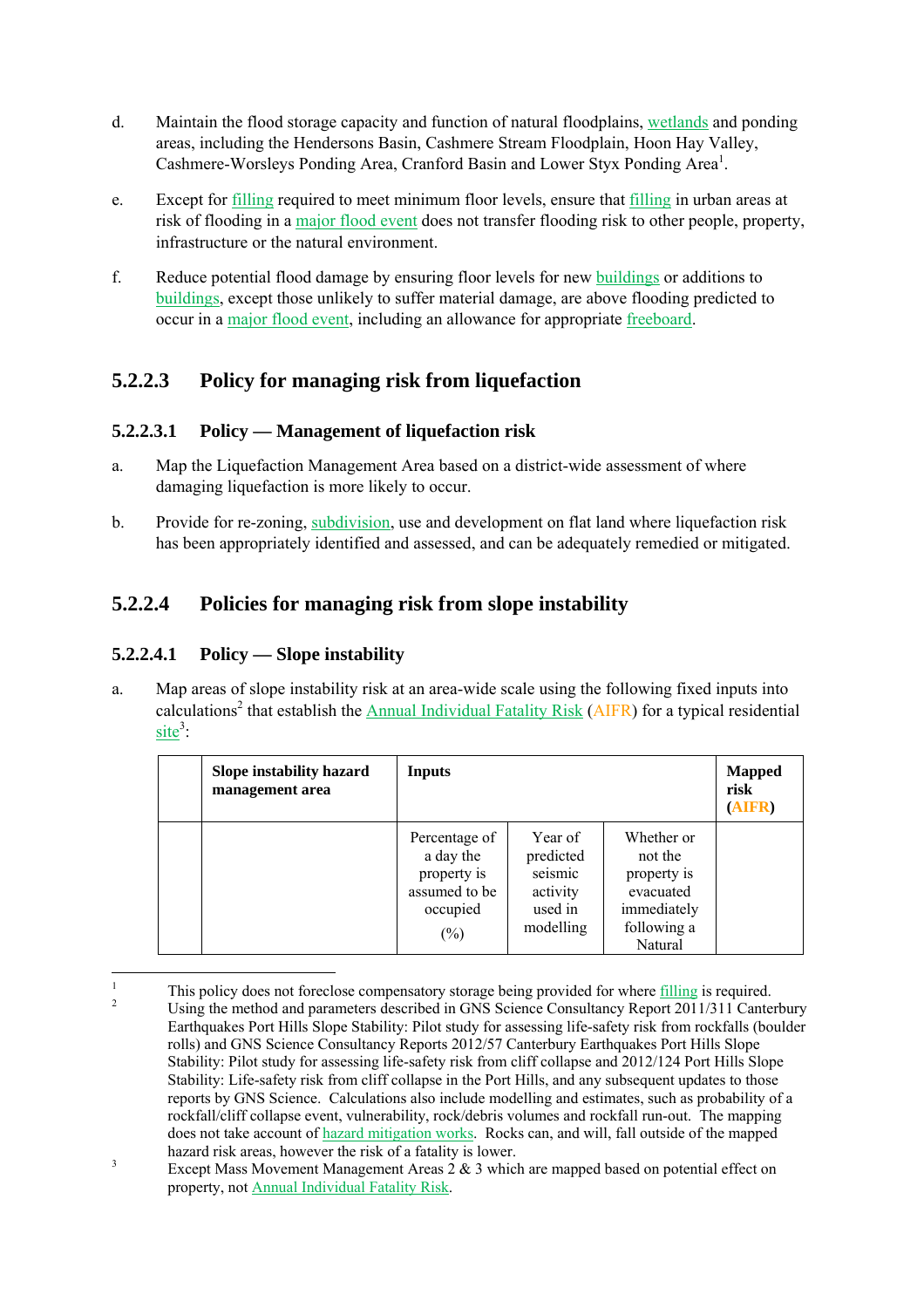|                |                                            |     |                              | Hazard Event |                |
|----------------|--------------------------------------------|-----|------------------------------|--------------|----------------|
| $\mathbf{i}$ . | Cliff Collapse Management<br>Area 1        | 100 | 2012                         | No.          | $\geq 10^{-2}$ |
| ii.            | Cliff Collapse Management<br>Area 2        | 100 | 2012                         | No.          | $\geq 10^{-4}$ |
| iii.           | Rockfall Management Area                   | 67  | 2016                         | <b>Yes</b>   | $\geq 10^{-4}$ |
| iv.            | Rockfall Management Area<br>2              | 100 | 2016                         | No.          | $\geq 10^{-4}$ |
| V.             | Mass Movement<br>Management Area 1         | 67  | 2016                         | <b>Yes</b>   | $\geq 10^{-4}$ |
| V1.            | Mass Movement<br>Management Areas $2 \& 3$ |     | Refer to natural hazard maps |              |                |

b. In slope instability hazard management areas in the Port Hills and across Banks Peninsula:

i.avoid subdivision, use and development where the activity will result in an unacceptable risk to life safety ( $\triangle IFR \ge 10^{-4}$  using the GNS Science method and parameters for establishing life safety risk), taking into account all relevant site-specific information and any hazard mitigation works proposed; and

### **5.2.2.4.2** Policy — Site-specific risk assessment for AIFR Certificates<sup>4</sup> in certain areas **potentially affected by rockfall and/or cliff collapse**

- a. Provide for site-specific assessment of risk from rockfall and/or cliff collapse, in Rockfall Management Area 1, Rockfall Management Area 2, and/or Cliff Collapse Management Area 2, in accordance with the method and parameters described in Policy  $5.2.2.4.1a<sup>5</sup>$  (along with all relevant site-specific information) in order to allow for the issue of AIFR certificates.
- b. Make information from site-specific assessments of risk from rockfall and/or cliff collapse (which have been certified by the Council) readily publicly available.
- c. Regularly notify changes to the District Plan, as required to change the Planning Maps, in order to reflect updated information from site-specific assessments of life-safety risk from rockfall and/or cliff collapse which have been certified by the Council.

### **5.2.2.4.3 Policy — Slope instability for all of the Port Hills and Banks Peninsula**

- a. In areas not already identified in Policy 5.2.2.4.1a as being subject to cliff collapse, rockfall or mass movement, but where the land may be subject to slope instability:
	- i. to the extent appropriate, require proposals for subdivision, use and development to be assessed by a geotechnical specialist to evaluate the presence of hazards and level of risk to people and property (including infrastructure) from slope instability hazards; and

ii.otherwise, manage subdivision, use and development so that risk of damage to property and infrastructure is mitigated to an acceptable extent.

 $\frac{1}{4}$ Refer to Rule 5.7.1.2.

<sup>5</sup> This method does not take account of hazard mitigation works.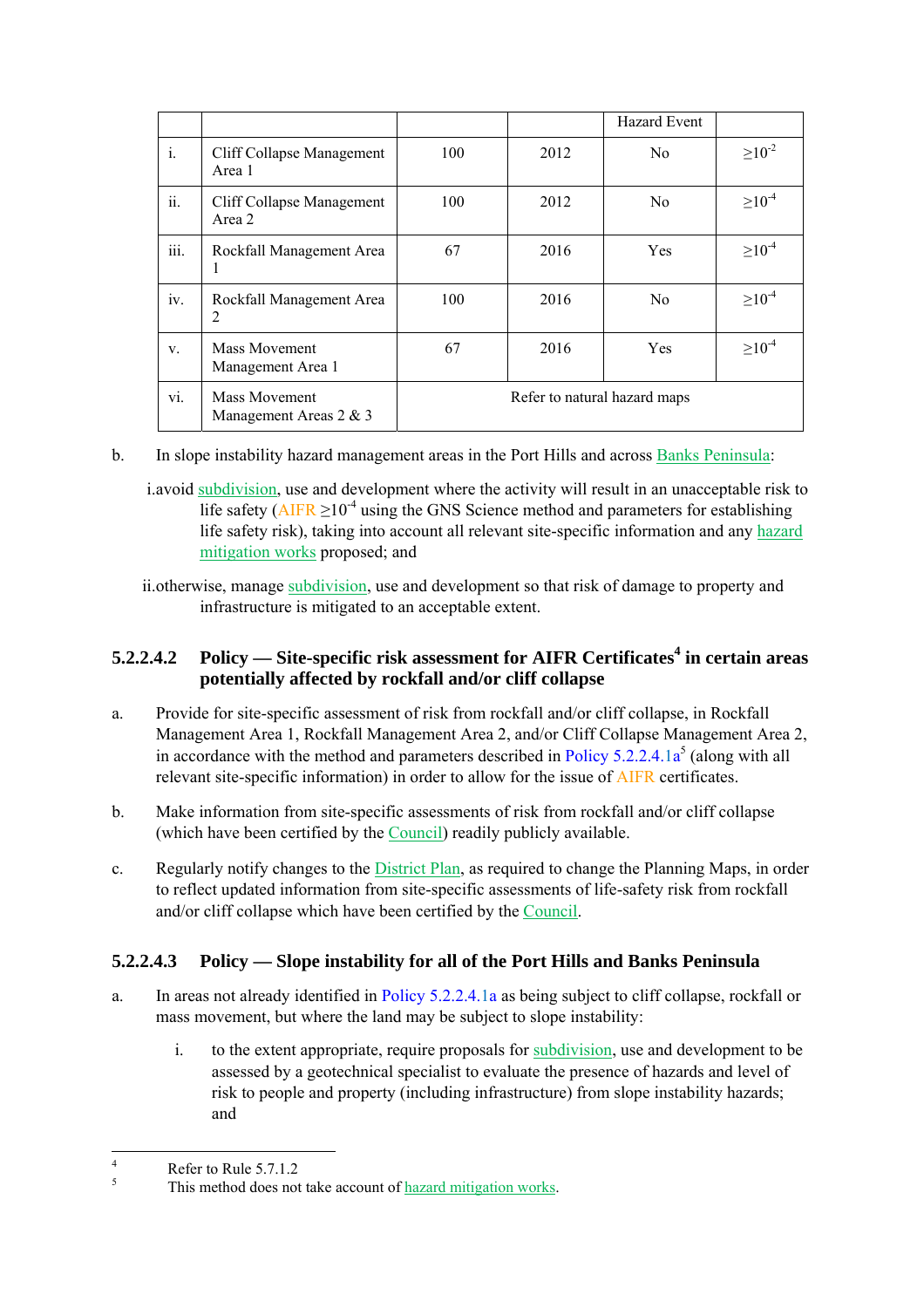- ii. only allow subdivision, use and development where risk can be reduced to an acceptable level.
- b. Avoid hazard mitigation works in areas of the Port Hills and across Banks Peninsula where cliff collapse or mass movement is likely to destroy or significantly damage such works, or where construction or maintenance of hazard mitigation works creates a safety hazard, unless reasonably required to protect critical infrastructure.
- c. Control hazard mitigation works and hazard removal works for slope instability across all other areas of the Port Hills and Banks Peninsula, to ensure that works:

i.are effective;

ii.do not worsen any existing natural hazard; and

iii.do not transfer or increase the risk to other people, property, including critical infrastructure, or the natural environment.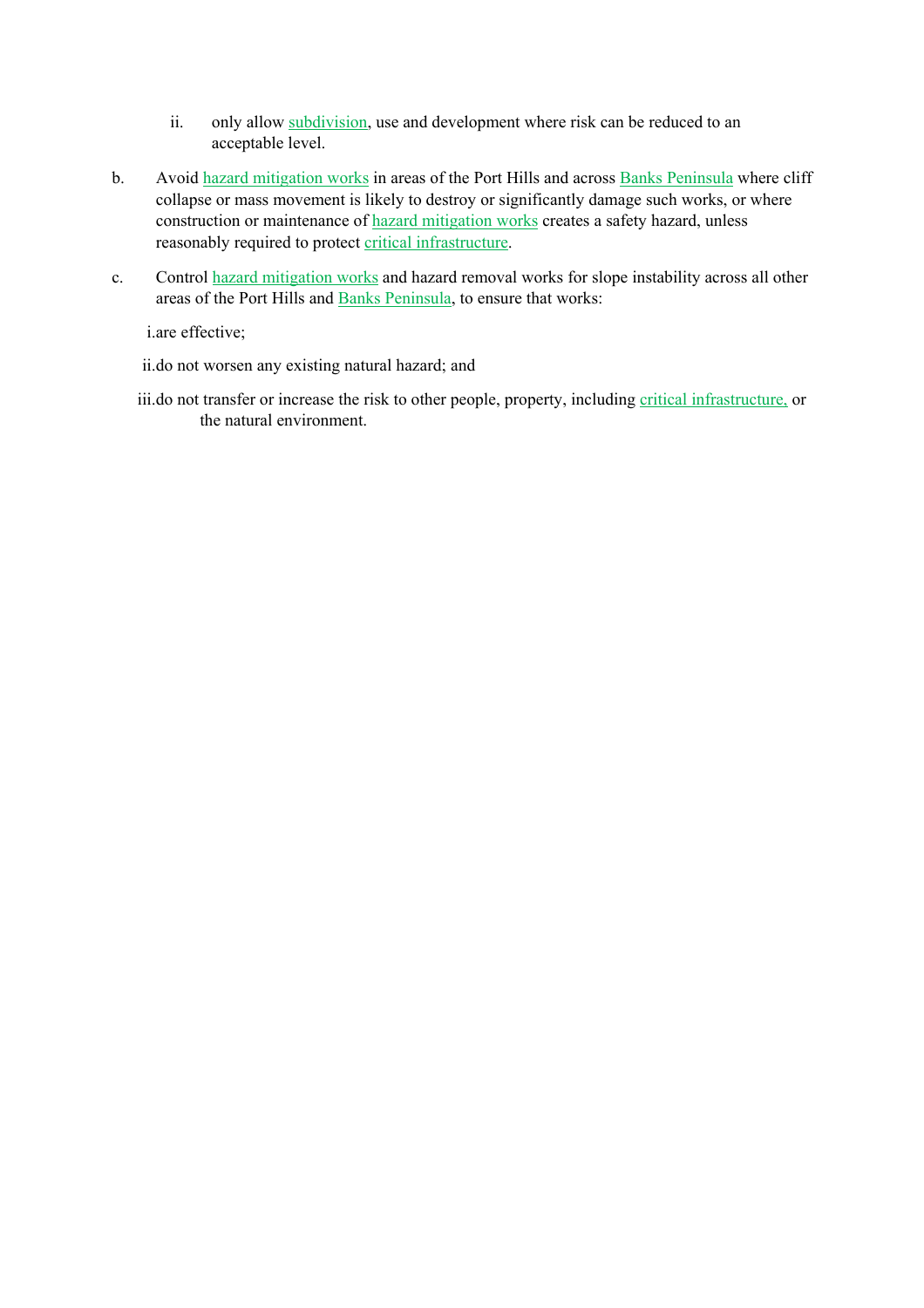# **5.3 How to interpret and apply the rules**

a. The rules that apply in the natural hazard overlay areas in the Planning Maps are listed in:

i.Rule 5.4 – Flood hazard:

- A. Rule 5.4.1 Activities and earthworks in the Flood Management Area;
- B. Rule 5.4.2 Activities and earthworks in the Te Waihora/Lake Ellesmere and Wairewa/Lake Forsyth Flood Management Areas;
- C. Rule 5.4.3 Activities and earthworks in the Waimakariri Flood Management Area;
- D. Rule  $5.4.4$  Repair of land used for residential purposes damaged by earthquakes within the Flood Management Areas in rural and residential zones;
- E. Rule 5.4.5 Activities and earthworks in the Flood Ponding Management Area; and
- F. Rule 5.4.6 Activities in the High Flood Hazard Management Area.

#### ii.Rule 5.5 – Liquefaction hazard; and

iii.Rule  $5.6$  – Slope instability.

b. The Flood Management Areas have separate, specific provisions in identified geographical areas identified on the Planning Maps as set out below. Rule 5.4.1 does not apply to areas subject to Rules 5.4.2 or 5.4.3:

i.Rule 5.4.1 – Activities and earthworks in the Flood Management Area;

ii.Rule 5.4.2 – Activities and earthworks in the Te Waihora/Lake Ellesmere and Wairewa/Lake Forsyth Flood Management Areas;

iii.Rule 5.4.3 – Activities and earthworks in the Waimakariri Flood Management Area.

- c. The information requirements for resource consent applications are set out in Rule 5.7.
- d. The activities covered by the rules in this chapter are also subject to the rules in the relevant zone chapters.
- e. The activity status tables, rules and standards in the following chapters also apply:
	- **4** Hazardous Substances and Contaminated Land
	- **6 General Rules and Procedures**
	- **7** Transport
	- **8** Subdivision, Development and Earthworks
	- **9** Natural and Cultural Heritage
	- **11** Utilities and Energy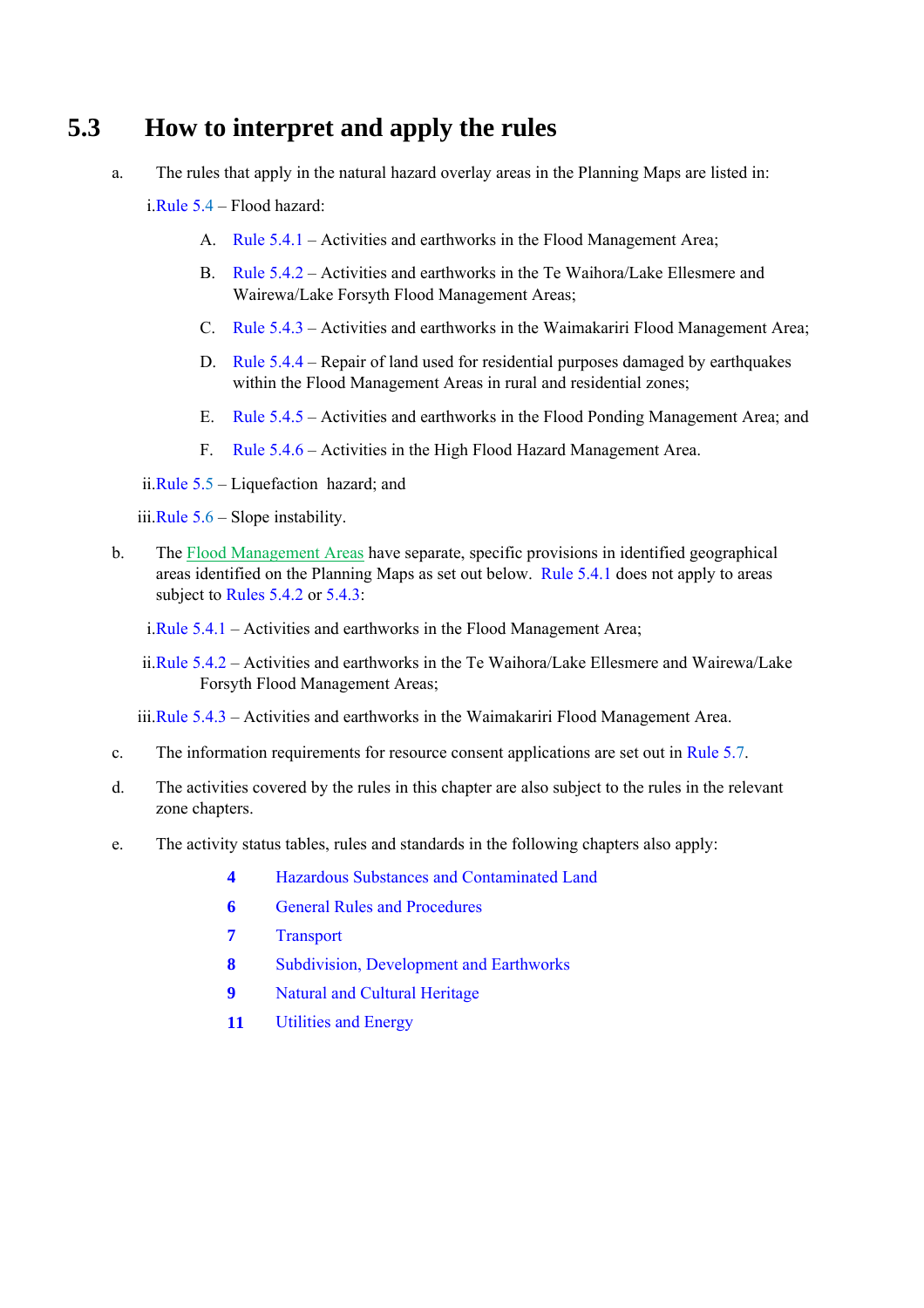# **5.4 Rules - Flood hazard**

- a. Areas identified as being subject to high hazard flooding<sup>6</sup> are identified on the Planning Maps as High Flood Hazard Management Area.
- b. Areas identified as being subject to inundation in a major flooding event are identified as Flood Management Area. Within this area, where the required floors levels are certain and already established by the Council, they are identified on the Planning Maps as being within the Fixed Minimum Floor Level Overlay. Where they are not accurately modelled and further modelling is required, the Council will, on request, review its current information and issue a Minimum Floor Level Certificate that will certify the floor level necessary for that site based on available information.
- c. Areas that are important for stormwater retention are also identified on the Planning Maps as Flood Ponding Management Area.

## **5.4.1 Activities and earthworks in the Flood Management Area**

### **5.4.1.1 Permitted activities**

- a. The activities listed below are permitted activities where the activity is located in the area shown on the Planning Maps as Flood Management Area (other than in a Transport Zone, where the Flood Management Area rules do not apply), if they meet the activity specific standards set out in Table 5.4.1.1b.
- b. Activities may also be restricted discretionary as specified in Rule 5.4.1.5.
- c. Exemptions relating to this rule can be found in Rule 5.4.1.4.
- d. For filling or excavation (before 31 December 2018) for repair of land used for residential purposes and damaged by earthquakes, see Rule 5.4.4.
- e. For the purpose of determining appropriate floor levels for P1 and P2, the following models will be used:

#### **Table 5.4.1.1a.**

|      | <b>Flood Management Area</b><br><b>Catchment</b> | Model                                             | <b>Version</b>   |
|------|--------------------------------------------------|---------------------------------------------------|------------------|
| 1.   | <b>Styx</b>                                      | Styx River Hydrologic and<br>Hydraulic Model      | R <sub>004</sub> |
| ii.  | Avon                                             | Avon River Hydrologic and<br>Hydraulic Model      | D13              |
| iii. | Heathcote                                        | Heathcote River Hydrologic and<br>Hydraulic Model | 2012 Design      |

 $\frac{1}{6}$  High hazard flooding includes areas that flood to a depth greater than 1 metre, or the depth (m) x velocity (ms<sup>-1</sup>) of the over land flow is greater than 1 in a 0.2% AEP (1 in 500-year) flood event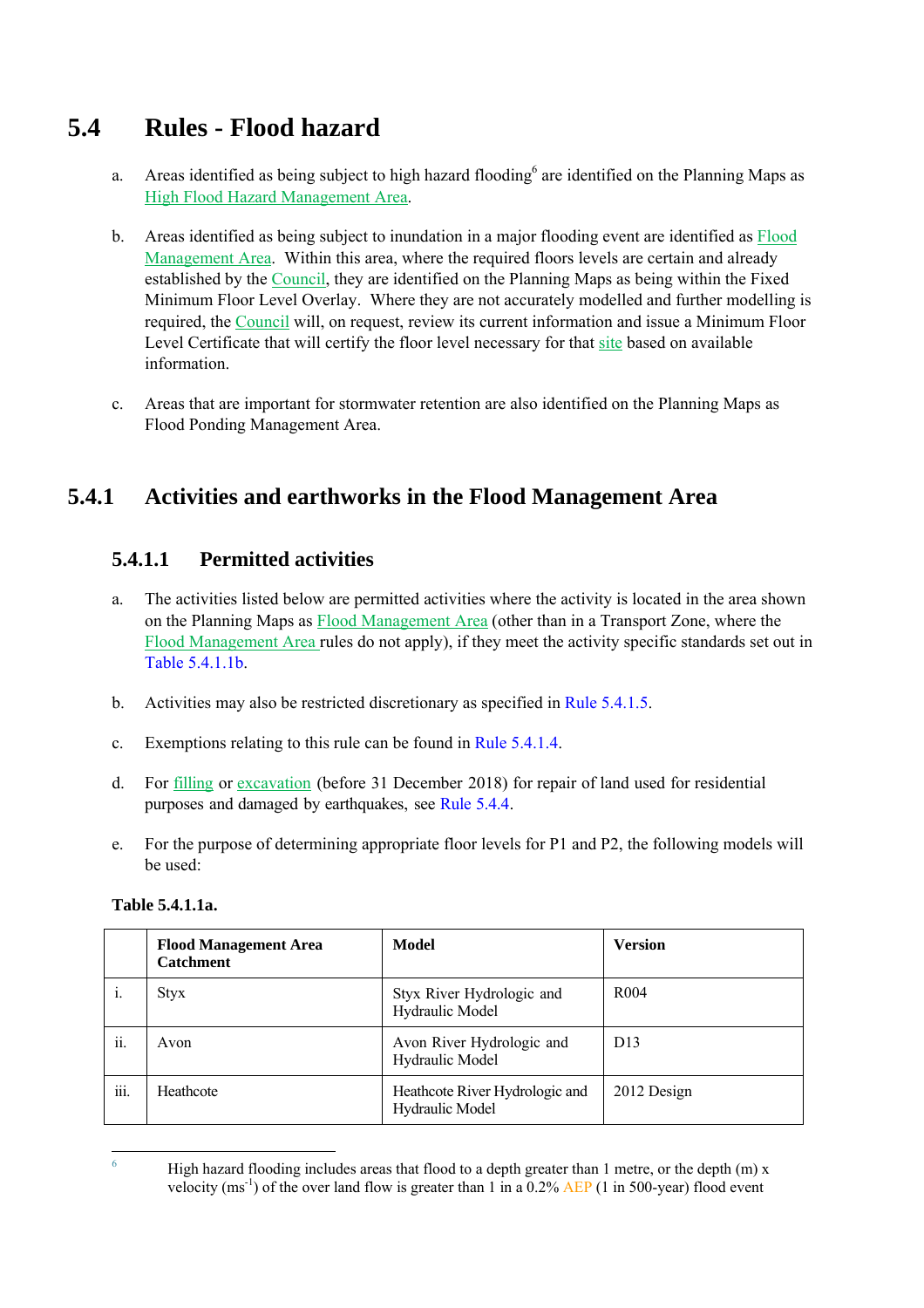| IV. | Sumner | Sumner Floodplain Hydrologic | 2N |
|-----|--------|------------------------------|----|
|     |        | and Hydraulic Model          |    |

#### **Table 5.4.1.1b.**

| <b>Activity</b> |                                                                                                                                                                                                                        | <b>Activity specific standards</b>                                                                                                                                                                                                                                                                                                                                                                                                                                                                                                                                                              |
|-----------------|------------------------------------------------------------------------------------------------------------------------------------------------------------------------------------------------------------------------|-------------------------------------------------------------------------------------------------------------------------------------------------------------------------------------------------------------------------------------------------------------------------------------------------------------------------------------------------------------------------------------------------------------------------------------------------------------------------------------------------------------------------------------------------------------------------------------------------|
| <b>P1</b>       | New buildings located within the<br>Fixed Minimum Floor Level Overlay,<br>unless specified in P5, P6, P7, P8 or<br>P9 in Rule 5.4.1.1.                                                                                 | a. Minimum floor levels shall be the highest of the<br>following:<br>$i$ .<br>flooding predicted to occur in a $0.5\%$ AEP (1 in<br>200-year) rainfall event concurrent with a 5%                                                                                                                                                                                                                                                                                                                                                                                                               |
| P <sub>2</sub>  | Additions to existing <b>buildings</b> which<br>increase the ground floor area of the<br>building located within the Fixed<br>Minimum Floor Level Overlay, unless<br>specified in P6, P7, P8 or P9 in Rule<br>5.4.1.1. | AEP (1 in 20-year) tidal event, including 1 metre<br>sea level rise plus 400mm freeboard, as<br>predicted by the relevant Council model and<br>version identified in Table 5.4.1.1a.; or<br>ii.<br>flooding predicted to occur in a $0.5\%$ AEP (1 in<br>200-year) tidal event concurrent with a 5% (1 in<br>20-year) rainfall event, including 1m sea level<br>rise plus 400mm freeboard, as predicted by the<br>relevant Council model and version identified in<br>Table 5.4.1.1a.; or<br>iii.<br>12.3 metres above Christchurch City Council<br>Datum.<br>(Link to table with floor levels) |
| <b>P3</b>       | New buildings outside the Fixed<br>Minimum Floor Level Overlay unless<br>specified in P5, P6, P7, P8 or P9 in<br>Rule 5.4.1.1.                                                                                         | a. Minimum floor levels shall be the level specified in<br>the Minimum Floor Level Certificate (refer to Rule<br>5.4.1.2)                                                                                                                                                                                                                                                                                                                                                                                                                                                                       |
| <b>P4</b>       | Additions to existing buildings which<br>increase the ground floor area of the<br>building outside the Fixed Minimum<br>Floor Level Overlay unless specified<br>in P6, P7, P8 or P9 in Rule 5.4.1.1.                   | a. Minimum floor levels shall be the level specified in<br>the Minimum Floor Level Certificate (refer to Rule<br>5.4.1.2)                                                                                                                                                                                                                                                                                                                                                                                                                                                                       |
| <b>P5</b>       | Additions to existing buildings that do<br>not increase the ground floor area of<br>the building.                                                                                                                      | Nil                                                                                                                                                                                                                                                                                                                                                                                                                                                                                                                                                                                             |
| <b>P6</b>       | Additions other than garages provided<br>for in Rule 5.4.1.1 P7 which do not<br>increase the ground floor area of an<br>existing building by more than 25 $m2$<br>within any continuous period of 10<br>years.         | Nil                                                                                                                                                                                                                                                                                                                                                                                                                                                                                                                                                                                             |
| P7              | Garages of 40 $m2$ or less in area, and<br>any other accessory buildings without<br>floors.                                                                                                                            | Nil                                                                                                                                                                                                                                                                                                                                                                                                                                                                                                                                                                                             |
| <b>P8</b>       | Decks, swimming pools, and<br>unenclosed buildings without floors.                                                                                                                                                     | Nil                                                                                                                                                                                                                                                                                                                                                                                                                                                                                                                                                                                             |
| P <sub>9</sub>  | Utilities and LPG storage tanks.                                                                                                                                                                                       | Nil                                                                                                                                                                                                                                                                                                                                                                                                                                                                                                                                                                                             |
| <b>P10</b>      | Filling or excavation for residential<br>building platforms only to the extent                                                                                                                                         | Nil                                                                                                                                                                                                                                                                                                                                                                                                                                                                                                                                                                                             |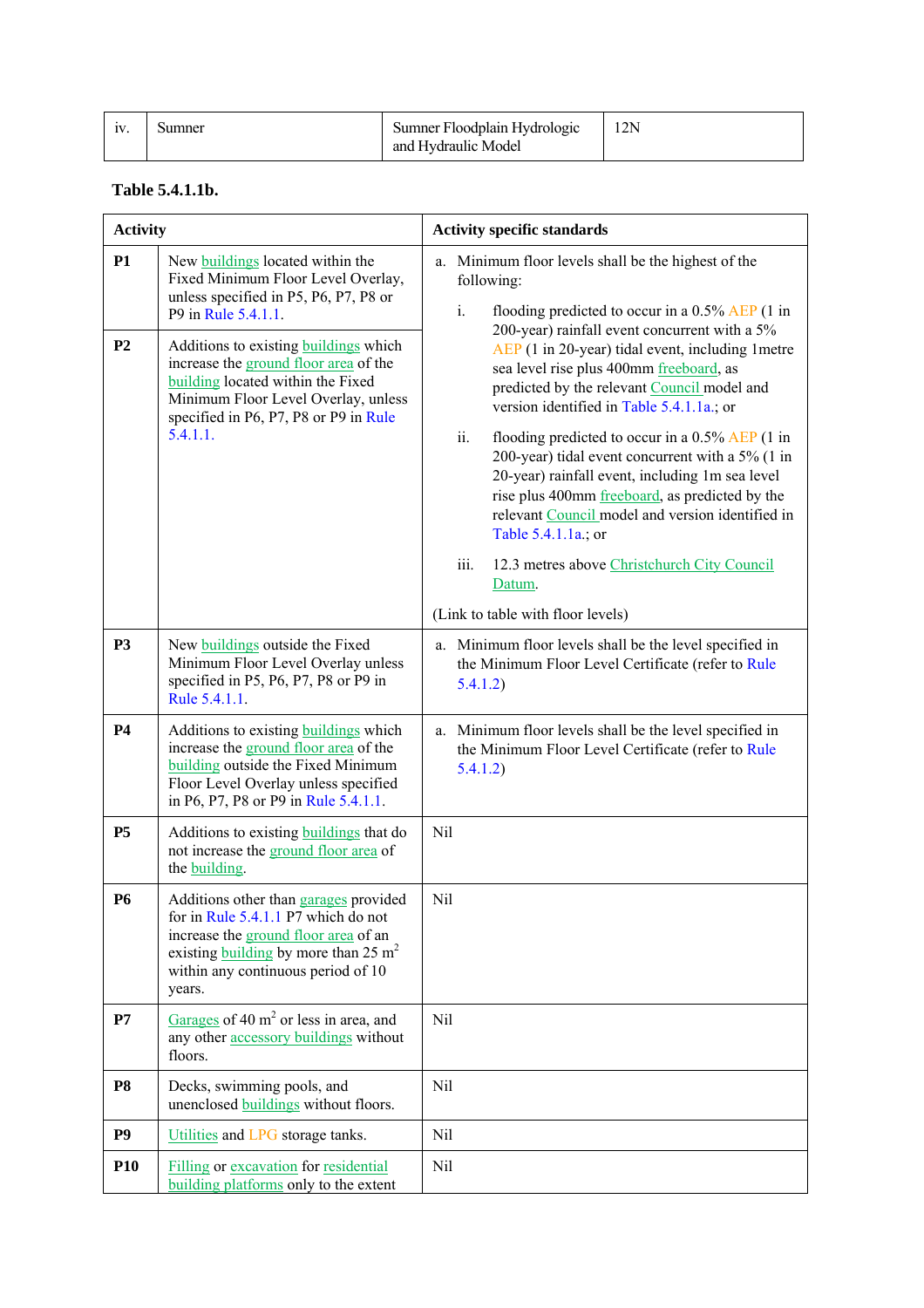| <b>Activity</b> |                                                                                                                                                                           | <b>Activity specific standards</b>                                                                                                                                                                                                                                                                                                                                                                                                                                                                                                                                                                                                                                                                                                    |
|-----------------|---------------------------------------------------------------------------------------------------------------------------------------------------------------------------|---------------------------------------------------------------------------------------------------------------------------------------------------------------------------------------------------------------------------------------------------------------------------------------------------------------------------------------------------------------------------------------------------------------------------------------------------------------------------------------------------------------------------------------------------------------------------------------------------------------------------------------------------------------------------------------------------------------------------------------|
|                 | necessary to achieve the minimum<br>floor levels specified for P1, P2, P3<br>and P4 in Rule 5.4.1.1 for new<br>buildings and for additions to<br>buildings.               |                                                                                                                                                                                                                                                                                                                                                                                                                                                                                                                                                                                                                                                                                                                                       |
| <b>P11</b>      | Filling or excavation associated with<br>the maintenance of flood protection<br>and bank erosion protection works;<br>and the maintenance of existing drains<br>or ponds. | Nil                                                                                                                                                                                                                                                                                                                                                                                                                                                                                                                                                                                                                                                                                                                                   |
| P <sub>12</sub> | Filling or excavation associated with<br>utilities, or the replacement, repair or<br>maintenance of existing utilities.                                                   | Nil                                                                                                                                                                                                                                                                                                                                                                                                                                                                                                                                                                                                                                                                                                                                   |
| P <sub>13</sub> | Filling or excavation in zones other<br>than commercial, industrial and rural<br>zones that is not provided for under<br>Rule 5.4.1.1 P10-P12 or P17.                     | a. A maximum height of 0.3m of filling above ground<br>level and 0.6m depth of excavation below ground<br>level; and<br>b. A maximum volume of filling above ground level of<br>$10m3$ per site, and a maximum cumulative volume of<br>filling and excavation of $25m^3$ per site, in each case<br>within any continuous period of 10 years.<br><b>Or</b><br>The excavation and filling is associated with the<br>$c_{\cdot}$<br>maintenance and/or replacement of underground<br>petroleum storage systems and where, following<br>reinstatement of the underground petroleum storage<br>systems, the site will have a finished contour that is<br>equivalent to the ground level at the commencement<br>of the works.               |
| P <sub>14</sub> | <b>Filling or excavation in commercial</b><br>and industrial zones that is not<br>provided for under Rule 5.4.1.1 P10-<br>P12 or P17.                                     | a. A maximum height of 0.3 metres of filling above<br>ground level and 0.6 metres depth of excavation below<br>ground level; and<br>b. A maximum volume of filling above ground level of<br>$20m3$ per site, and a maximum cumulative volume of<br>$filling$ and excavation of 50 $m3$ per site, in each case<br>within any continuous period of 10 years.<br><b>Or</b><br>The excavation and filling is associated with the<br>$c_{\cdot}$<br>maintenance and/or replacement of underground<br>petroleum storage systems and where, following<br>reinstatement of the underground petroleum storage<br>systems, the site will have a finished contour that is<br>equivalent to the ground level at the commencement<br>of the works. |
| P <sub>15</sub> | Filling or excavation in rural zones<br>that is not provided for under Rule<br>5.4.1.1 P10-P12 or P17.                                                                    | a. A maximum height of 0.2 metres of filling above<br>ground level and 0.6 metres depth of excavation below<br>ground level; and<br>b. A maximum volume of filling above ground level of<br>$100m3$ per site within any continuous period of 10<br>years.                                                                                                                                                                                                                                                                                                                                                                                                                                                                             |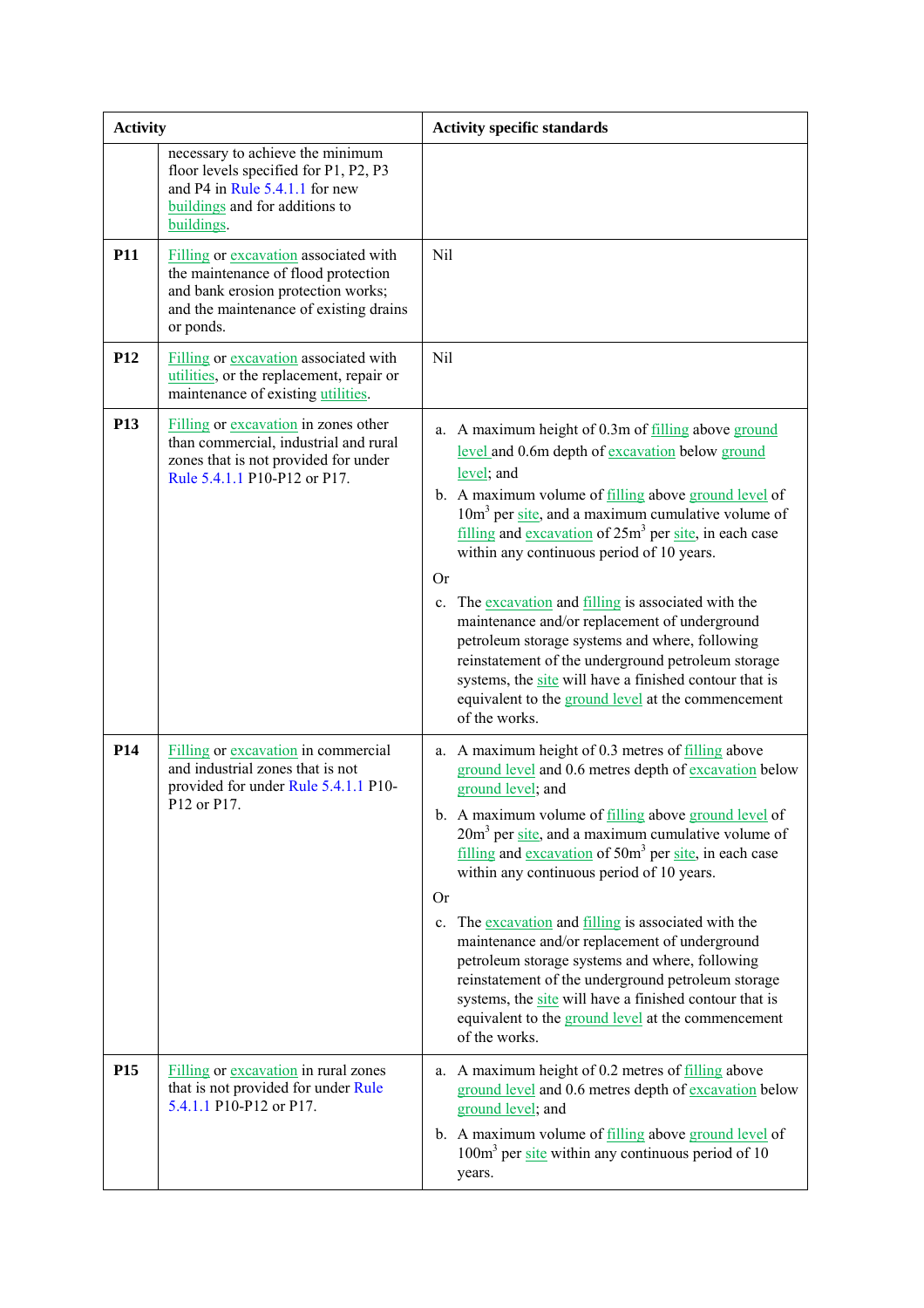| <b>Activity</b> |                                                                                                                      |             | <b>Activity specific standards</b>                                                                                                                                                                                                                                                                                                                                                                                                                                                                                                                                                                                                                                                                                                                                                                                                                                                                                                                                                                                                              |
|-----------------|----------------------------------------------------------------------------------------------------------------------|-------------|-------------------------------------------------------------------------------------------------------------------------------------------------------------------------------------------------------------------------------------------------------------------------------------------------------------------------------------------------------------------------------------------------------------------------------------------------------------------------------------------------------------------------------------------------------------------------------------------------------------------------------------------------------------------------------------------------------------------------------------------------------------------------------------------------------------------------------------------------------------------------------------------------------------------------------------------------------------------------------------------------------------------------------------------------|
|                 |                                                                                                                      | $c_{\cdot}$ | <b>Or</b><br>The excavation and filling is associated with the<br>maintenance and/or replacement of underground<br>petroleum storage systems and where, following<br>reinstatement of the underground petroleum storage<br>systems, the site will have a finished contour that is<br>equivalent to the ground level at the commencement<br>of the works.                                                                                                                                                                                                                                                                                                                                                                                                                                                                                                                                                                                                                                                                                        |
| P <sub>16</sub> | Outdoor storage of transiting shipping<br>containers in commercial and<br>industrial zones.                          |             | Nil                                                                                                                                                                                                                                                                                                                                                                                                                                                                                                                                                                                                                                                                                                                                                                                                                                                                                                                                                                                                                                             |
| P17             | Excavation and filling within the area<br>identified in Appendix 8.10.7d -<br>Cashmere/Worsleys Development<br>Plan. | a.          | The excavation and filling will not result in the<br>reduction in the existing potential storage volume of<br>water that is able to be retained within the<br>development plan area, prior to any residential zone<br>development, in a $0.2\%$ AEP event up to the existing<br>Worsleys Road minimum centreline level of 18.89<br>metres (Christchurch City Council Datum). The<br>design shall also accommodate additional storage for<br>any additional stormwater that could be discharged<br>from the development of the residential zones and<br>roads in a 0.2% AEP event.<br>b. All roads are filled so that the crown of the road is no<br>lower than RL 18.7 metres (Christchurch City Council<br>Datum), except for the realigned Worsleys Road<br>required in the Development Plan. The crown of<br>Worsleys Road shall be no lower than RL 18.89<br>metres (Christchurch City Council Datum).<br>c. The side slopes of all areas filled or excavated in<br>accordance with a. and b. above shall not exceed an<br>angle of 1 in 5. |

### **5.4.1.2 Minimum floor level certificate**

- a. For P3 and P4 in Table 5.4.1.1b, new buildings or additions to existing buildings within the Flood Management Area, but outside of the Fixed Minimum Floor Level Overlay shall have a floor level that is greater than or equal to that specified in a Minimum Floor Level Certificate. The Council will issue a Minimum Floor Level Certificate (which will be valid for 2 years from the date of issue) which specifies the design floor level for a building calculated as the highest of the following:
	- i.flooding predicted to occur in a 0.5% AEP (1 in 200-year) rainfall event concurrent with a 5% AEP (1 in 20-year) tidal event, including 1m sea level rise plus 400mm freeboard, as predicted by the most up to date Council model and any relevant field information; or
	- ii.flooding predicted to occur in a 0.5% AEP (1 in 200-year) tidal event concurrent with a 5% AEP (1 in 20-year) rainfall event, including 1m sea level rise plus 400mm freeboard, as predicted by the most up to date Council model and any relevant field information; or

iii.12.3 metres above Christchurch City Council Datum.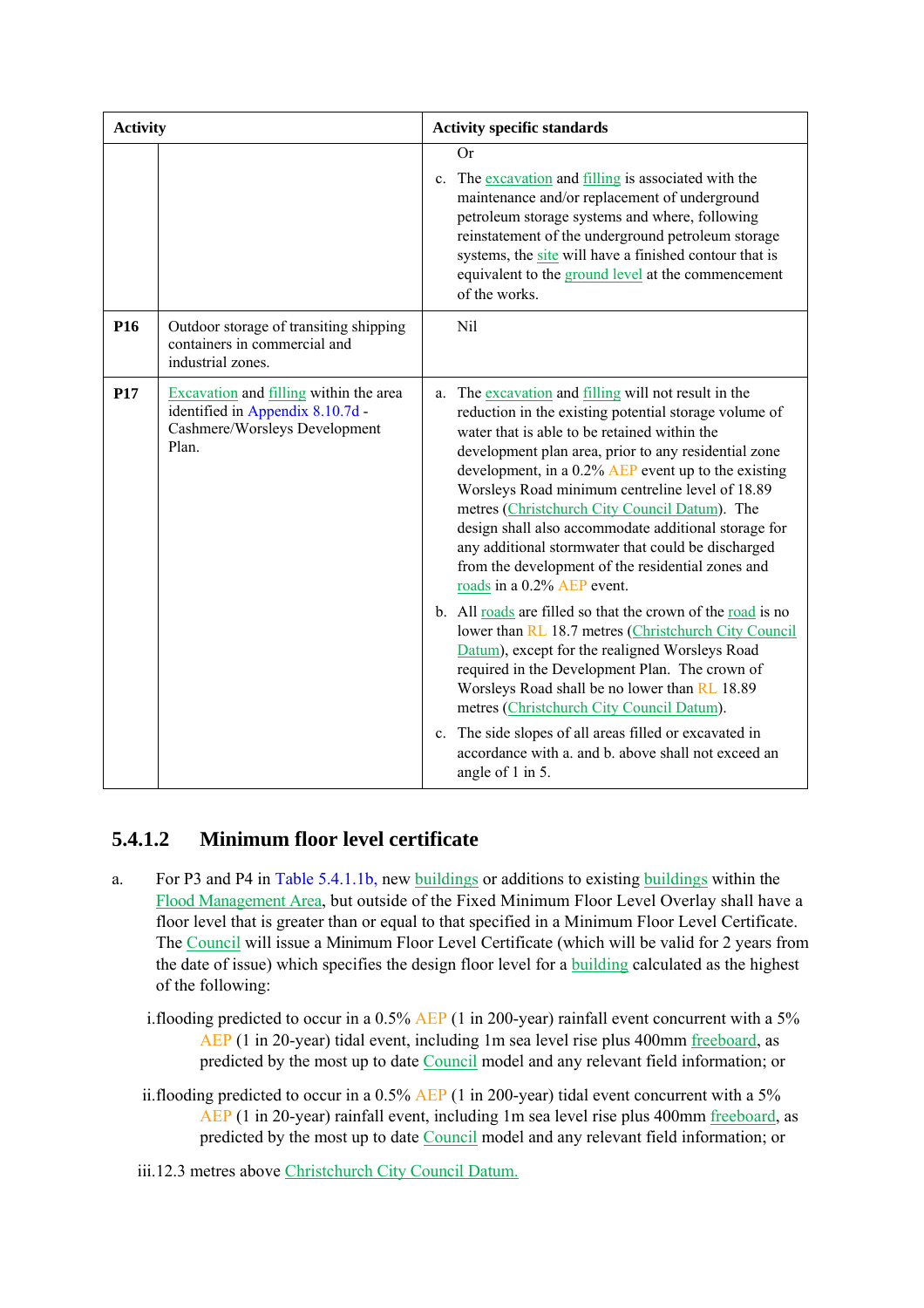### **5.4.1.3 Exemptions for daylight recession planes in the Flood Management Area**

- a. For P1 and P2 in Rule 5.4.1.1, the applicable daylight recession plane in residential zones shall be determined as if the ground level at the relevant boundary was the minimum floor level set in the activity specific standards in Rule 5.4.1.1, or natural ground level, whichever is higher.
- b. For P3 and P4 in Rule 5.4.1.1, the applicable daylight recession plane in residential zones shall be determined as if the ground level at the relevant boundary was the minimum floor level specified in the Minimum Floor Level Certificate issued under Rule 5.4.1.2, or natural ground level, whichever is higher.
- c. For the purposes of a. and b. above, the applicable daylight recession plane in residential zones are:
	- i.Rule 14.4.2.6 Daylight recession planes Residential Suburban Zone and Residential Suburban Density Transition Zone;
	- ii.Rule 14.5.2.6 Daylight recession planes Residential Medium Density Zone;
	- iii.Rule 14.8.2.5 Daylight recession planes Residential Banks Peninsula Zone;
	- iv.Rule 14.7.2.4 Daylight recession planes Residential Hills Zone;

v.Rule 14.9.2.4 Daylight recession planes – Residential Large Lot Zone;

vi.Rule 14.10.2.4 Daylight recession planes – Residential Small Settlement Zone;

vii. Rule 14.12.2.4 Daylight recession planes - Residential New Neighbourhood Zone;

viii.Rule 14.11.2.6 Daylight recession planes – Residential Guest Accommodation Zone;

ix.Rule 14.13.3.2 Daylight recession planes - Enhanced development mechanism;

x.Rule 14.14.2.2 Daylight recession planes - Community housing redevelopment mechanism; and

xi.Rule 14.6.2.2 Daylight recession planes – Residential Central City Zone.

### **5.4.1.4 Exemption for buildings in certain circumstances where a PIM has been issued**

- a. Replacement of earthquake-damaged buildings (including partial replacement) in the Flood Management Area are exempt from compliance with the requirements of P1-P4 in Rule 5.4.1.1, provided that:
	- i.for Flood Management Areas made operative on 7 June 2016 or [insert Stage 3 operative date], on or before the date at which those Flood Management Areas became operative, the Council has received an application for a Project Information Memorandum (PIM) for a building on a specific site;

AND

ii. in response to that application, the Council has issued a PIM that confirms the minimum floor level for the building on that site.

The PIM may be issued before or after the date at which the relevant Flood Management Area became operative, but shall be based on the requirements of the relevant district plan that was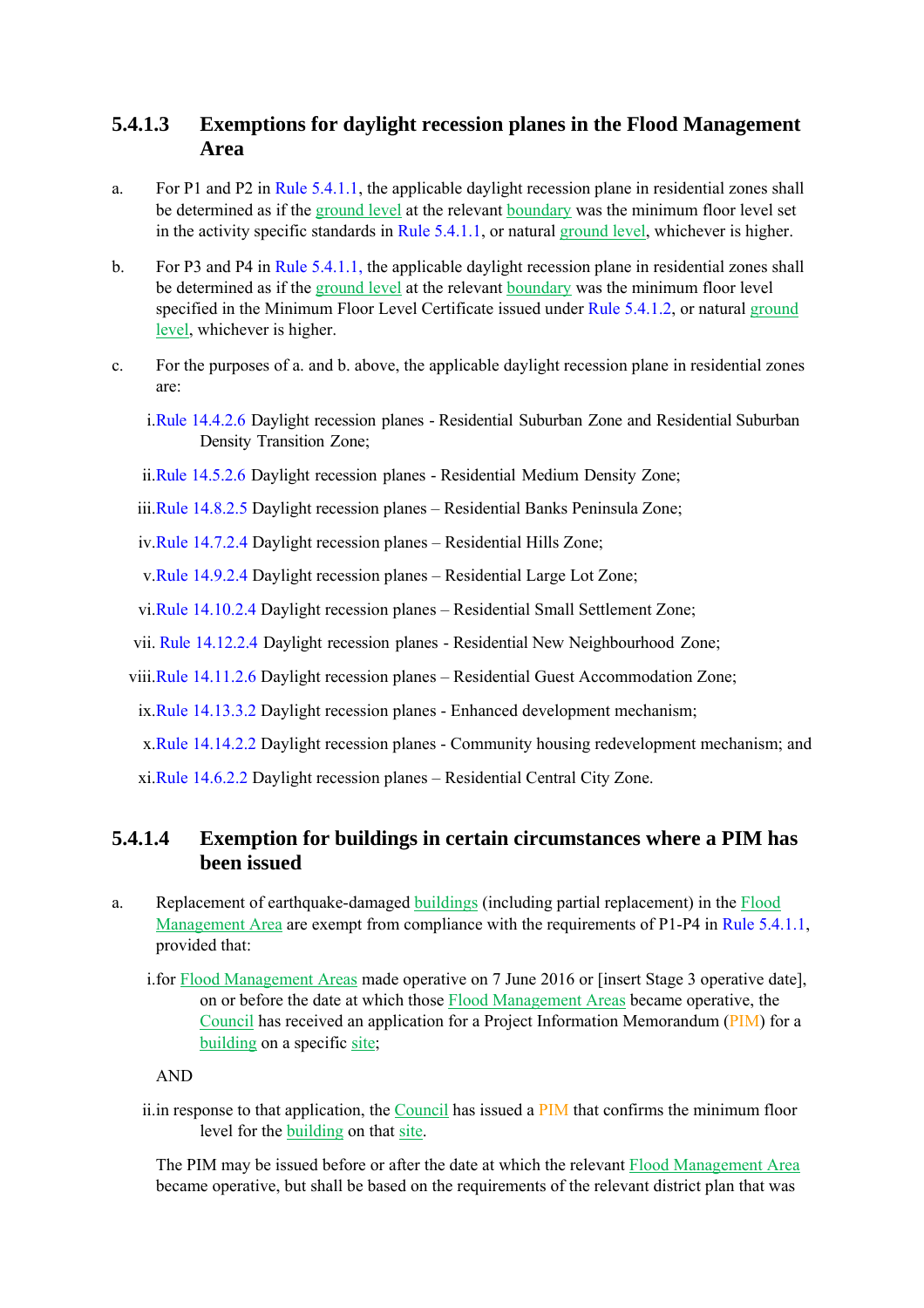operative on the date the PIM was received, or if no rules were relevant under that plan, the New Zealand Building Code as at the date that the application was received.

b. The exemption to Rule 5.4.1.1 outlined in a. above will cease to apply if construction of the building is not commenced by 30 April 2018.

#### **5.4.1.5 5** Restricted discretionary activities

- a. The activities listed below are restricted discretionary activities where the activity is located in an area shown on the Planning Maps as a **Flood Management Area**.
- b. Discretion to grant or decline consent and impose conditions is restricted to the matters of discretion as set out in the following table.

| <b>Activity</b> |                                                                                                                                                                                                                                                                                  | The <b>Council's</b> discretion shall be limited to the following<br>matters: |                                                                                                                                                                                                                                                                                                                                                                                                                                                                                                                                                                                                                                                                                                                                                                          |
|-----------------|----------------------------------------------------------------------------------------------------------------------------------------------------------------------------------------------------------------------------------------------------------------------------------|-------------------------------------------------------------------------------|--------------------------------------------------------------------------------------------------------------------------------------------------------------------------------------------------------------------------------------------------------------------------------------------------------------------------------------------------------------------------------------------------------------------------------------------------------------------------------------------------------------------------------------------------------------------------------------------------------------------------------------------------------------------------------------------------------------------------------------------------------------------------|
| RD1             | New buildings or additions to<br>buildings which are not<br>permitted by the activity status<br>rules and/or activity specific<br>standards for $P1 - P9$ set out in<br>Rule 5.4.1.1.<br>Any application arising from<br>this rule shall not be limited or<br>publicly notified. |                                                                               | a. The Council's discretion is limited to the following matters:<br>setting of minimum floor levels<br>i.<br>ii.<br>mitigation of the effects of flooding<br>b. These restricted discretionary activities will be assessed<br>against the following criteria:<br>i.<br>The frequency at which any proposed <b>building</b> or<br>addition is predicted to be flooded and the extent of<br>damage likely to occur in such an event.<br>ii.<br>Whether any mitigation measures are proposed, their<br>effectiveness and environmental effects, and any<br>benefits to the wider area associated with flood<br>management.<br>iii.<br>Whether there are any positive effects from the<br>reduction in floor levels in relation to neighbouring<br>buildings or streetscape. |
| RD2             | Filling or excavation which is<br>not a permitted activity under<br>P10, P11, P12, or P17 set out<br>in Rule $5.4.1.1$ , or filling or<br>excavation that exceeds the<br>standards in P13 - P15 set out in<br>Rule 5.4.1.1.                                                      |                                                                               | a. The Council's discretion is limited to the following matters:<br>i.<br>timing, location, scale and nature of earthworks;<br>ii.<br>earthworks method; and<br>iii.<br>mitigation of effects as they impact flooding and<br>surface drainage.<br>b. These restricted discretionary activities will be assessed<br>against the following criteria:<br>i.<br>Whether any effects arise from filling or excavation<br>on land stability, flooding, water bodies, groundwater<br>and natural ground levels on- and/or off-site,<br>including:<br>A. any likelihood of exacerbation of flooding,                                                                                                                                                                             |

#### **Table 5 .4.1.5a**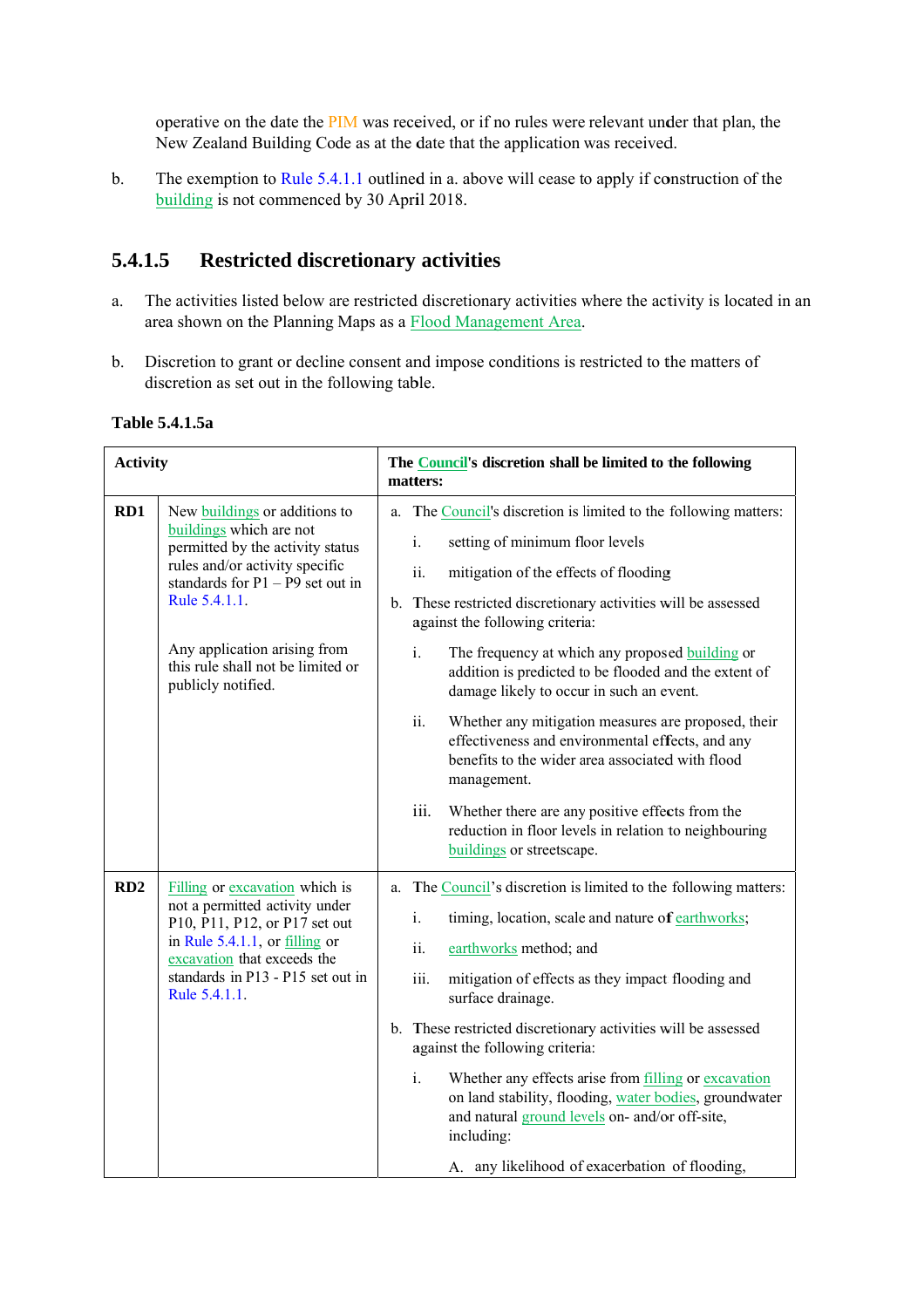| <b>Activity</b> | matters: | The <b>Council's</b> discretion shall be limited to the following                                                                                                                                                                                                   |
|-----------------|----------|---------------------------------------------------------------------------------------------------------------------------------------------------------------------------------------------------------------------------------------------------------------------|
|                 |          | erosion, or siltation either upstream or<br>downstream of the site;                                                                                                                                                                                                 |
|                 |          | any likelihood of affecting the stability of<br>$B_{-}$<br>adjoining land, including its susceptibility to<br>subsidence or erosion;                                                                                                                                |
|                 |          | C. any adverse effects on other properties from<br>disturbances to surface drainage patterns;                                                                                                                                                                       |
|                 |          | D. effects on flood storage capacity and function in<br>the immediate area, and any wider effects on the<br>flood storage in the catchment including any<br>compensatory storage proposed; and any effects<br>on existing stormwater and flood protection<br>works; |
|                 |          | any implications for groundwater and the water<br>Е.<br>table, on- or off-site; and                                                                                                                                                                                 |
|                 |          | any benefits associated with flood management.<br>$F_{\cdot}$                                                                                                                                                                                                       |
|                 | ii.      | Whether there are any benefits arising that enable the<br>reasonable use of the site.                                                                                                                                                                               |
|                 | iii.     | Whether any mitigation measures are proposed, their<br>effectiveness and whether, and to what extent there is<br>a transfer of adverse effects to other properties.                                                                                                 |
|                 |          | Activities and earthworks in the Te Waihora/Lake Ellesmere and                                                                                                                                                                                                      |

#### **5. 4.2 Ac W Wairewa/L Lake For syth Floo od Mana agement A Areas**  and earthworks in the Te Waihora/Lake Ellesmere and

#### **5.4.2.1 1 Permitted activities**

- a. The activities listed below are permitted activities where the activity is located within the areas shown on the Planning Maps as Te Waihora/Lake Ellesmere or Wairewa/Lake Forsyth Flood Management Areas (other than in a Transport Zone, where the Flood Management Area rules do not apply), if they meet the activity specific standards set out in this table.
- b. Activities may also be restricted discretionary as set out in Rule 5.4.2.4.
- c. For **filling** or excavation (before 31 December 2018) for repair of land used for residential purposes and damaged by earthquakes, see Rule 5.4.4.

| <b>Activity</b> |                                                                                                | <b>Activity specific standards</b>                                                                                         |
|-----------------|------------------------------------------------------------------------------------------------|----------------------------------------------------------------------------------------------------------------------------|
| <b>P1</b>       | New buildings and additions to existing buildings unless<br>specified in Rule 5.4.2.1 P2-P6.   | a. Minimum floor levels shall be the level<br>specified in the Minimum Floor Level<br>Certificate (refer to Rule 5.4.2.2). |
| P <sub>2</sub>  | Additions to existing buildings that do not increase the<br>ground floor area of the building. | Nil                                                                                                                        |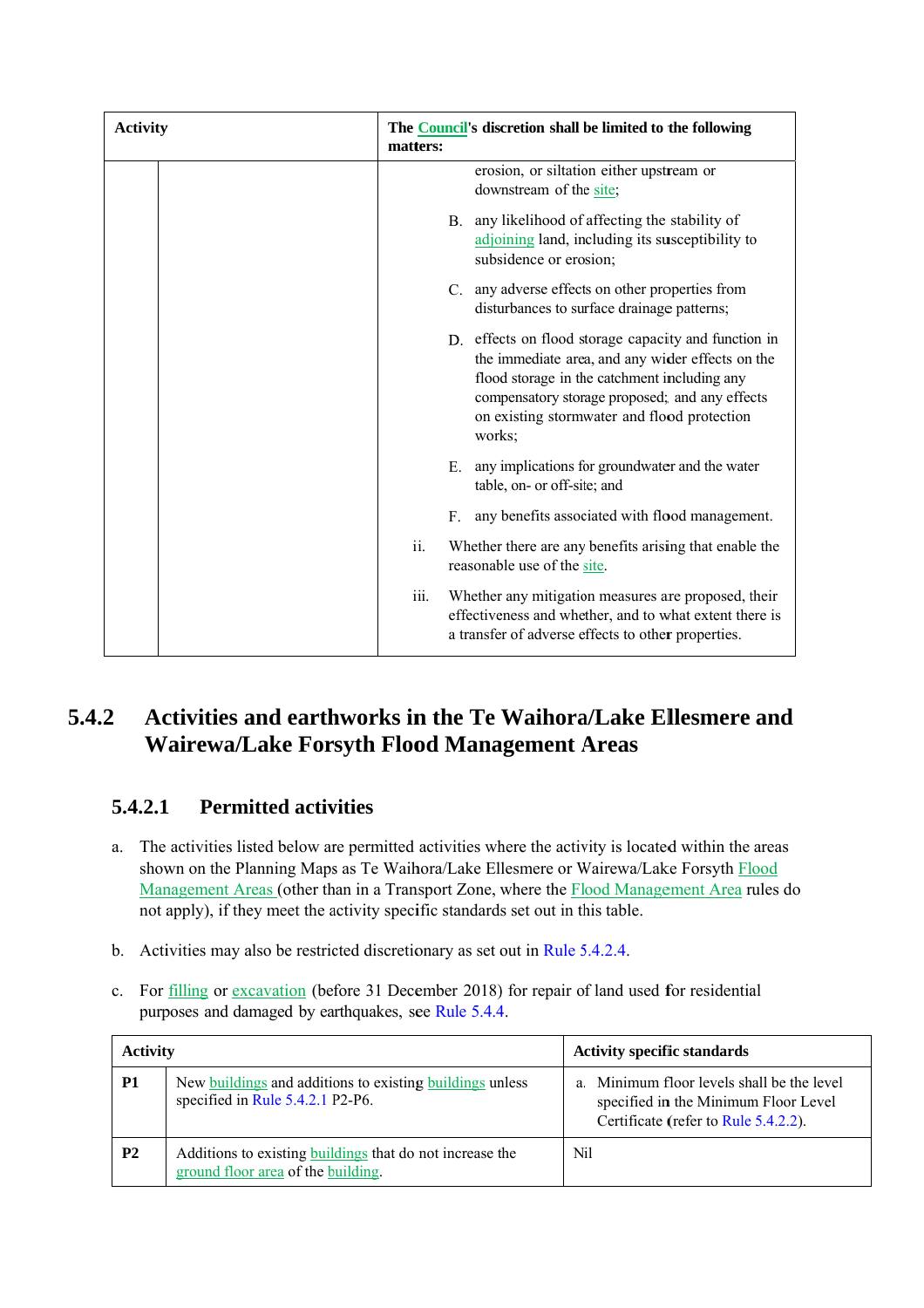| <b>Activity</b> |                                                                                                                                                                                                                       | <b>Activity specific standards</b>                                                                                                                                                                                                                                                                                                                                                                                                                                                                                                                                                     |
|-----------------|-----------------------------------------------------------------------------------------------------------------------------------------------------------------------------------------------------------------------|----------------------------------------------------------------------------------------------------------------------------------------------------------------------------------------------------------------------------------------------------------------------------------------------------------------------------------------------------------------------------------------------------------------------------------------------------------------------------------------------------------------------------------------------------------------------------------------|
| <b>P3</b>       | Additions, other than garages provided for in Rule 5.4.2.1<br>P4, which do not increase the ground floor area of an<br>existing building by more than $25m^2$ within any continuous<br>period of 10 years.            |                                                                                                                                                                                                                                                                                                                                                                                                                                                                                                                                                                                        |
| <b>P4</b>       | Garages of $40m^2$ or less in area, accessory buildings which<br>are no more than $200m^2$ in area, and other $\frac{accessory}{}$<br>buildings without floors.                                                       |                                                                                                                                                                                                                                                                                                                                                                                                                                                                                                                                                                                        |
| <b>P5</b>       | Decks, swimming pools, and unenclosed <b>buildings</b> without<br>floors.                                                                                                                                             |                                                                                                                                                                                                                                                                                                                                                                                                                                                                                                                                                                                        |
| <b>P6</b>       | Utilities and LPG storage tanks.                                                                                                                                                                                      |                                                                                                                                                                                                                                                                                                                                                                                                                                                                                                                                                                                        |
| P7              | Filling or excavation for residential building platforms only<br>to the extent necessary to achieve the minimum floor levels<br>specified for P1 in Rule 5.4.2.1 for new buildings and for<br>additions to buildings. |                                                                                                                                                                                                                                                                                                                                                                                                                                                                                                                                                                                        |
| <b>P8</b>       | Filling or excavation associated with the maintenance of<br>flood protection and bank erosion protection works; and the<br>maintenance of existing drains or ponds.                                                   |                                                                                                                                                                                                                                                                                                                                                                                                                                                                                                                                                                                        |
| P <sub>9</sub>  | Filling or excavation associated with utilities, or the<br>replacement, repair or maintenance of existing utilities.                                                                                                  |                                                                                                                                                                                                                                                                                                                                                                                                                                                                                                                                                                                        |
| <b>P10</b>      | Filling or excavation that is not provided for under Rule<br>5.4.2.1 P7-P9 or P11.                                                                                                                                    | a. A maximum height of 0.3 metres of filling<br>above ground level and 0.6 metres depth<br>of excavation below ground level; and<br>b. A maximum volume of filling above<br>ground level of 20m <sup>3</sup> per site, and a<br>maximum cumulative volume of filling<br>and excavation of 50m <sup>3</sup> per site, in each<br>case within any continuous period of 10<br>years.<br>Or<br>The excavation and filling is associated<br>$c_{\cdot}$<br>with the maintenance and/or replacement<br>of underground petroleum storage systems<br>and where, following reinstatement of the |
| <b>P11</b>      | Filling or excavation for the maintenance or upgrading of<br>existing roads on legal road.                                                                                                                            | underground petroleum storage systems,<br>the site will have a finished contour that is<br>equivalent to the ground level at the<br>commencement of the works.<br>The works shall not impede the flow of<br>a.<br>surface water.                                                                                                                                                                                                                                                                                                                                                       |

### **5.4.2.2 Minimum floor level certificate**

a. For Rule 5.4.2.1 P1, new buildings or additions to existing buildings within the Te Waihora/Lake Ellesmere and Wairewa/Lake Forsyth Flood Management Areas shall have a floor level that is greater than or equal to that specified in a Minimum Floor Level Certificate. The Council will issue a Minimum Floor Level Certificate (which will be valid for 2 years from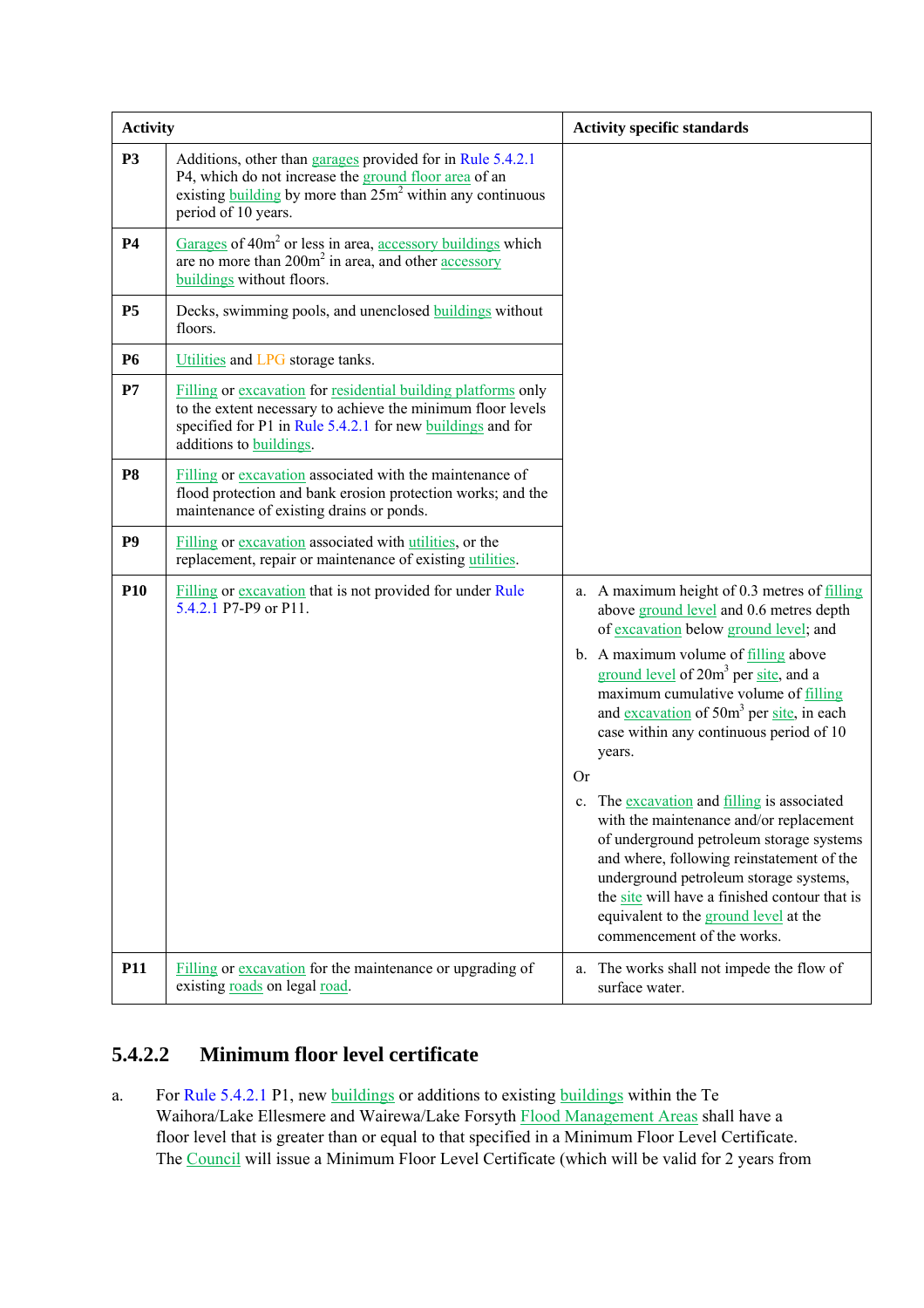the date of issue) which specifies the design floor level for a building calculated as the highest of the following:

- i.flooding predicted to occur in a 0.5% AEP (1 in 200-year) rainfall event concurrent with a 5% AEP (1 in 20-year) tidal event, including 1m sea level rise plus 400mm freeboard, as predicted by the most up to date Council model and any relevant field information; or
- ii.flooding predicted to occur in a  $0.5\%$  AEP (1 in 200-year) tidal event concurrent with a 5% AEP (1 in 20-year) rainfall event, including 1m sea level rise plus 400mm freeboard, as predicted by the most up to date Council approved model and any relevant field information; or
- iii.12.3 metres above Christchurch City Council Datum.

### **5.4.2.3 Exemptions for daylight recession planes in the Te Waihora/Lake Ellesmere and Wairewa/Lake Forsyth Flood Management Areas**

- a. For Rule 5.4.2.1 P1, the applicable daylight recession plane in residential zones shall be determined as if the ground level at the relevant boundary was the minimum floor level specified in the Minimum Floor Level Certificate issued under Rule 5.4.2.2, or natural ground level, whichever is higher.
- b. For the purposes of a. above, the applicable daylight recession plane in residential zones is:

i.Rule 14.10.2.4 Daylight recession planes - Residential Small Settlement Zone

**Note:** For filling or excavation (before 31 December 2018) for repair of land used for residential purposes and damaged by earthquakes, see Rule 5.4.4.

### **5.4.2.4 Restricted discretionary activities**

- a. The activities listed below are restricted discretionary activities where the activity is located within the areas shown on the Planning Maps as Te Waihora/Lake Ellesmere or Wairewa/Lake Forsyth Flood Management Areas.
- b. Discretion to grant or decline consent and impose conditions is restricted to the matters of discretion as set out in the following table.

| <b>Activity</b> |                                                                                                                                                                                         | The Council's discretion shall be limited to the following<br>matters:                                                                                                                                                                                         |
|-----------------|-----------------------------------------------------------------------------------------------------------------------------------------------------------------------------------------|----------------------------------------------------------------------------------------------------------------------------------------------------------------------------------------------------------------------------------------------------------------|
| RD <sub>1</sub> | New buildings or additions to<br>buildings which are not permitted<br>by the activity status rules and/or<br>activity specific standards for $P1 -$<br>$P6$ set out in Rule $5.4.2.1$ . | The Council's discretion is limited to the following<br>a.<br>matters:<br>setting of minimum floor levels; and<br>$\mathbf{1}$ .<br>ii.<br>mitigation of the effects of flooding.                                                                              |
|                 | Any application arising from this<br>rule shall not be limited or publicly<br>notified.                                                                                                 | b. These restricted discretionary activities will be assessed<br>against the following criteria:<br>i.<br>The frequency at which any proposed building or<br>addition is predicted to be flooded and the extent<br>of damage likely to occur in such an event. |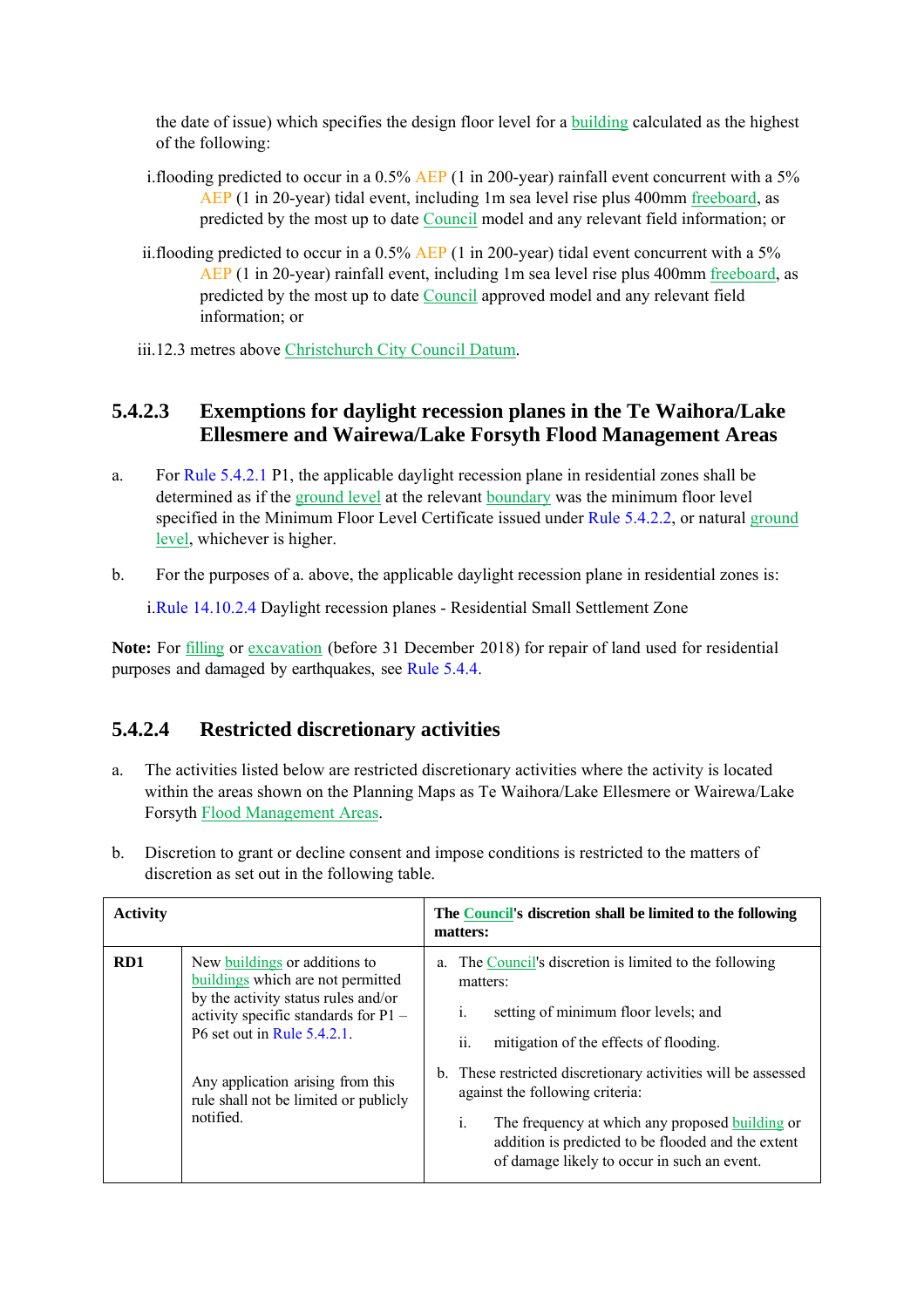|     |                                                                           | ii.<br>iii.    | Whether any mitigation measures are proposed,<br>their effectiveness and environmental effects, and<br>any benefits to the wider area associated with<br>flood management.<br>Whether there are any positive effects from the<br>reduction in floor levels in relation to<br>neighbouring <b>buildings</b> or streetscape. |
|-----|---------------------------------------------------------------------------|----------------|----------------------------------------------------------------------------------------------------------------------------------------------------------------------------------------------------------------------------------------------------------------------------------------------------------------------------|
| RD2 | Filling or excavation which is not a<br>permitted activity under P7-P9 or | matters:       | a. The Council's discretion is limited to the following                                                                                                                                                                                                                                                                    |
|     | P11 set out in Rule $5.4.2.1$ , or<br>filling or excavation that does not | $\mathbf{i}$ . | Timing, location, scale and nature of earthworks                                                                                                                                                                                                                                                                           |
|     | meet the standards in P10 set out in<br>Rule 5.4.2.1.                     | ii.            | Earthworks method                                                                                                                                                                                                                                                                                                          |
|     |                                                                           | iii.           | Mitigation of effects as they impact flooding and<br>surface drainage                                                                                                                                                                                                                                                      |
|     |                                                                           |                | b. These restricted discretionary activities will be assessed<br>against the following criteria:                                                                                                                                                                                                                           |
|     |                                                                           | $i$ .          | Whether any effects arise from filling or<br>excavation on land stability, flooding, water<br>bodies, groundwater and natural ground levels on-<br>and/or off-site, including:                                                                                                                                             |
|     |                                                                           |                | A. any likelihood of exacerbation of flooding,<br>erosion, or siltation either upstream or<br>downstream of the site.                                                                                                                                                                                                      |
|     |                                                                           |                | any likelihood of affecting the stability of<br>B.<br>adjoining land, including its susceptibility to<br>subsidence or erosion.                                                                                                                                                                                            |
|     |                                                                           |                | any adverse effects on other properties from<br>$C_{\cdot}$<br>disturbances to surface drainage patterns.                                                                                                                                                                                                                  |
|     |                                                                           |                | D. effects on flood storage capacity and function<br>in the immediate area, and any wider effects<br>on the flood storage in the catchment<br>including any compensatory storage proposed;<br>and any effects on existing stormwater and<br>flood protection works.                                                        |
|     |                                                                           |                | any implications for groundwater and the<br>Е.<br>water table, on- or off-site.                                                                                                                                                                                                                                            |
|     |                                                                           |                | any benefits associated with flood<br>$F_{\cdot}$<br>management.                                                                                                                                                                                                                                                           |
|     |                                                                           | ii.            | Whether there are any benefits arising that enable<br>the reasonable use of the site.                                                                                                                                                                                                                                      |
|     |                                                                           | iii.           | Whether any mitigation measures are proposed,<br>their effectiveness and whether, and to what extent<br>there is a transfer of adverse effects to other<br>properties.                                                                                                                                                     |
|     |                                                                           | iv.            | Whether any effects arise with regard to access,<br>character, ecology and amenity, including:                                                                                                                                                                                                                             |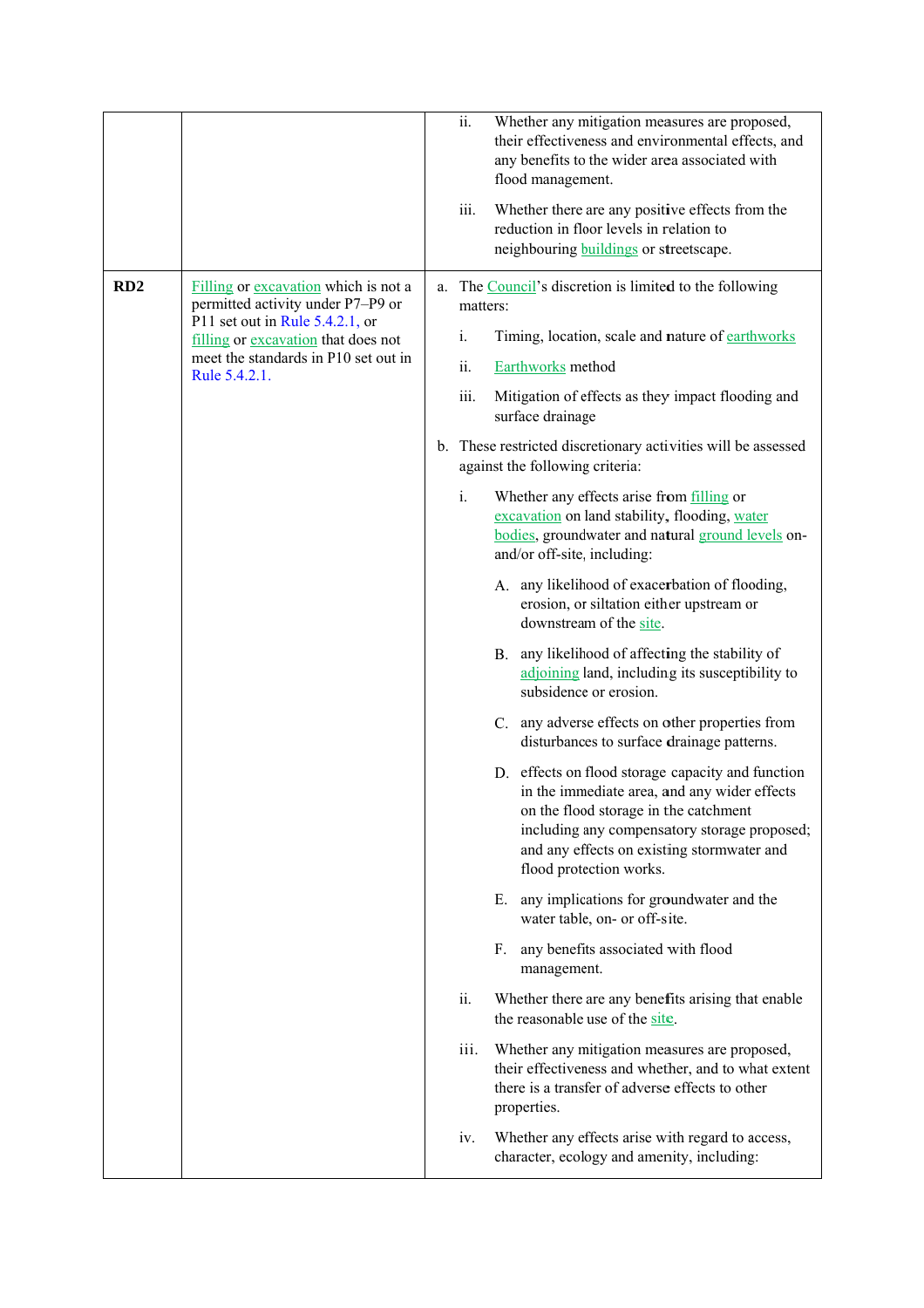|  |    | A. any adverse effects or benefits for public     |
|--|----|---------------------------------------------------|
|  |    | access, natural character or ecology of water     |
|  |    | bodies and wetland areas.                         |
|  | В. | any adverse effects on amenity values             |
|  |    | including dust nuisance, visual impact, noise,    |
|  |    | vibration and traffic associated with the filling |
|  |    | or excavation.                                    |
|  |    |                                                   |

#### **5.4.3 Ac Ar rea**  ctivities and earthworks in the Waimakariri Flood Management

#### **5.4.3.1 1 Permitted activities**

- a. The activities listed below are permitted activities where the activity is located within the area shown on the Planning Maps as the Waimakariri **Flood Management Area** (other than in a Transport Zone, where the **Flood Management Area** rules do not apply), if they meet the activity specific standards set out in this table.
- b. Activities may also be restricted discretionary or non-complying as specified in Rules 5.4.3.3 and 5.4 .3.4.

| <b>Activity</b> |                                                                                                                                                                                                | <b>Activity specific standards</b>                                                                                                                                  |  |  |
|-----------------|------------------------------------------------------------------------------------------------------------------------------------------------------------------------------------------------|---------------------------------------------------------------------------------------------------------------------------------------------------------------------|--|--|
| <b>P1</b>       | Additions to existing <b>buildings</b> that do not<br>increase the ground floor area of the<br>building.                                                                                       | N <sub>i</sub>                                                                                                                                                      |  |  |
| P <sub>2</sub>  | Additions other than garages provided for<br>in P3 which do not increase the ground<br>floor area of an existing building by more<br>than $25m^2$ within any continuous period of<br>10 years. |                                                                                                                                                                     |  |  |
| <b>P3</b>       | Garages and any other accessory buildings<br>without floors.                                                                                                                                   | The maximum area of any garage or other<br>a.<br>$\frac{1}{2}$ accessory building shall be no greater than 200 $\text{m}^2$<br>in rural zones and open space zones. |  |  |
| <b>P4</b>       | Decks, swimming pools and unenclosed<br>buildings without floors.                                                                                                                              | N <sub>i</sub>                                                                                                                                                      |  |  |
| <b>P5</b>       | Filling or excavation associated with the<br>maintenance of flood protection and bank<br>erosion protection works; and the<br>maintenance of existing drains or ponds.                         |                                                                                                                                                                     |  |  |
| <b>P6</b>       | Filling or excavation associated with<br>utilities, or the replacement, repair or<br>maintenance of existing utilities.                                                                        |                                                                                                                                                                     |  |  |
| P7              | Filling or excavation for post holes for<br>fences and shade cloth structures and                                                                                                              |                                                                                                                                                                     |  |  |

c. For filling or excavation (before 31 December 2018) for repair of land used for residential purposes and damaged by earthquakes, see Rule 5.4.4.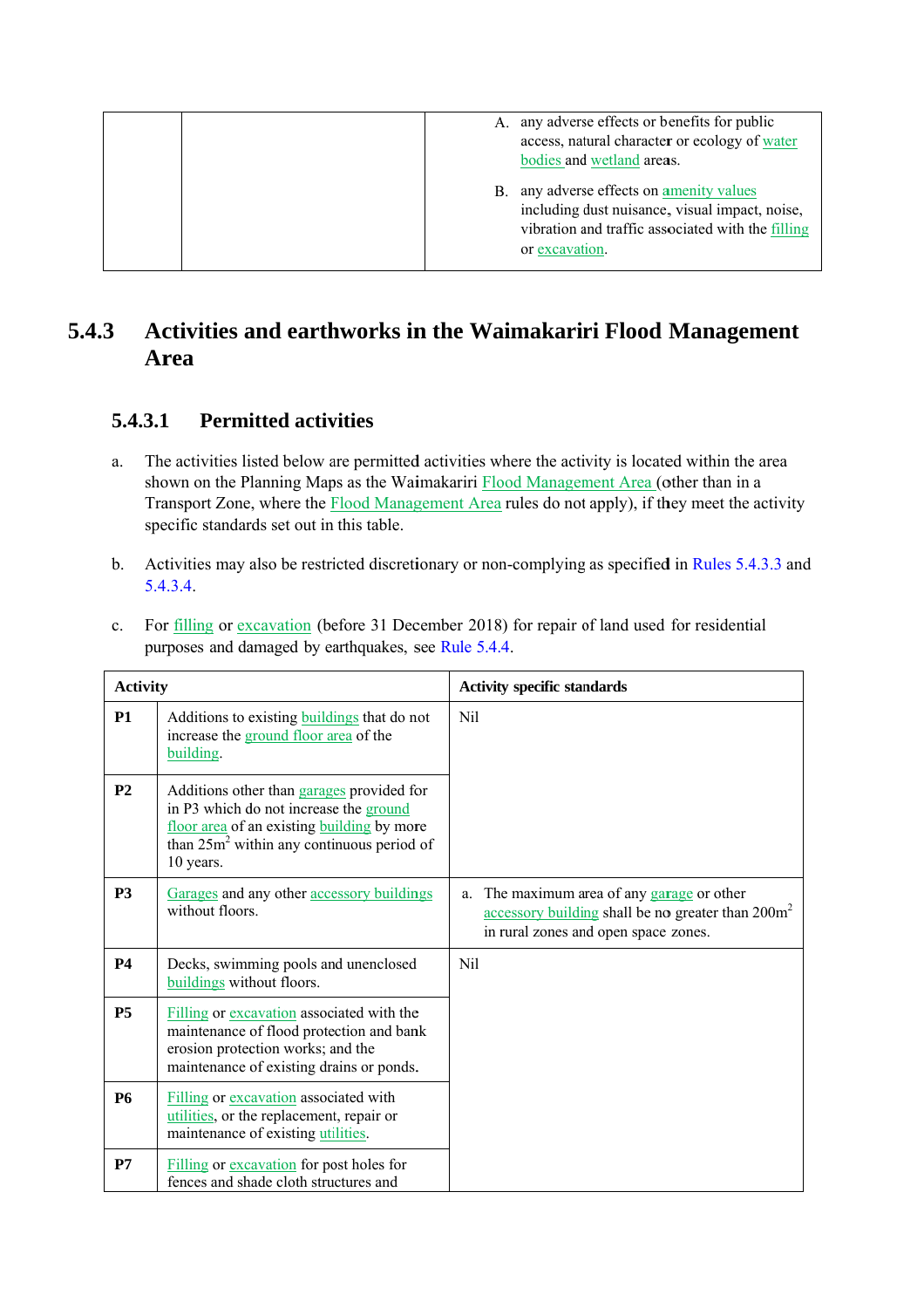| <b>Activity</b> |                                                                                                                                                                                                                                                                                                                                                      | <b>Activity specific standards</b>                                                                                                                                                                                                                                                                                                  |  |  |
|-----------------|------------------------------------------------------------------------------------------------------------------------------------------------------------------------------------------------------------------------------------------------------------------------------------------------------------------------------------------------------|-------------------------------------------------------------------------------------------------------------------------------------------------------------------------------------------------------------------------------------------------------------------------------------------------------------------------------------|--|--|
|                 | tunnel houses, planting holes, and<br>excavation for approved wells.                                                                                                                                                                                                                                                                                 |                                                                                                                                                                                                                                                                                                                                     |  |  |
| <b>P8</b>       | Filling or excavation for the maintenance<br>of existing farm tracks and farm yards, or<br>the establishment of new farm tracks and<br>farm yards.                                                                                                                                                                                                   | The finished ground level shall be maintained to<br>a.<br>within 200mm of the natural ground level.                                                                                                                                                                                                                                 |  |  |
| P <sub>9</sub>  | Application of fertiliser, lime or other plant<br>growth enhancers such as top soil, bark and<br>trace elements.<br>Note: Consent may be required from<br>Canterbury Regional Council, pursuant to<br>section 15 of the Resource Management<br>Act 1991, for the discharge of plant growth<br>enhancers, including fertiliser, into or onto<br>land. | a. For top soil, the maximum volume of filling shall<br>be $100m3$ per site within any continuous period of<br>10 years.                                                                                                                                                                                                            |  |  |
| <b>P10</b>      | Filling or excavation for the purposes of<br>establishing and maintaining access ways<br>to a residential unit.                                                                                                                                                                                                                                      | a. Finished ground level shall be maintained to<br>within 200mm of the natural ground level, and<br>b. Access ways shall be constructed so as not to<br>impede the flow of surface water.                                                                                                                                           |  |  |
| <b>P11</b>      | Filling for the purposes of landscaping<br>around a residential unit in association with<br>domestic gardening.                                                                                                                                                                                                                                      | The maximum volume of $\frac{filling}{quad}$ shall be $10m3$<br>a.<br>per site, in each case within any continuous<br>period of 10 years.                                                                                                                                                                                           |  |  |
| P <sub>12</sub> | Filling or excavation for the maintenance<br>or upgrade of existing roads on legal road.                                                                                                                                                                                                                                                             | a. The works shall not impede the flow of surface<br>water.                                                                                                                                                                                                                                                                         |  |  |
| <b>P13</b>      | Filling that is not provided for under Rule<br>5.4.3.1 P5-P12.                                                                                                                                                                                                                                                                                       | a. Either the maximum depth of <u>filling</u> shall be<br>200mm; and<br>b. The maximum volume of $\frac{filling}{quad}$ shall be 100m <sup>3</sup><br>per site; and<br>The <b>filling</b> shall not impede the flow of surface<br>$\mathbf{c}$ .<br>water; or<br>d. The filling has been approved as part of a<br>building consent. |  |  |
| <b>P14</b>      | Excavation for farm purposes that is not<br>provided for under Rule 5.4.3.1 P5-P12.                                                                                                                                                                                                                                                                  | The excavated area is subsequently filled within<br>a.<br>the following year so that there is no net effect on<br>flood storage.                                                                                                                                                                                                    |  |  |
| P <sub>15</sub> | New buildings unless specified in P1, P2,<br>P3 or P4 in Rule 5.4.3.1 or RD1 or RD2 in<br>Rule 5.4.3.3 or NC1 or NC2 in Rule<br>5.4.3.4.                                                                                                                                                                                                             | a. Minimum floor levels shall be the level specified<br>in the Minimum Floor Level Certificate (refer to<br>Rule 5.4.3.2).                                                                                                                                                                                                          |  |  |
| P <sub>16</sub> | Additions to existing <b>buildings</b> which<br>increase the ground floor area of the<br>building unless specified in P2, P3 or P4 in<br>Rule 5.4.3.1 or RD1 or RD2 in Rule<br>5.4.3.3 or NC1 or NC2 in Rule 5.4.3.4.                                                                                                                                | Minimum floor levels shall be the level specified<br>a.<br>in the Minimum Floor Level Certificate (refer to<br>Rule 5.4.3.2).                                                                                                                                                                                                       |  |  |
| <b>P17</b>      | <b>Utilities</b>                                                                                                                                                                                                                                                                                                                                     | Nil                                                                                                                                                                                                                                                                                                                                 |  |  |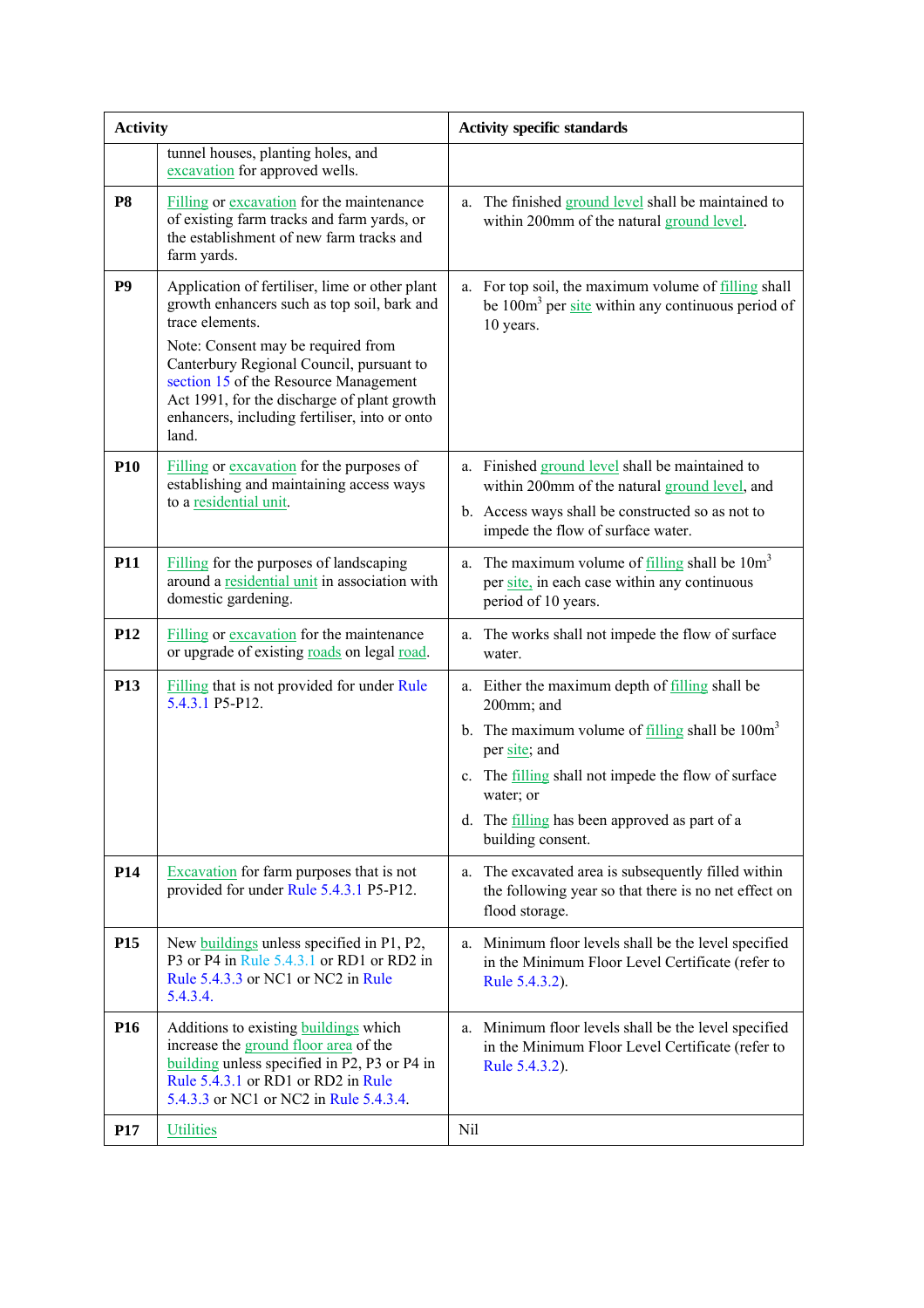### **5.4.3.2 Minimum floor level certificate**

- a. For P15 and P16 in Rule 5.4.3.1, new buildings or additions to existing buildings within the Waimakariri Flood Management Area shall have a floor level that is greater than or equal to that specified in a Minimum Floor Level Certificate. The Council will issue a Minimum Floor Level Certificate (which will be valid for 2 years from the date of issue) which specifies the design floor level for a building calculated as the highest of the following:
	- i. flooding predicted to occur in a  $0.5\%$  AEP (1 in 200-year) rainfall event concurrent with a 5% AEP (1 in 20-year) tidal event, including 1m sea level rise plus 400mm freeboard, as predicted by the most up to date Council approved model and any relevant field information; or
	- ii. flooding predicted to occur in a 0.5% AEP (1 in 200-year) tidal event concurrent with a 5% AEP (1 in 20-year) rainfall event, including 1m sea level rise plus 400mm freeboard, as predicted by the most up to date Council approved model and any relevant field information; or
	- iii. 12.3 metres above Christchurch City Council Datum.

### **5.4.3.3 Restricted discretionary activities**

a. The activities listed below are restricted discretionary activities where the activity is located within the area shown on the Planning Maps as the Waimakariri Flood Management Area.

| <b>Activity</b> |                                                                                                                                                                                                                                                                                                                                                                                                                                     | The Council's discretion shall be limited to the following<br>matters:                                                                                                                                                                                                                                                                                                                                                                                                                                                                                                                                                                                                                                                                                      |
|-----------------|-------------------------------------------------------------------------------------------------------------------------------------------------------------------------------------------------------------------------------------------------------------------------------------------------------------------------------------------------------------------------------------------------------------------------------------|-------------------------------------------------------------------------------------------------------------------------------------------------------------------------------------------------------------------------------------------------------------------------------------------------------------------------------------------------------------------------------------------------------------------------------------------------------------------------------------------------------------------------------------------------------------------------------------------------------------------------------------------------------------------------------------------------------------------------------------------------------------|
| RD1             | New buildings not located within<br>the 100 metre wide Primary<br>Stopbank Setback as shown on the<br>Planning Maps and which are not<br>permitted by the activity status<br>rules and/or activity specific<br>standards for P1, P2, P3 or P4 set<br>out in Rule 5.4.3.1.                                                                                                                                                           | The likely effects of proposed filling, excavation and/or<br>a.<br>building on the functioning of the Waimakariri River stopbank<br>floodplain during and after flood events, including any<br>likelihood of work undertaken exacerbating inundation,<br>erosion, alluvion or avulsion whether upstream or downstream<br>of the site.<br>b. The frequency at which the <b>building</b> or addition is predicted to                                                                                                                                                                                                                                                                                                                                          |
| RD2             | New buildings or new accessory<br>buildings or additions to any<br>accessory building not located<br>within the 50 metre wide<br>Secondary Stopbank Setback as<br>shown on the Planning Maps and<br>not permitted by the activity status<br>rules and/or activity specific<br>standards for P1, P2, P3 or P4 set<br>out in Rule 5.4.3.1.<br>Any application arising from this<br>rule shall not be limited or publicly<br>notified. | be inundated by floodwaters and the extent of damage that is<br>likely to occur in such an event.<br>c. Whether the floor level of any new building/building addition<br>is above the predicted 0.5% Annual Exceedance Probability<br>(AEP) or 1 in 200 year flood event level with a stopbank<br>breach plus an allowance for freeboard not exceeding 400mm.<br>d. Whether the integrity and/or function of either the primary or<br>secondary stopbanks will be adversely affected by the method<br>to achieve the floor level set out in c.<br>e. Where relevant, any adverse effects likely on land as a result<br>of tidal influences during flood periods including the potential<br>for exacerbation of those effects with potential sea level rise. |
| RD <sub>3</sub> | Filling or excavation within 50<br>metres of the Secondary Stopbank                                                                                                                                                                                                                                                                                                                                                                 | The way in which any building is sited and constructed and its<br>f.<br>intended use.                                                                                                                                                                                                                                                                                                                                                                                                                                                                                                                                                                                                                                                                       |

b. Discretion to grant or decline consent and impose conditions is restricted to the matters of discretion as set out in the following table.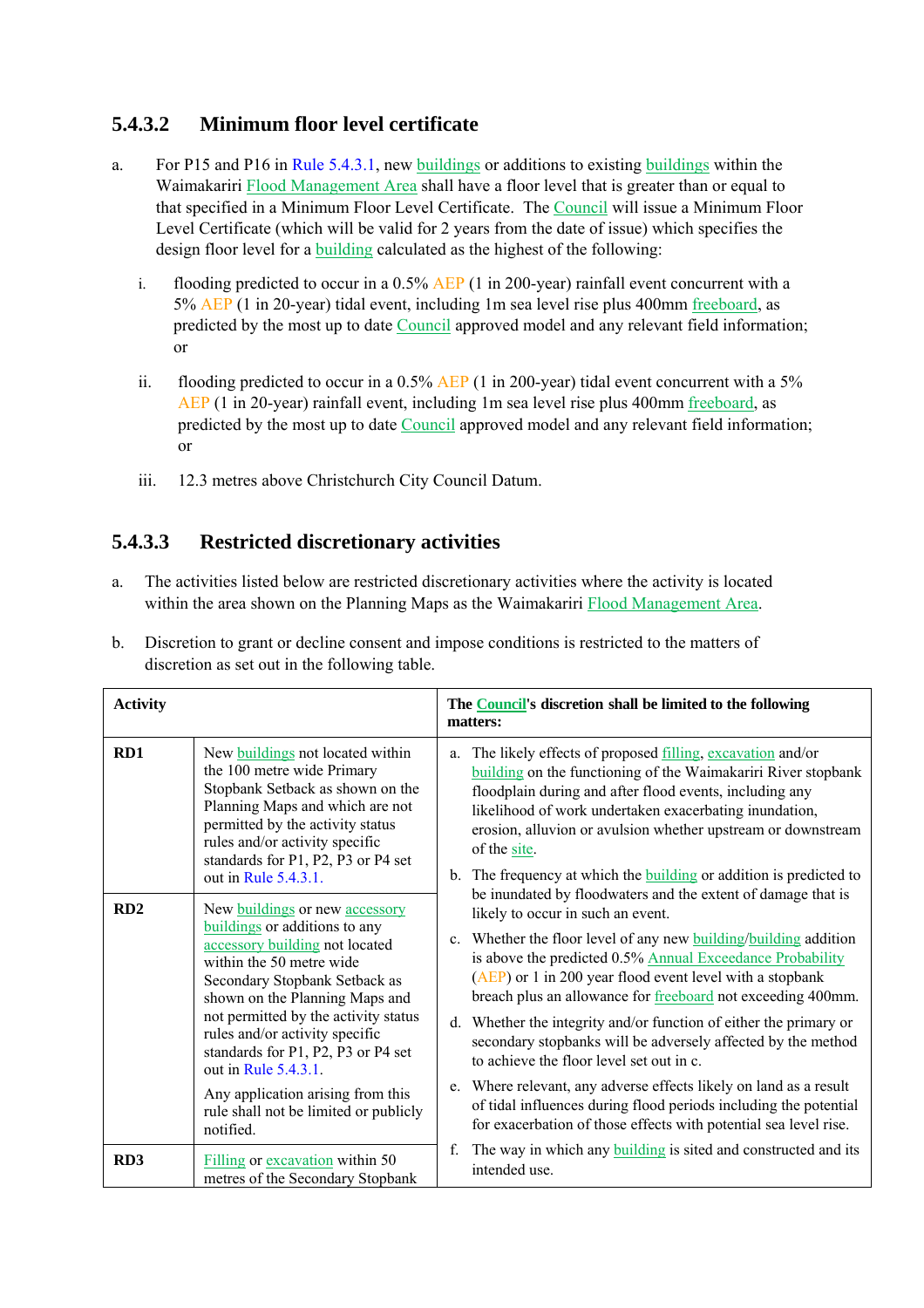| <b>Activity</b> |                                                                                                                                                                                                                       | The <b>Council's</b> discretion shall be limited to the following<br>matters:                                                                                                                                                     |  |  |
|-----------------|-----------------------------------------------------------------------------------------------------------------------------------------------------------------------------------------------------------------------|-----------------------------------------------------------------------------------------------------------------------------------------------------------------------------------------------------------------------------------|--|--|
|                 | as shown on the Planning Maps<br>unless permitted by Rule 5.4.3.1<br>P <sub>10</sub> .                                                                                                                                | g. Any adverse effects on access for maintenance of flood<br>protection works.<br>h. The effectiveness and environmental impact of any measures<br>that may be proposed to mitigate the effects of filling,                       |  |  |
|                 |                                                                                                                                                                                                                       | excavation or building.<br>i. The extent to which other properties will be adversely affected<br>as a result of disturbances to surface drainage patterns.                                                                        |  |  |
|                 |                                                                                                                                                                                                                       | Any benefits associated with flood management, including the<br>$\mathbf{1}$ .<br>provision of public access, or the enhancement of the natural<br>qualities, amenity values or ecology of water bodies and<br>wetlands.          |  |  |
|                 |                                                                                                                                                                                                                       | k. The extent to which development could result in surface water<br>ponding in the event of flooding, and hence and increased risk<br>of birdstrike.                                                                              |  |  |
|                 |                                                                                                                                                                                                                       | Any actual or potential effects on the structural integrity of<br>I.<br>either the primary or secondary stopbanks including those<br>resulting from scour and backwash from increased water in<br>excavated areas during a flood. |  |  |
| RD4             | New buildings or additions to<br>buildings which are not permitted                                                                                                                                                    | a. The Council's discretion is limited to the following matters:                                                                                                                                                                  |  |  |
|                 | by the activity status rules and/or<br>activity specific standards for P1 -<br>P4 or P15 - P17 set out in Rule<br>5.4.3.1.<br>Any application arising from this<br>rule shall not be limited or publicly<br>notified. | setting of minimum floor levels<br>i.                                                                                                                                                                                             |  |  |
|                 |                                                                                                                                                                                                                       | ii.<br>mitigation of the effects of flooding                                                                                                                                                                                      |  |  |
|                 |                                                                                                                                                                                                                       | b. These restricted discretionary activities will be assessed<br>against the following criteria:                                                                                                                                  |  |  |
|                 |                                                                                                                                                                                                                       | i.<br>The frequency at which any proposed building or<br>addition is predicted to be flooded and the extent of<br>damage likely to occur in such an event.                                                                        |  |  |
|                 |                                                                                                                                                                                                                       | ii.<br>Whether any mitigation measures are proposed, their<br>effectiveness and environmental effects, and any benefits<br>to the wider area associated with flood management.                                                    |  |  |
|                 |                                                                                                                                                                                                                       | iii.<br>Whether there are any positive effects from the reduction<br>in floor levels in relation to neighbouring buildings or<br>streetscape.                                                                                     |  |  |
| RD <sub>5</sub> | Filling or excavation which is not a                                                                                                                                                                                  | a. The Council's discretion is limited to the following matters:                                                                                                                                                                  |  |  |
|                 | permitted activity under P5-P7 set<br>out in Rule 5.4.3.1, or filling or                                                                                                                                              | timing, location, scale and nature of earthworks;<br>i.                                                                                                                                                                           |  |  |
|                 | excavation that does not meet the<br>standards in P8-P14 set out in Rule                                                                                                                                              | ii.<br>earthworks method; and                                                                                                                                                                                                     |  |  |
|                 | 5.4.3.1.                                                                                                                                                                                                              | iii.<br>mitigation of effects as they impact flooding and surface<br>drainage.                                                                                                                                                    |  |  |
|                 |                                                                                                                                                                                                                       | b. These restricted discretionary activities will be assessed<br>against the following criteria:                                                                                                                                  |  |  |
|                 |                                                                                                                                                                                                                       | $i$ .<br>Whether any effects arise from filling or excavation on<br>land stability, flooding, waterways, groundwater and<br>natural ground levels on- and/or off-site, including:                                                 |  |  |
|                 |                                                                                                                                                                                                                       | A. any likelihood of exacerbation of flooding, erosion,                                                                                                                                                                           |  |  |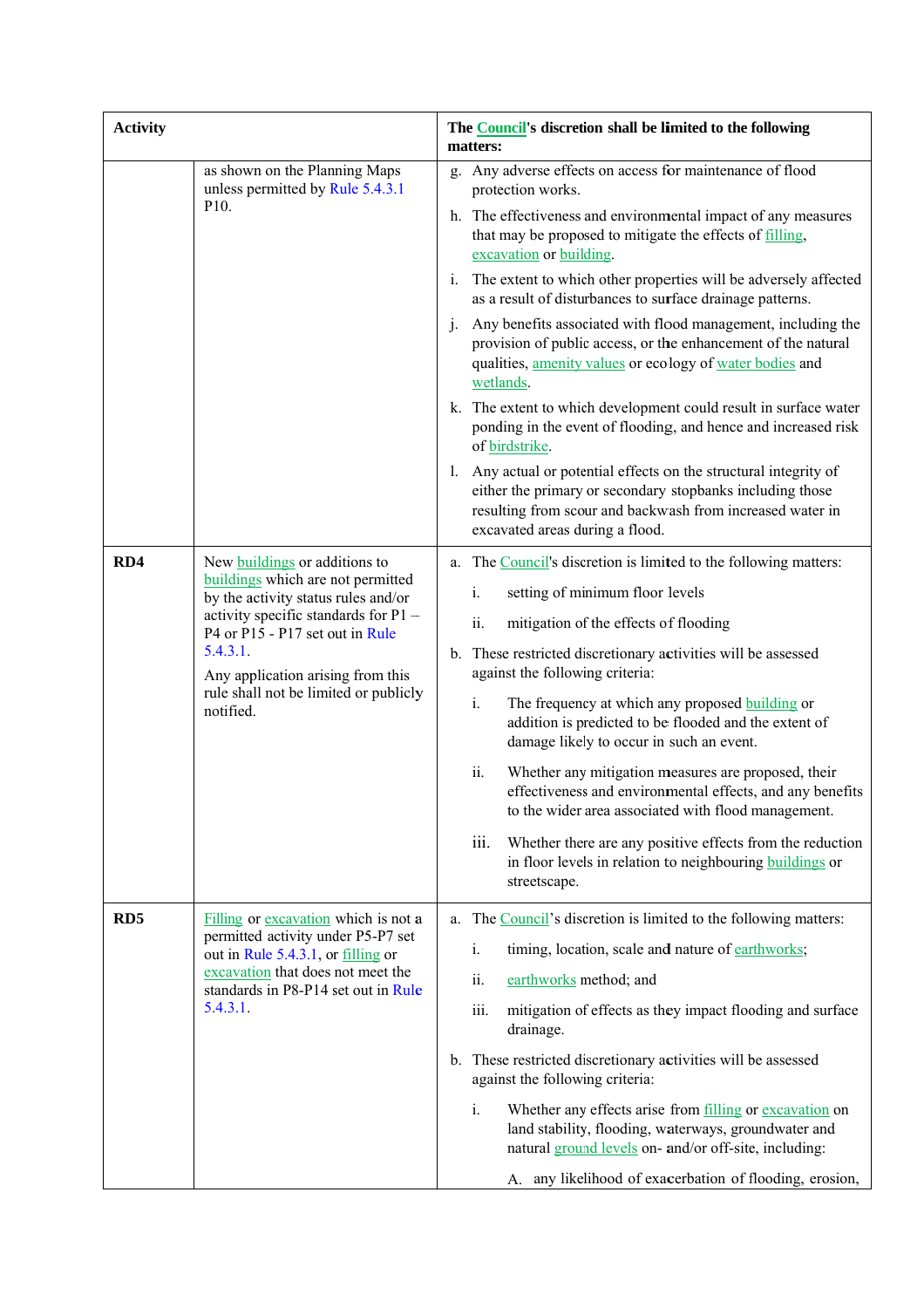| <b>Activity</b> |      | The Council's discretion shall be limited to the following<br>matters:                                                                                                                                                                                           |
|-----------------|------|------------------------------------------------------------------------------------------------------------------------------------------------------------------------------------------------------------------------------------------------------------------|
|                 |      | or siltation either upstream or downstream of the<br>site;                                                                                                                                                                                                       |
|                 |      | B. any likelihood of affecting the stability of adjoining<br>land, including its susceptibility to subsidence or<br>erosion;                                                                                                                                     |
|                 |      | C. any adverse effects on other properties from<br>disturbances to surface drainage patterns;                                                                                                                                                                    |
|                 |      | D. effects on flood storage capacity and function in the<br>immediate area, and any wider effects on the flood<br>storage in the catchment including any compensatory<br>storage proposed; and any effects on existing<br>stormwater and flood protection works; |
|                 |      | any implications for groundwater and the water table,<br>Е.<br>on- or off-site; and                                                                                                                                                                              |
|                 |      | any benefits associated with flood management.<br>$F_{\tau}$                                                                                                                                                                                                     |
|                 | ii.  | Whether there are any benefits arising that enable the<br>reasonable use of the site.                                                                                                                                                                            |
|                 | iii. | Whether any mitigation measures are proposed, their<br>effectiveness and whether, and to what extent there is a<br>transfer of adverse effects to other properties.                                                                                              |
|                 | iv.  | Whether any effects arise with regard to access,<br>character, ecology and amenity, including:                                                                                                                                                                   |
|                 |      | A. any adverse effects or benefits for public access,<br>natural character or ecology of water bodies and<br>wetlands; and                                                                                                                                       |
|                 |      | B. any adverse effects on <b>amenity values</b> including dust<br>nuisance, visual impact, noise, vibration and traffic<br>associated with the filling or excavation.                                                                                            |

#### **5.4.3.4 4 Non-c complying g activities s**

a. The activities listed below are non-complying activities where the activity is located within the area shown on the Planning Maps as Waimakariri **Flood Management Area**.

| <b>Activity</b> |                                                                                                                                                                                                          |
|-----------------|----------------------------------------------------------------------------------------------------------------------------------------------------------------------------------------------------------|
| NC1             | New buildings or accessory buildings or additions to existing buildings or accessory buildings located<br>within the 100 metre wide Primary Stopbank Setback shown on the Planning Maps.                 |
| NC2             | New buildings or new accessory buildings or additions to any existing building or existing accessory<br>building located within the 50 metre wide Secondary Stopbank Setback shown on the Planning Maps. |
| NC3             | Filling or excavation within the 100 metre wide Primary Stopbank Setback shown on the Planning<br>Maps.                                                                                                  |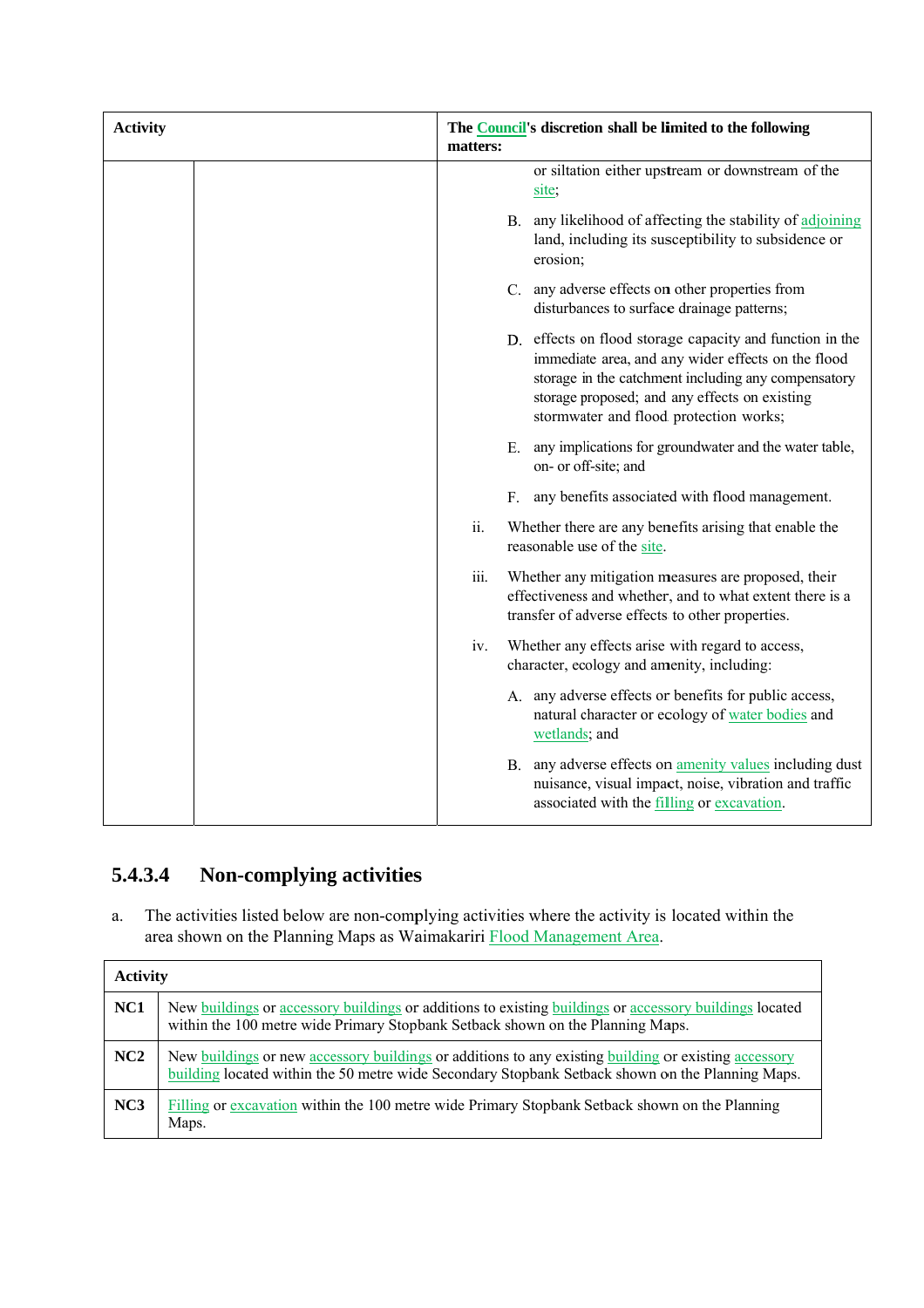### **5.4.3.5 Exemptions to Rules 5.4.3.1, 5.4.3.3 and 5.4.3.4**

- a. The following are exemptions from Rules 5.4.3.1, 5.4.3.3 and 5.4.3.4:
	- i. activities within the Clearwater Golf Resort, because Rule 21.9.4.3.2 Flood Protection Ground levels at Clearwater Golf Resort, within the Specific Purpose (Golf Resort) Zone, makes provision for ground levels and building floor levels; and
	- ii. activities within the Rural Quarry Zone (McLeans Island area) provided for in Rules 17.8.1, 17.8.2 and 17.8.3, provided that no excavation shall cut below a surface with a gradient of 3 (horizontal) to 1 (vertical) measure from a point commencing 10 metres from the toe of any existing or consented stopbank (see Appendix 5.8.1 Gradient for excavation near stopbank for Rule 5.4.3.5 b.).

## **5.4.4 Repair of land used for residential purposes damaged by earthquakes within Flood Management Areas in rural and residential zones**

### **5.4.4.1 Permitted activities**

- a. The activities listed below are permitted activities in the area shown on the Planning Maps as Flood Management Area (including the Te Waihora/Lake Ellesmere and Wairewa/Lake Forsyth Flood Management Areas) provided the activity:
	- i. meets all of the activity status rules and activity specific standards in Rule 5.4.4.1; and
	- ii. occurs in a rural or residential zone (except for the Residential Suburban Zone on the corner of Hendersons and Sparks Road); and
	- iii. is commenced prior to the expiry date of this rule on 31 December 2018.
- b. Activities may also be restricted discretionary as specified in Rule 5.4.4.2.
- c. Exemptions from the permitted activity standards are listed in Rule 5.4.4.3.

#### **Table 5.4.4.1a**

| <b>Activity</b> |                                                                                                                                                                                                                                                                             | <b>Activity specific standards</b>                                                                                                                                                                                                                                                                                                                                                                                                                                                                                                                                                                       |  |
|-----------------|-----------------------------------------------------------------------------------------------------------------------------------------------------------------------------------------------------------------------------------------------------------------------------|----------------------------------------------------------------------------------------------------------------------------------------------------------------------------------------------------------------------------------------------------------------------------------------------------------------------------------------------------------------------------------------------------------------------------------------------------------------------------------------------------------------------------------------------------------------------------------------------------------|--|
| <b>P1</b>       | Any filling or excavation<br>activity undertaken to<br>repair land used for<br>residential purposes and<br>damaged by the<br>earthquakes, where any<br>site or part of a site is<br>located within a Flood<br>Management Area<br>unless specified by P2 in<br>Rule 5.4.4.1. | a. Any filling, excavation or disturbance of soil shall not<br>exceed the standards in Tables 5.4.4.1b or 5.4.4.1c<br>(whichever applies) under Rule 5.4.4.1.<br>b. There shall be no <u>filling</u> , excavation or disturbance of soil<br>within 5 metres from any network waterway identified on<br>the Planning Maps and in Appendix 6.11.5.4;<br>Note: The Canterbury Regional Council manages earthworks<br>within 10 metres of other rivers and lakes and 20 metres of the<br>coast and land use consent may be required from that Council.<br>c. All filling, excavation or disturbance of soil: |  |
| <b>P2</b>       | Any filling or excavation<br>activity undertaken to                                                                                                                                                                                                                         | i.<br>is not within the dripline of a significant tree listed in                                                                                                                                                                                                                                                                                                                                                                                                                                                                                                                                         |  |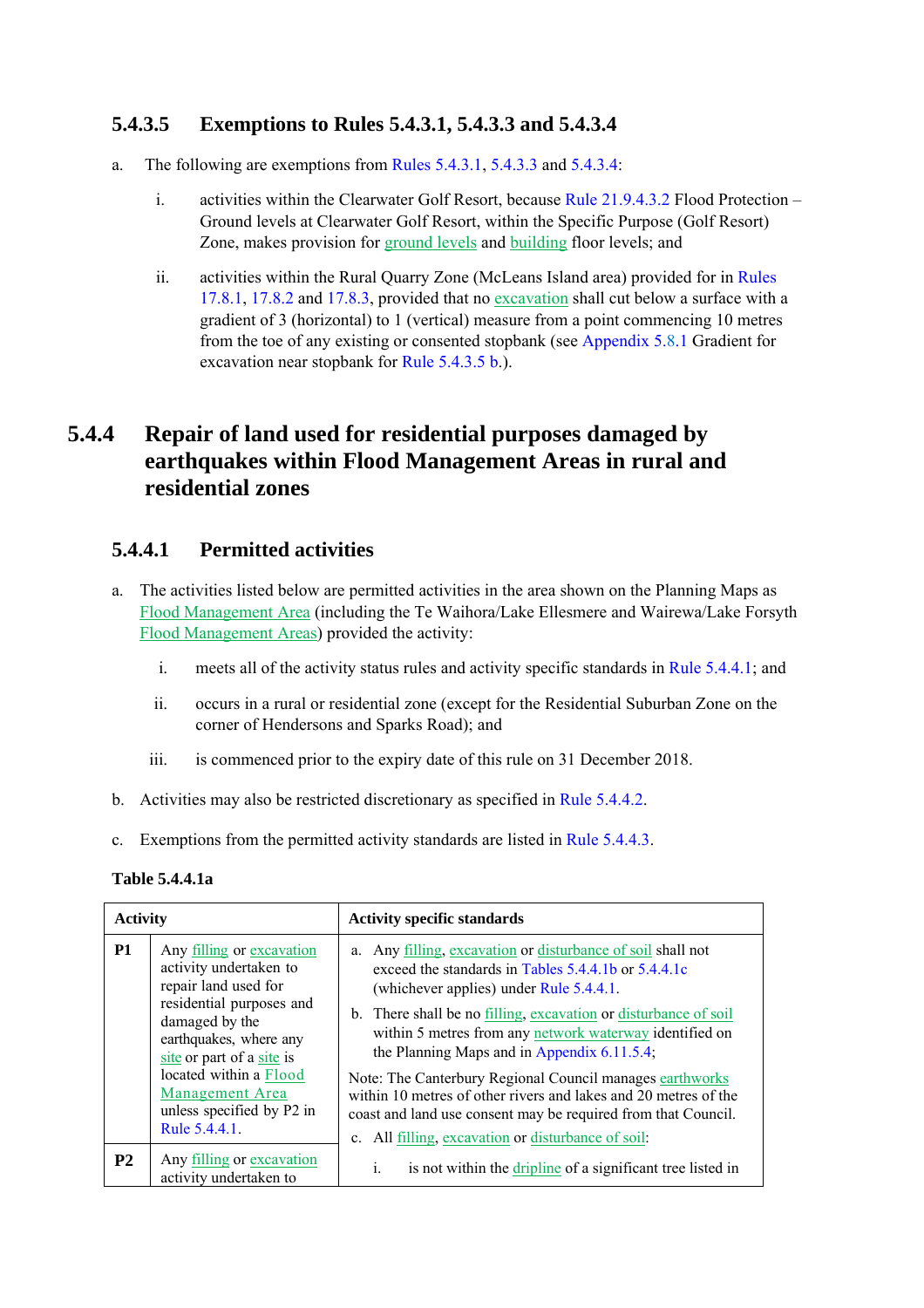| <b>Activity</b>                                                                                                                                                                                            | <b>Activity specific standards</b>                                                                                                                                                                                                                                                                                                                                                           |
|------------------------------------------------------------------------------------------------------------------------------------------------------------------------------------------------------------|----------------------------------------------------------------------------------------------------------------------------------------------------------------------------------------------------------------------------------------------------------------------------------------------------------------------------------------------------------------------------------------------|
| repair land used for<br>residential purposes and<br>damaged by the<br>earthquakes involving soil<br>mixing, aggregate piers, or<br>grout, where any site or<br>part of a site is located<br>within a Flood | Appendix $9.4.7.1$ ; or<br>is not within any Site of Ecological Significance listed<br>ii.<br>in Schedule A of Appendix $9.1.6.1$ ; or<br>iii.<br>is not at or within 5 metres of:<br>A. any heritage item listed in Appendix 9.3.7.2, where<br>the heritage item is on the same site, or                                                                                                    |
| Management Area.                                                                                                                                                                                           | a site of Ngai Tahu Cultural Significance identified<br>В.<br>in Schedule 9.5.6.                                                                                                                                                                                                                                                                                                             |
|                                                                                                                                                                                                            | d. Erosion and sediment control measures are implemented and<br>maintained in accordance with Canterbury Regional<br>Council's Erosion and Sediment Control Guidelines for<br>Small Sites to minimise erosion and the discharge of<br>sediment laden water to surface water.                                                                                                                 |
|                                                                                                                                                                                                            | e. All filling, excavation or disturbance of soil greater than<br>0.3m in depth shall be in accordance with New Zealand<br>Standard NZS 4431:1989 Code of Practice for Earth Fill for<br>Residential Development. Certification is not required<br>except as specified at activity specific standards k. and l. in<br>Table 5.4.4.1a.                                                        |
|                                                                                                                                                                                                            | f. All land repair works are to be managed in accordance with<br>New Zealand Standard NZS 6803:1999 Acoustics -<br>Construction Noise and DIN 4150 1999-02 Structural<br>Vibration.                                                                                                                                                                                                          |
|                                                                                                                                                                                                            | g. Land repair works involving mixing or insertion of grout<br>shall not involve:                                                                                                                                                                                                                                                                                                            |
|                                                                                                                                                                                                            | $i$ .<br>mixtures with a flow time greater than 30 seconds<br>when tested in accordance with the grout flow test at<br>NZS 3112: Part 1:1986 (Test 3) or a flowable concrete/<br>grout including cement and inert additives which<br>exceed a diameter of 300mm when tested in<br>accordance with the inverted cone test at NZS 3112:<br>Part 1:1986 (Test 11) except for in-situ mixing; or |
|                                                                                                                                                                                                            | ii.<br>injection of grout into the ground at a pressure of no<br>more than 40 bar when measured at the pump.                                                                                                                                                                                                                                                                                 |
|                                                                                                                                                                                                            | h. Where grout is deposited into land:                                                                                                                                                                                                                                                                                                                                                       |
|                                                                                                                                                                                                            | using in-situ mixing, the grout shall be mixed evenly<br>$i_{\cdot}$<br>through the augured soil column and the percentage of<br>grout within the augured soil column shall not exceed<br>$20\%$ ; or                                                                                                                                                                                        |
|                                                                                                                                                                                                            | ii.<br>where grout is deposited into land using methods other<br>than in situ mixing, the percentage of cement in the dry<br>grout mixture shall not exceed 30%.                                                                                                                                                                                                                             |
|                                                                                                                                                                                                            | Land repair materials shall consist only of:<br>$\mathbf{i}$ .                                                                                                                                                                                                                                                                                                                               |
|                                                                                                                                                                                                            | i.<br>soil, gravel, rocks, concrete, sand, silt (such as exists<br>on site already), or clean, inert material; or                                                                                                                                                                                                                                                                            |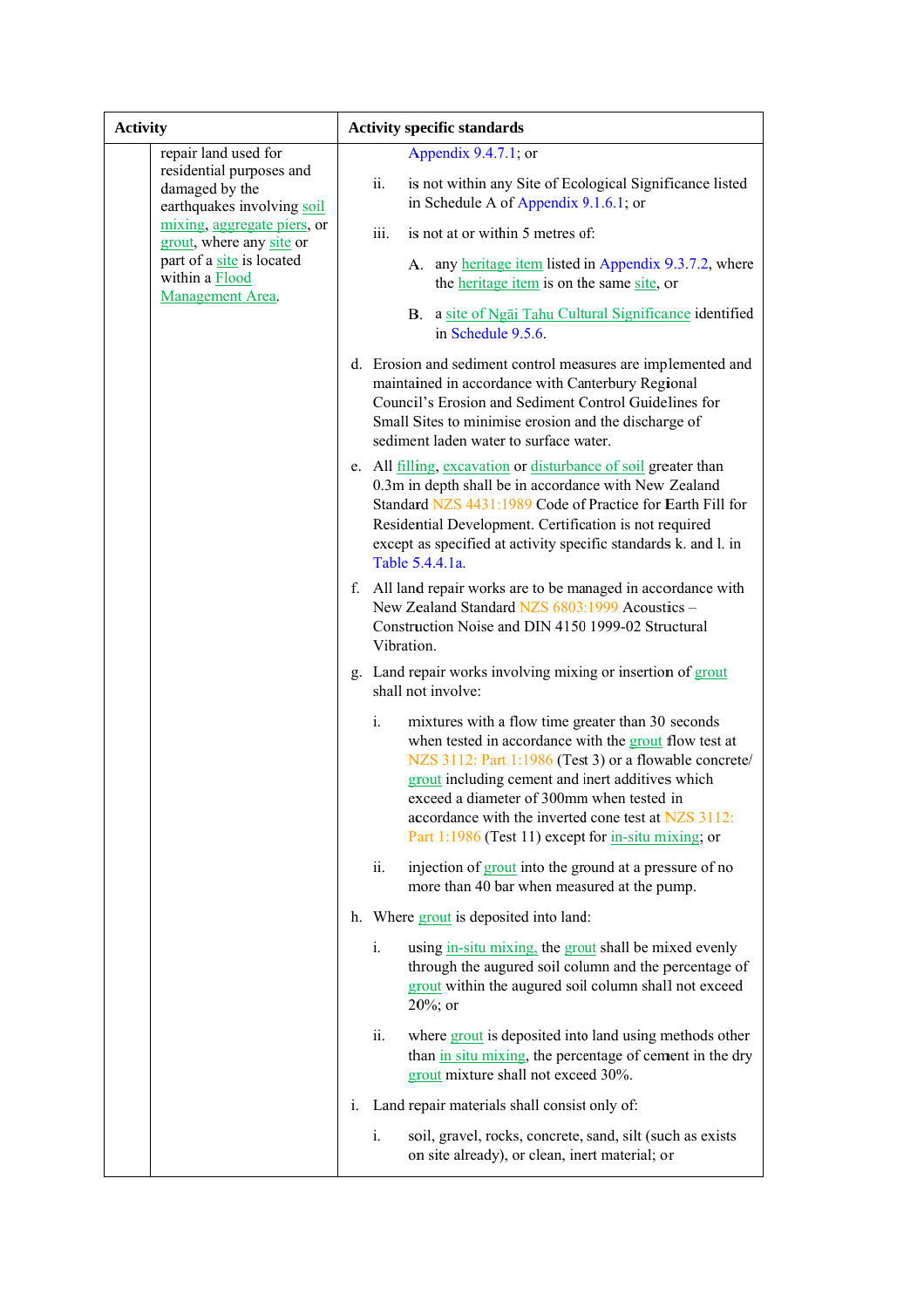| <b>Activity</b> | <b>Activity specific standards</b>                                                                                                                                                                                                                                                                                                                                                                                                                                                                                                                                                                                                                      |  |  |  |
|-----------------|---------------------------------------------------------------------------------------------------------------------------------------------------------------------------------------------------------------------------------------------------------------------------------------------------------------------------------------------------------------------------------------------------------------------------------------------------------------------------------------------------------------------------------------------------------------------------------------------------------------------------------------------------------|--|--|--|
|                 | cement and/or bentonite grout including inert additives;<br>ii.<br>or                                                                                                                                                                                                                                                                                                                                                                                                                                                                                                                                                                                   |  |  |  |
|                 | iii.<br>timber foundation piles;                                                                                                                                                                                                                                                                                                                                                                                                                                                                                                                                                                                                                        |  |  |  |
|                 | and shall not                                                                                                                                                                                                                                                                                                                                                                                                                                                                                                                                                                                                                                           |  |  |  |
|                 | iv.<br>include or disturb putrescible, pollutant, inflammable<br>or hazardous components; and/or                                                                                                                                                                                                                                                                                                                                                                                                                                                                                                                                                        |  |  |  |
|                 | include filling which comprises more than 5%<br>V.<br>vegetation of any load by volume.                                                                                                                                                                                                                                                                                                                                                                                                                                                                                                                                                                 |  |  |  |
|                 | Land repair works, other than dust and sediment control<br>$\mathbf{1}$ .<br>measures, shall not be undertaken outside of the hours of<br>7.30am to 6.00pm Monday to Friday and 8.00am to 5.00pm<br>on Saturday. No works shall occur on public holidays.                                                                                                                                                                                                                                                                                                                                                                                               |  |  |  |
|                 | k. Where the land repair and earthworks are designed,<br>supervised or certified by a Chartered Professional Engineer<br>with experience in geotechnical engineering, or Professional<br>Engineering Geologist (IPENZ Registered), at least 3<br>working days prior to commencing any work on the site,<br>including stockpiling and preparatory works:                                                                                                                                                                                                                                                                                                 |  |  |  |
|                 | i.<br>written notice shall be provided to the Council<br>informing it of the location of the land repair and the<br>name and contact details of the supervising engineer;<br>and                                                                                                                                                                                                                                                                                                                                                                                                                                                                        |  |  |  |
|                 | ii.<br>written notice shall be provided to any occupier of a<br>residential unit adjoining the land repair site to inform<br>them that the works will be taking place, the expected<br>duration of the works and provide contact details of the<br>site supervisor; and                                                                                                                                                                                                                                                                                                                                                                                 |  |  |  |
|                 | iii.<br>a sign shall be erected at the front of the property<br>including the name and contact details of the site<br>supervisor.                                                                                                                                                                                                                                                                                                                                                                                                                                                                                                                       |  |  |  |
|                 | Where the land repair and earthworks are designed,<br>1.<br>supervised or certified by a Chartered Professional Engineer<br>with experience in geotechnical engineering, or Professional<br>Engineering Geologist (IPENZ Registered), a statement of<br>professional opinion completed by a Chartered Professional<br>Engineer with experience in geotechnical engineering must<br>be provided to the Council within 3 months of the land repair<br>being completed to the effect that the works will meet all<br>applicable standards and requirements and be suitable for its<br>intended purpose. This shall include as-built plans of the<br>works. |  |  |  |

Standards where the land repair and earthworks are not designed, supervised or certified by a Chartered Professional Engineer with experience in geotechnical engineering. All activity specific standards in Rule 5.4.4.1 must also be met: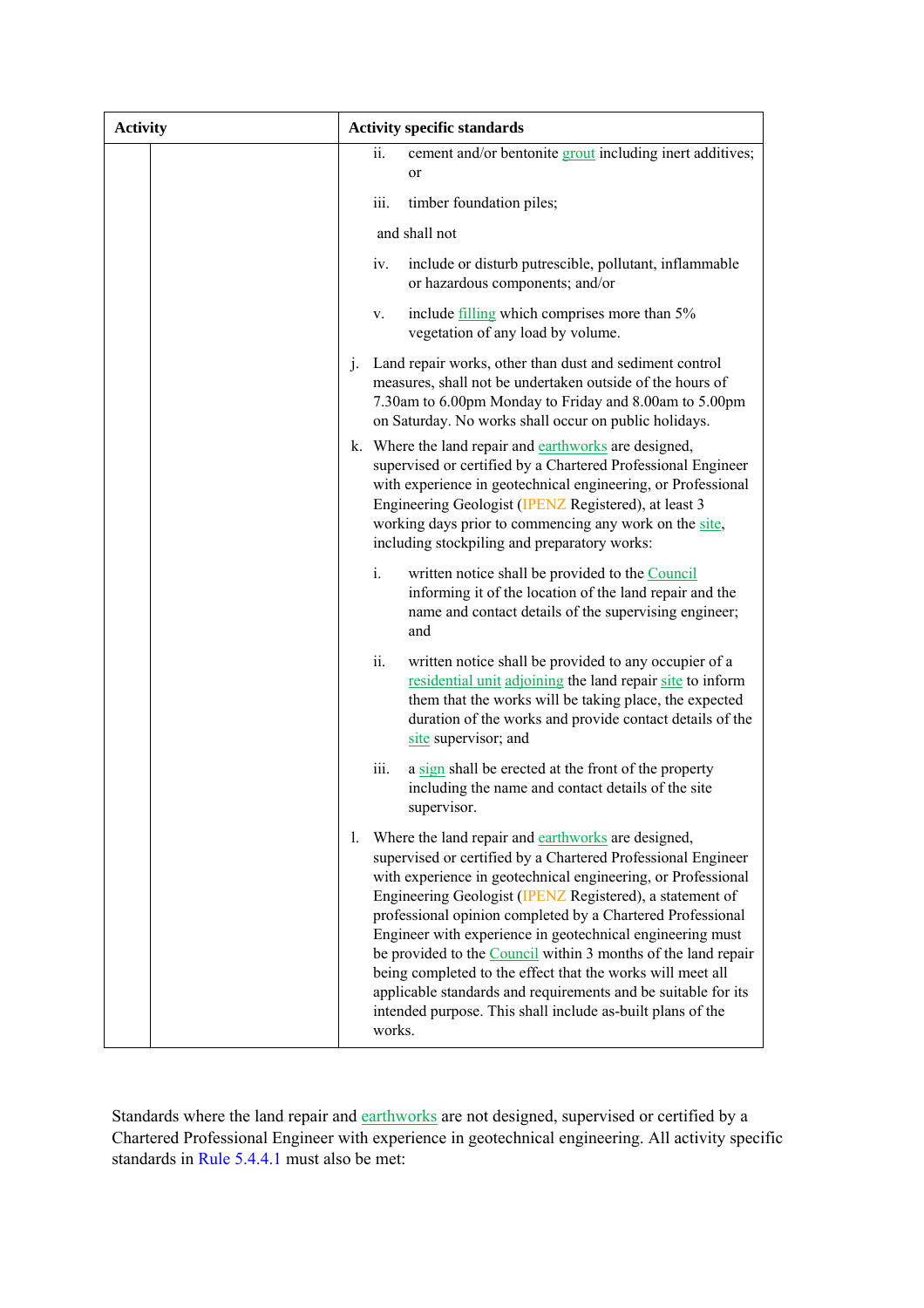#### **Table 5.4.4.1b**

|                | Column A Max.<br>Volume<br>(Cumulative)         | Column B<br>Max. depth<br>(m) | Column C<br>Max. depth of<br>filling $(m)$<br>[below ground<br>level] | <b>Column D Filling</b><br>(m) [above ground<br><b>level</b>            | Column E Setback <br>from boundary                                                                                    |
|----------------|-------------------------------------------------|-------------------------------|-----------------------------------------------------------------------|-------------------------------------------------------------------------|-----------------------------------------------------------------------------------------------------------------------|
| <b>P1</b>      | $50m^3\text{/site}$                             | 0.6                           | 0.6                                                                   | $0.3$ max. depth;<br>and<br>$10 \text{ m}^3/\text{site}$ max.<br>volume | <b>Setback from</b><br>boundary must be<br>equivalent to or<br>greater than the depth<br>of filling or<br>excavation. |
| P <sub>2</sub> | Not more than<br>10m <sup>3</sup> of grout/site | 1.0                           | 1.0                                                                   | $0.3m$ max. depth                                                       |                                                                                                                       |

Standards where the land repair and earthworks are designed, supervised or certified by a Chartered Professional Engineer with experience in geotechnical engineering. All activity specific standards at Rule 5.4.4.1 must also be met:

#### **Table 5.4.4.1c**

|                | Column A Max.<br>Volume<br>(Cumulative)                     | <b>Column B</b><br>Max. depth<br>(m) | Column C Max.<br>depth of $filling(m)$<br>[below ground level] | <b>Column D</b><br>Filling $(m)$<br>[above ground<br>level] | Column E<br><b>Setback from</b><br>boundary |
|----------------|-------------------------------------------------------------|--------------------------------------|----------------------------------------------------------------|-------------------------------------------------------------|---------------------------------------------|
| P <sub>1</sub> | Nil                                                         | Nil                                  | Nil.                                                           | $0.3$ max. depth<br>and $10m^3/site$<br>max. volume         | Nil                                         |
| P <sub>2</sub> | Not more than<br>80 <sub>m</sub> <sup>3</sup> of grout/site | Nil                                  | Nil                                                            | Nil                                                         | 1m                                          |

### **5.4.4.2 Restricted discretionary activities**

- a. The activities listed below are restricted discretionary activities in areas shown on the Planning Maps as a Flood Management Area (including the Te Waihora/Lake Ellesmere and Wairewa/Lake Forsyth Flood Management Areas).
- b. Exemptions from the restricted discretionary activities are listed in Rule 5.4.4.3.
- c. Discretion to grant or decline consent and impose conditions is restricted to the matters of discretion set out in the following table.

**Table 5.4.4.2a** 

| <b>Activity</b> | The Council's discretion shall be<br>limited to the following matters: |
|-----------------|------------------------------------------------------------------------|
|                 |                                                                        |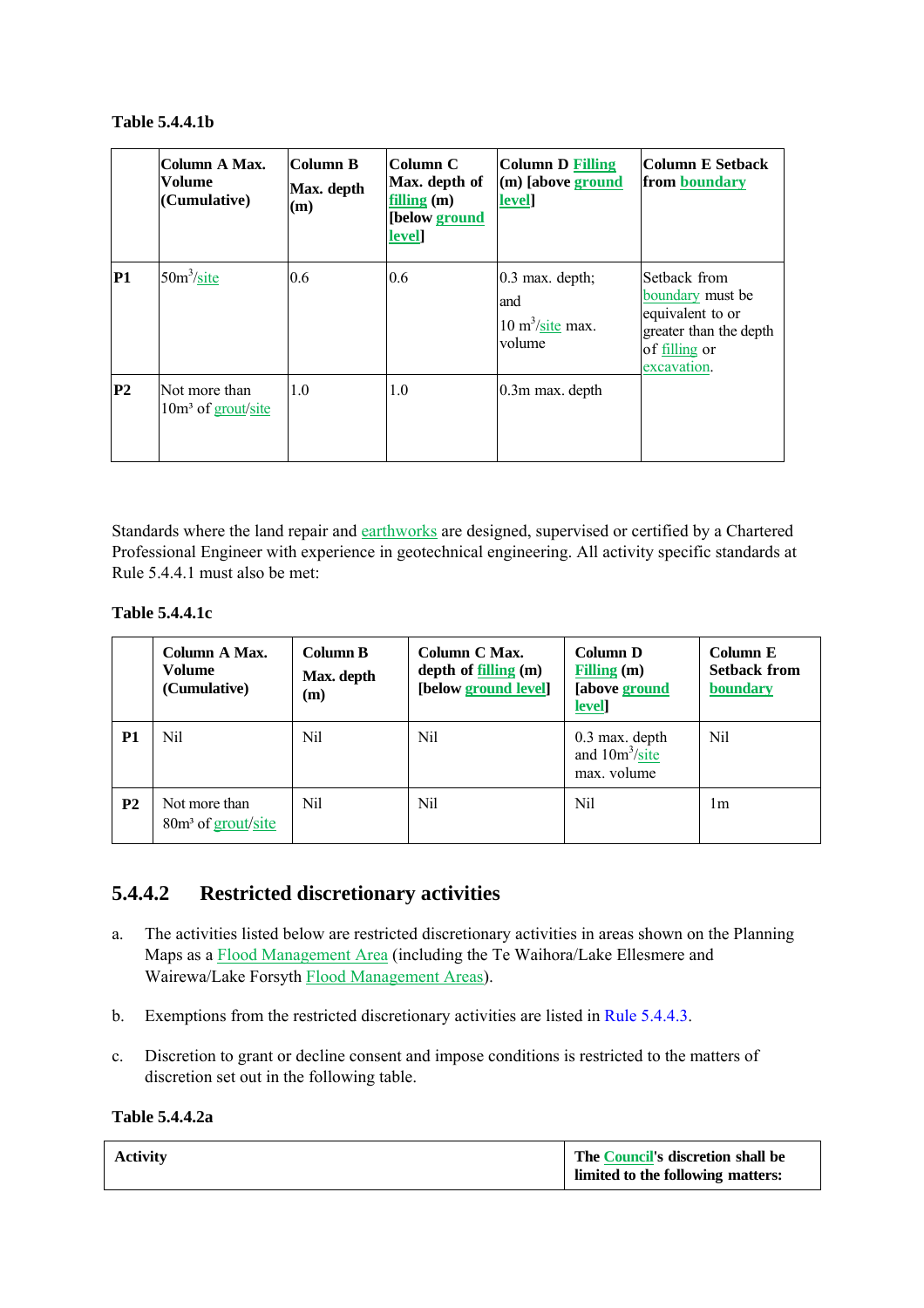| RD1 | Any <u>filling</u> or excavation undertaken to repair land used for<br>residential purposes damaged by earthquakes that does not<br>meet one or more of the activity specific standards for P1 or<br>P2 set out in Rule $5.4.4.1$ .<br>Any application arising from this rule shall not be limited or<br>publicly notified. | a. The Council's discretion shall be<br>limited to the following matters:<br>The matters for discretion<br>$\mathbf{1}$ .<br>reserved for RD2 set out in<br>Rule 5.4.1.5.             |
|-----|-----------------------------------------------------------------------------------------------------------------------------------------------------------------------------------------------------------------------------------------------------------------------------------------------------------------------------|---------------------------------------------------------------------------------------------------------------------------------------------------------------------------------------|
|     |                                                                                                                                                                                                                                                                                                                             | b. These restricted discretionary<br>activities will be assessed against<br>the following criteria:<br>The assessment criteria set<br>$\mathbf{1}$ .<br>out for RD2 in Rule $5.4.1.5$ |

### **5.4.4.3 Exemptions to Rules 5.4.4.1 and 5.4.4.2**

- a. Works involving the establishment, repair or replacement of any permitted utilities or the maintenance of existing drains or ponds by a utility operator.
- b. Works permitted by or exempted from a building consent (including work forming part of foundations for a building) do not require resource consent under Rules 5.4.4.1 or 5.4.4.2 where:

i.they meet the standards in column D of Tables 5.4.4.1b and 5.4.4.1c in Rule 5.4.4.1 controlling filling above ground level in a Flood Management Area; or

iii.they meet activity specific standards b. and c. of P1 and P2 in Rule 5.4.4.1.

- c. Testing or investigation preceding land repairs or remediation as a result of land damaged by earthquakes is permitted provided it meets the activity specific standards for P1 and P2 in Rule 5.4.4.1.
- d. Filling or excavation associated with the maintenance of flood protection works.
- e. Post holes for the erection of fences or for permitted or approved buildings and signs.
- f. Planting holes for trees and plants.

#### **Clarification of rule**

- a. For the purposes of this rule, the building consent platform extends to a maximum of 2.5m from the exterior wall of an enclosed structure or support structures of open structures.
- b. Measurement of volume shall include only areas which have been disturbed, including by filling, excavation, soil mixing or injection of materials. Soil above or between these areas which remains undisturbed does not form part of the allowable volume, including where those undisturbed soils are compacted or otherwise altered by the works.
- c. For the purposes of this rule, when land repairs are being undertaken over a number of properties at the same time and by the same contractor, the site boundary for the purpose of the setback is the outer perimeter of the properties which are subject to the land repair works.

ii.they are designed, supervised and certified by a Chartered Professional Engineer with experience in geotechnical engineering, including where they exceed the criteria at columns A, B, C or E of Tables  $5.4.4.1b$  and  $5.4.4.1c$  in Rule  $5.4.4.1c$  or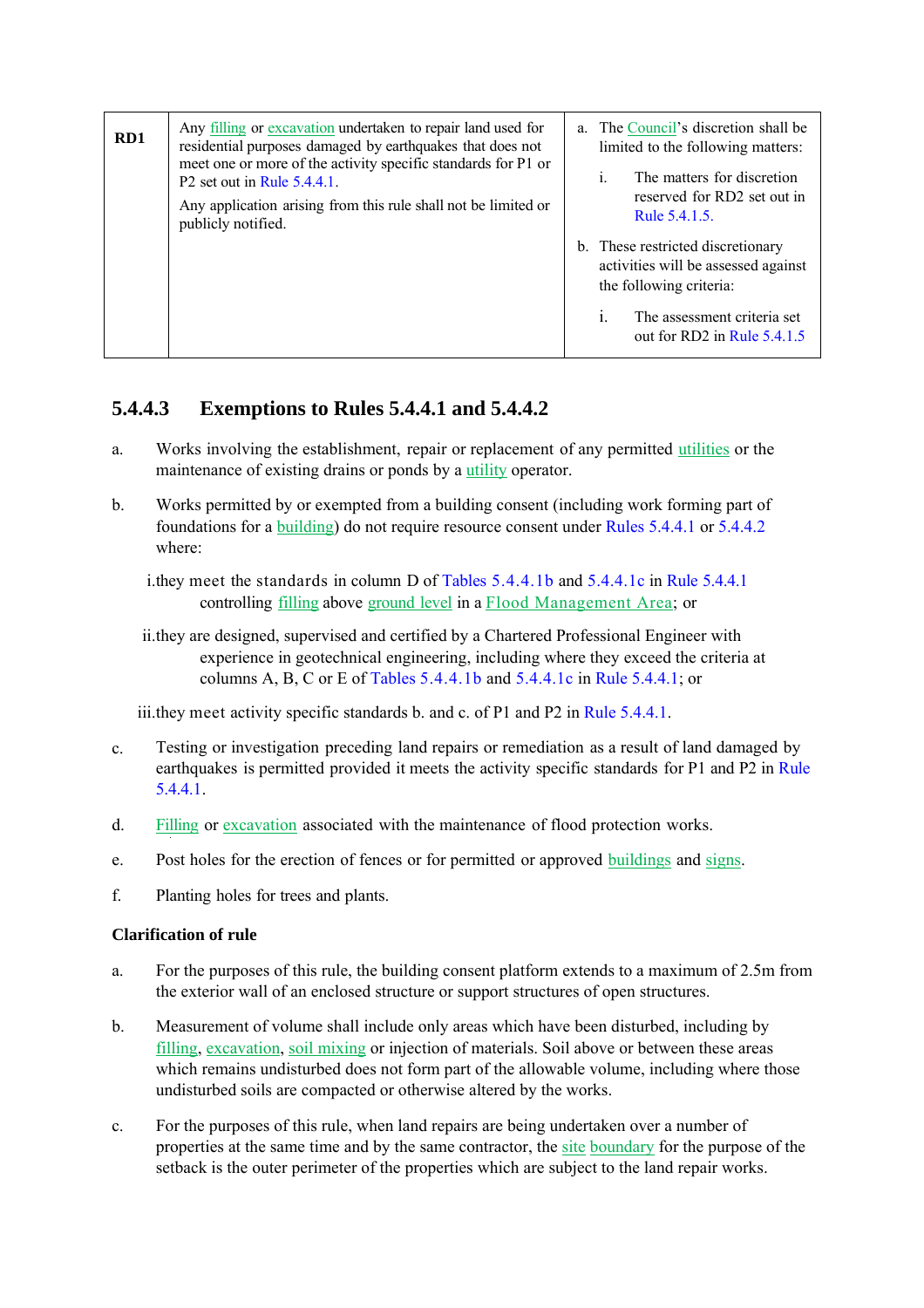#### **Advice note:**

- 1. For the avoidance of doubt, where the earthworks are associated with the repair of land damaged by earthquakes and used for residential purposes in the zones listed in Rule 5.4.4.1, Rule 5.4.4 substitutes for all other earthworks rules in this District Plan.
- 2. For the purposes of this rule, "repair of land used for residential purposes damaged by earthquakes" does not include repair of land on the Port Hills or Banks Peninsula.
- 3. Those intending to do land repair earthworks are responsible for complying with the National Environmental Standard (NES) for Assessing and Managing Contaminants in Soil to Protect Human Health (2011). Such persons should contact the Council or Canterbury Regional Council to find out whether their land has been used for hazardous activities which might trigger the need for compliance with the NES.
- 4. Any vegetation removed during land repairs should not be replaced with pest species as listed in Appendix 1 to the Infrastructure Design Standard (Part 10). The Council prefers that replanting occurs in accordance with its Streamside Planting Guideline to ensure bank stability is not compromised.
- 5. Information regarding the disposal of excavated material and the Standards and Guidelines referenced in the rule is available from the Council.
- 6. Archaeological sites are subject to a separate consent process under the Heritage New Zealand Pouhere Taonga Act 2014. The Heritage New Zealand Pouhere Taonga 2014 makes it unlawful for any person to destroy, damage or modify the whole or any part of an archaeological site without the prior authority of the Heritage New Zealand. This is the case regardless of whether the land on which site is located is designated, or the activity is permitted under the District Plan or Regional Plan or a resource or building consent has been granted. The Heritage New Zealand Pouhere Taonga Act 2014 also provides for penalties for unauthorised destruction, damage or modification.

## **5.4.5 Activities and earthworks in the Flood Ponding Management Area**

### **5.4.5.1 Permitted activities**

- a. The activities listed below are permitted activities where the activity is located in the area shown on the Planning Maps as Flood Ponding Management Area, if they meet the activity standards set out in this table.
- b. Activities may also be restricted discretionary or non-complying as specified in Rules 5.4.5.2 and 5.4.5.3.

Note: Consent may be required from Canterbury Regional Council for earthworks in a Flood Ponding Management Area.

| <b>Activity</b> |                                                                                                                                                                        | <b>Activity specific standards</b> |
|-----------------|------------------------------------------------------------------------------------------------------------------------------------------------------------------------|------------------------------------|
| P <sub>1</sub>  | Filling or excavation associated with the<br>maintenance of flood protection and bank<br>erosion protection works; and the<br>maintenance of existing drains or ponds. | Nil                                |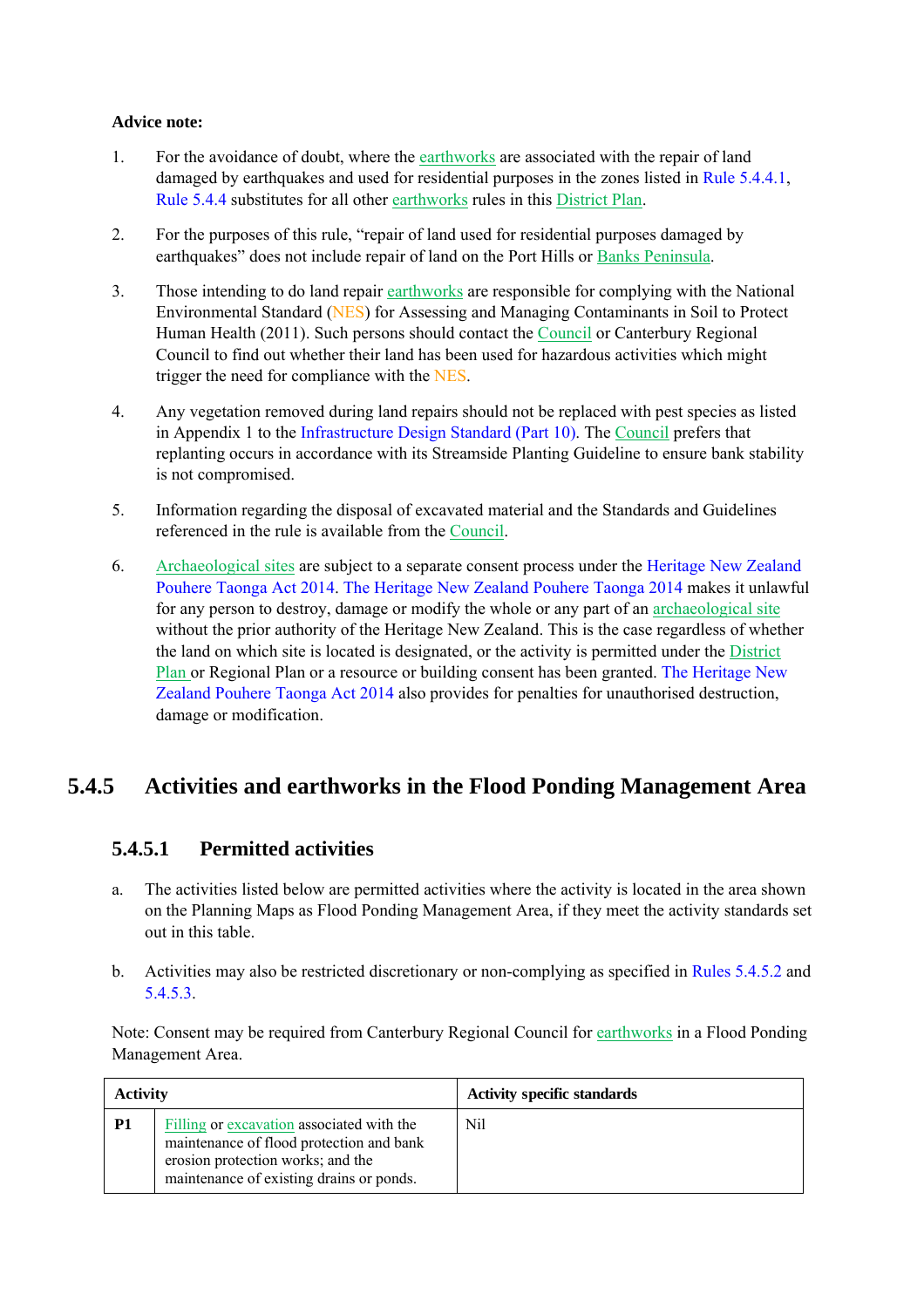| <b>Activity</b> |                                                                                                                                                                                                                                                                                                                         | <b>Activity specific standards</b>                                                                                                                                                                                                                                                                                                                       |  |
|-----------------|-------------------------------------------------------------------------------------------------------------------------------------------------------------------------------------------------------------------------------------------------------------------------------------------------------------------------|----------------------------------------------------------------------------------------------------------------------------------------------------------------------------------------------------------------------------------------------------------------------------------------------------------------------------------------------------------|--|
| P <sub>2</sub>  | Filling or excavation associated with<br>utilities, or the replacement, repair or<br>maintenance of existing utilities.                                                                                                                                                                                                 |                                                                                                                                                                                                                                                                                                                                                          |  |
| P <sub>3</sub>  | Filling or excavation for post holes for<br>fences, planting holes, and excavation for<br>approved wells.                                                                                                                                                                                                               |                                                                                                                                                                                                                                                                                                                                                          |  |
| <b>P4</b>       | Filling or excavation for the maintenance of<br>existing farm tracks and farm yards, or the<br>establishment of new farm tracks and farm<br>yards.                                                                                                                                                                      | a. Finished ground level shall be maintained to<br>within 200mm of the natural ground level.                                                                                                                                                                                                                                                             |  |
| <b>P5</b>       | Application of fertiliser, lime or other plant<br>growth enhancers such as top soil, bark and<br>trace elements.<br>Note: Consent may be required from<br>Canterbury Regional Council, pursuant to<br>section 15 of the Act for the discharge of<br>plant growth enhancers, including fertiliser,<br>into or onto land. | a. Finished ground level shall be maintained to<br>within 200mm of the natural ground level;, and<br>b. Filling is limited to a total volume of not more<br>than $100m3$ per ha.; and<br>c. For top soil, the maximum volume of filling<br>shall be $100m3$ per site within any continuous<br>period of 10 years.                                        |  |
| <b>P6</b>       | Filling or excavation for the purposes of<br>establishing and maintaining access ways to<br>a residential unit.                                                                                                                                                                                                         | a. Finished ground level shall be maintained to<br>within 200mm of the natural ground level, and<br>b. Access ways shall be constructed so as not to<br>impede the flow of surface water.                                                                                                                                                                |  |
| P7              | Filling or excavation for the purposes of<br>landscaping around a residential unit in<br>association with domestic gardening.                                                                                                                                                                                           | a. The maximum volume of $\frac{f_{\text{illing}}}{f_{\text{all}}}$ shall be $20m^3$<br>per site per year and a maximum volume of<br>$\frac{\text{filling}}{\text{ifiling}}$ of 100 $\text{m}^3$ per site within any continuous<br>period of 10 years.                                                                                                   |  |
| P <sub>8</sub>  | Filling and excavation for the maintenance<br>or upgrade of existing roads on legal road.                                                                                                                                                                                                                               | a. The works shall not impede the flow of surface<br>water.                                                                                                                                                                                                                                                                                              |  |
| P <sub>9</sub>  | Filling that is not provided for under Rule<br>5.4.5.1 P 1-8 or P12.                                                                                                                                                                                                                                                    | a. Either the maximum depth of filling shall be<br>200mm, and<br>b. The maximum volume of $\frac{f_{\text{illing}}}{f_{\text{illing}}}$ shall be $100\text{m}^3$<br>per site within any continuous period of 10<br>years, and<br>c. Finished ground level shall not exceed the<br>surrounding land; or<br>The <u>filling</u> has consent approval.<br>d. |  |
| <b>P10</b>      | <b>Excavation</b> for farm purposes that is not<br>provided for under Rule 5.4.5.1 P1-P4, P6-<br>P8 or P12.                                                                                                                                                                                                             | The excavated area is subsequently filled within<br>a.<br>the following year so that there is no net effect<br>on flood storage.                                                                                                                                                                                                                         |  |
| P11             | <b>Utilities</b>                                                                                                                                                                                                                                                                                                        | a. The ground floor area of the utility does not<br>exceed $10m2$ (except where the <i>utility</i> is a lattice<br>tower for electricity transmission or electricity<br>distribution purposes).                                                                                                                                                          |  |
| P <sub>12</sub> | <b>Excavation</b> and <u>filling</u> within the area<br>identified in Appendix 8.10.7d -<br>Cashmere/Worsleys Development Plan.                                                                                                                                                                                         | The excavation and filling will not result in the<br>a.<br>reduction in the existing potential storage<br>volume of water that is able to be retained<br>within the development plan area, prior to any                                                                                                                                                  |  |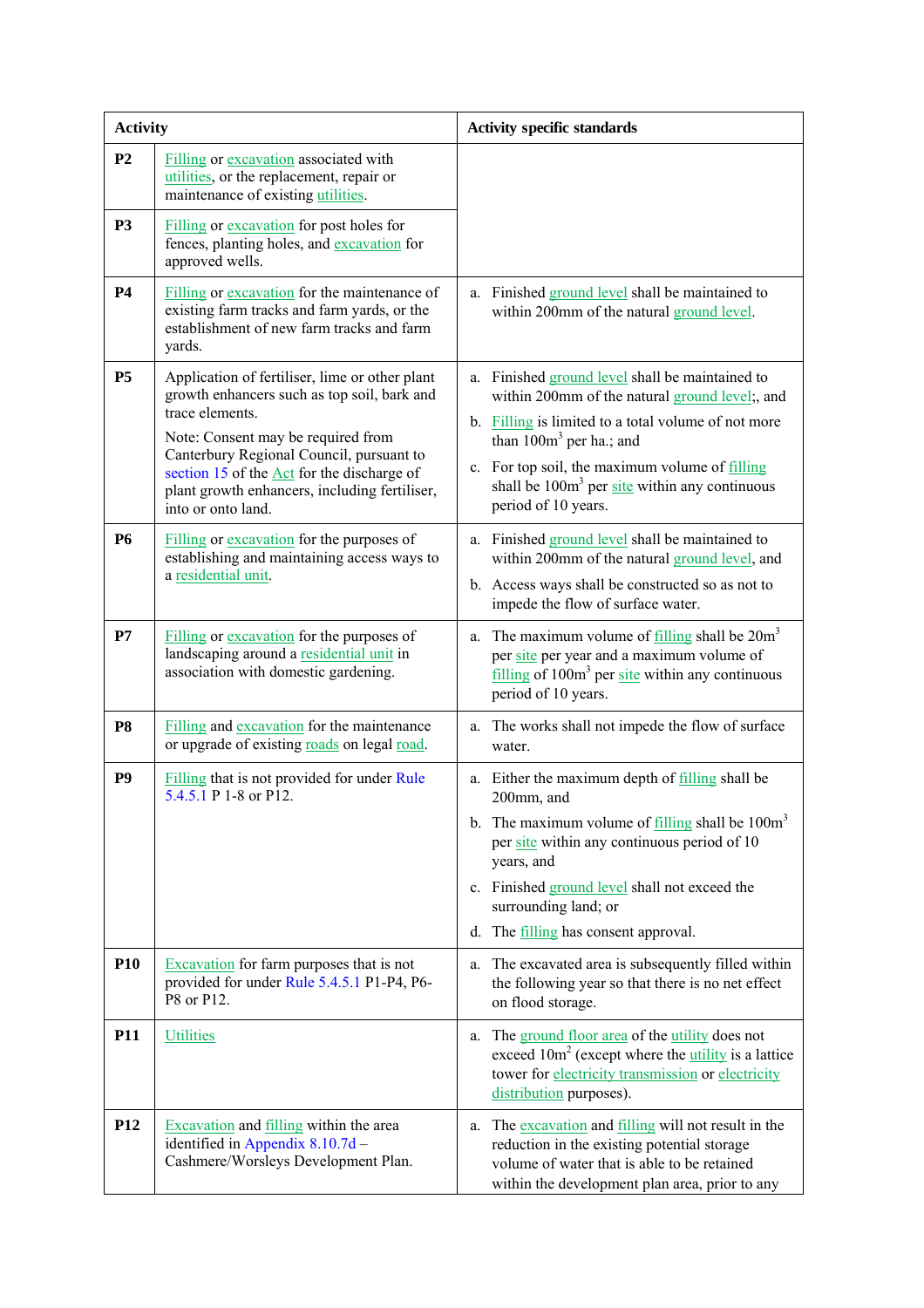| <b>Activity</b> |                                                         | <b>Activity specific standards</b>                                                                                                                                                                                                                                                                                                                                                                                                                |
|-----------------|---------------------------------------------------------|---------------------------------------------------------------------------------------------------------------------------------------------------------------------------------------------------------------------------------------------------------------------------------------------------------------------------------------------------------------------------------------------------------------------------------------------------|
|                 |                                                         | residential zone development, in a 0.2% AEP (1<br>in 500 year) event up to the existing Worsleys<br>Road minimum centreline level of 18.89m<br>(Christchurch City Council Datum). The design<br>shall also accommodate additional storage for<br>any additional stormwater that could be<br>discharged from the development of the<br>residential zones and roads in such a 0.2% AEP<br>event.                                                    |
|                 |                                                         | b. All roads are filled so that the crown of the road<br>is no lower than RL 18.7m (Christchurch City<br>Council Datum), except for the realigned<br>Worsleys Road required in the Development<br>Plan. The crown of Worsleys Road shall be no<br>lower than RL 18.89m (Christchurch City<br>Council Datum).<br>c. The side slopes of all areas filled or excavated<br>in accordance with a. and b. above shall not<br>exceed an angle of 1 in 5. |
| <b>P13</b>      | The replacement or repair of <b>buildings</b> .         | a. The ground floor area of the replaced or<br>repaired <b>building</b> is not greater than the ground                                                                                                                                                                                                                                                                                                                                            |
|                 |                                                         | floor area of the existing building.<br>b. The replaced or repaired <b>building</b> is located in a<br>position on the site that is no lower than the<br>existing building.                                                                                                                                                                                                                                                                       |
| <b>P14</b>      | Residential unit.                                       | The residential unit is either:<br>a.<br>i.<br>on piles; or                                                                                                                                                                                                                                                                                                                                                                                       |
|                 |                                                         | has a maximum of $200m^2$ ground floor<br>ii.<br>area.                                                                                                                                                                                                                                                                                                                                                                                            |
|                 |                                                         | b. There is a maximum of one residential unit per<br>site.                                                                                                                                                                                                                                                                                                                                                                                        |
| P <sub>15</sub> | Farm buildings without floors.                          | Nil                                                                                                                                                                                                                                                                                                                                                                                                                                               |
| P <sub>16</sub> | Accessory buildings without floors.                     |                                                                                                                                                                                                                                                                                                                                                                                                                                                   |
| P17             | Farm buildings, or accessory buildings, with<br>floors. | The <b>building</b> :<br>a.<br>i.<br>is on piles; or<br>ii.<br>has a maximum ground floor area of<br>$200m^2$ .<br>There is a maximum of one accessory building<br>$\mathbf{b}$ .<br>or farm building per site up to 20 hectares and a<br>maximum of one accessory building or farm<br>building per additional 20 hectares of site.                                                                                                               |
| P <sub>18</sub> | Below-ground swimming pools.                            | Nil                                                                                                                                                                                                                                                                                                                                                                                                                                               |
| P <sub>19</sub> | Above-ground swimming pools.                            | The swimming pool is not larger than $200m^2$ .<br>a.<br>b. There is no more than one swimming pool per                                                                                                                                                                                                                                                                                                                                           |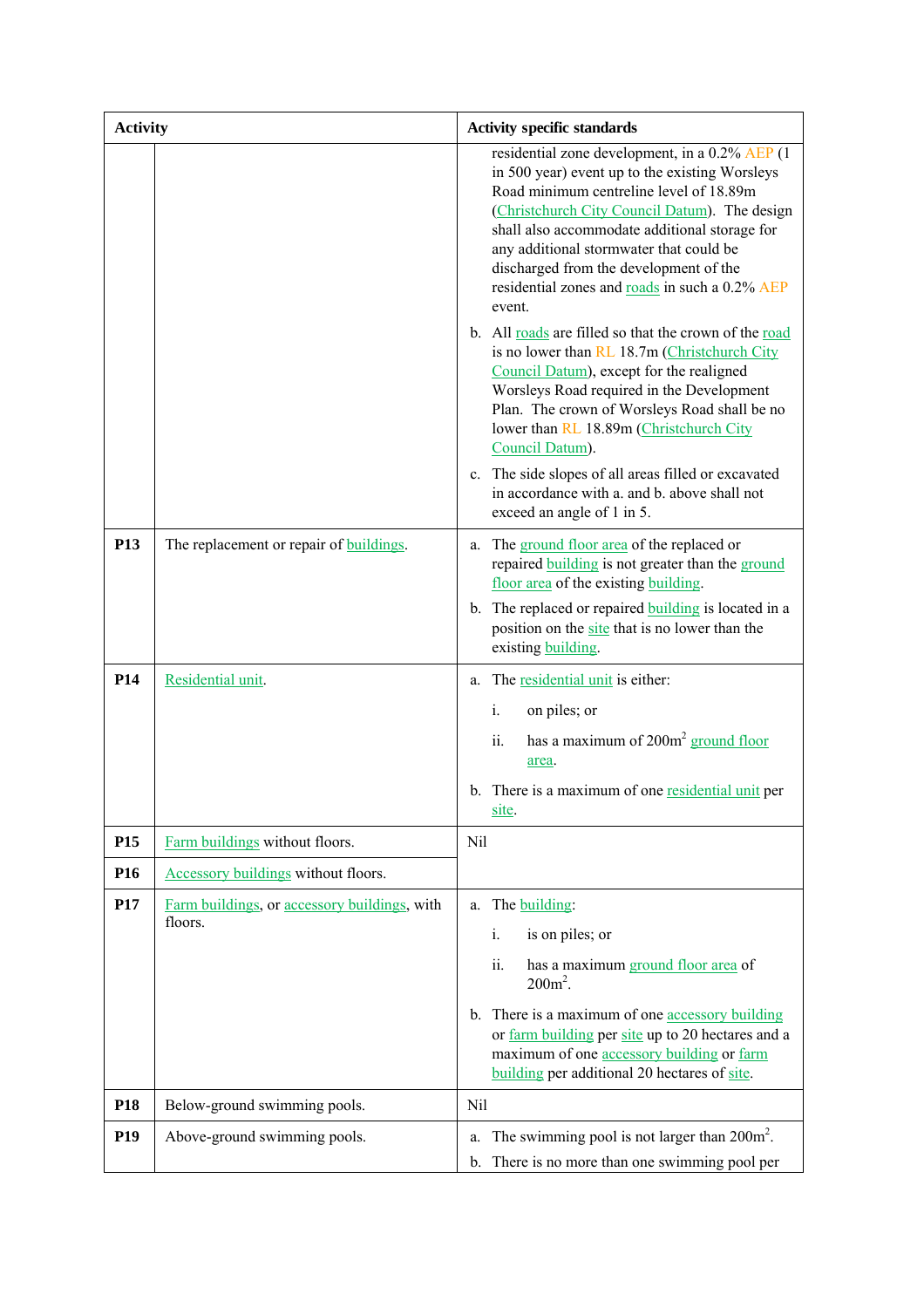| <b>Activity</b> | <b>Activity specific standards</b> |
|-----------------|------------------------------------|
|                 | 20 hectares of site.               |

### **5.4.5.2 Restricted discretionary activities**

- a. The activities listed below are restricted discretionary activities where the activity is located in the area shown on the Planning Maps as Flood Ponding Management Area.
- b. Discretion to grant or decline consent and impose conditions is restricted to the matters of discretion as set out in the following table.

| <b>Activity</b> |                                                                                                                                                                                                                                                                                                                                                                 | The <b>Council</b> 's discretion shall be limited to the following<br>matters:                                                                                                                                                                                                                                                                                                                                                                                                       |  |
|-----------------|-----------------------------------------------------------------------------------------------------------------------------------------------------------------------------------------------------------------------------------------------------------------------------------------------------------------------------------------------------------------|--------------------------------------------------------------------------------------------------------------------------------------------------------------------------------------------------------------------------------------------------------------------------------------------------------------------------------------------------------------------------------------------------------------------------------------------------------------------------------------|--|
| RD1             | Filling and excavation within Henderson<br>Basin for the creation and enhancement of:<br>a. Water bodies, wetlands or public access<br>ways associated with the recreation<br>values of the water bodies or wetlands<br>within the Basin; and<br>b. stormwater treatment systems including<br>water quality treatment, attenuation and<br>compensatory storage. | The likely effects of proposed filling, or excavation or<br>a.<br>subdivision on the functioning of the ponding area or<br>floodplain during flood periods including any<br>compensatory storage proposed.<br>b. Any potential impacts of excavation or filling or<br>subdivision on the rate, level or volume of flood<br>discharges to the Avon, Heathcote and Styx Rivers and<br>their tributary streams and margins.<br>c. Any adverse effects on the natural qualities, amenity |  |
|                 |                                                                                                                                                                                                                                                                                                                                                                 | values or ecology of water bodies and wetland areas.                                                                                                                                                                                                                                                                                                                                                                                                                                 |  |
| RD2             | Utilities that do not meet the activity specific<br>standard in P11 of Rule 5.4.5.1.                                                                                                                                                                                                                                                                            | d. In respect to the Lower Styx Ponding Area, any adverse<br>effects likely on land as a result of tidal influences during<br>flood periods including the potential for exacerbation of<br>those effects with potential sea level rise.                                                                                                                                                                                                                                              |  |
| RD <sub>3</sub> | Subdivision within the area shown at<br>Appendix 8.10.7d - Cashmere/Worsleys<br>Development Plan Area for the following                                                                                                                                                                                                                                         | e. Any adverse effects on access for maintenance or flood<br>protection works.                                                                                                                                                                                                                                                                                                                                                                                                       |  |
|                 | purposes:<br>Roads;<br>a.<br>b. 'Land to Vest' areas as shown on<br>Appendix 8.10.7d This allotment will be<br>transferred to the Council.                                                                                                                                                                                                                      | The effectiveness and environmental impact of any<br>f.<br>measures that may be proposed to mitigate the effects of<br>filling or excavation.<br>Any beneficial effects, including the provision of public<br>$\mathbf{g}$ .<br>access, or the enhancement of the natural qualities,                                                                                                                                                                                                 |  |
|                 |                                                                                                                                                                                                                                                                                                                                                                 | amenity values or ecology of water bodies and wetland<br>areas.                                                                                                                                                                                                                                                                                                                                                                                                                      |  |

## **5.4.5.3 Non-complying activities**

a. The activities listed below are non-complying activities where the activity is located in the area shown on the Planning Maps as Flood Ponding Management Area.

| <b>Activity</b> |                                                                                                                                                                                                                 |  |
|-----------------|-----------------------------------------------------------------------------------------------------------------------------------------------------------------------------------------------------------------|--|
| NC <sub>1</sub> | Any filling or excavation activity listed in Rule 5.4.5.1 that does not meet one or more of the<br>activity specific standards, or any filling or excavation activity not listed in Rules 5.4.5.1 or<br>5.4.5.2 |  |
| NC2             | Any subdivision which creates an additional vacant allotment or allotments from a site within a<br>Flood Ponding Management Area shown on the Planning Maps except where:                                       |  |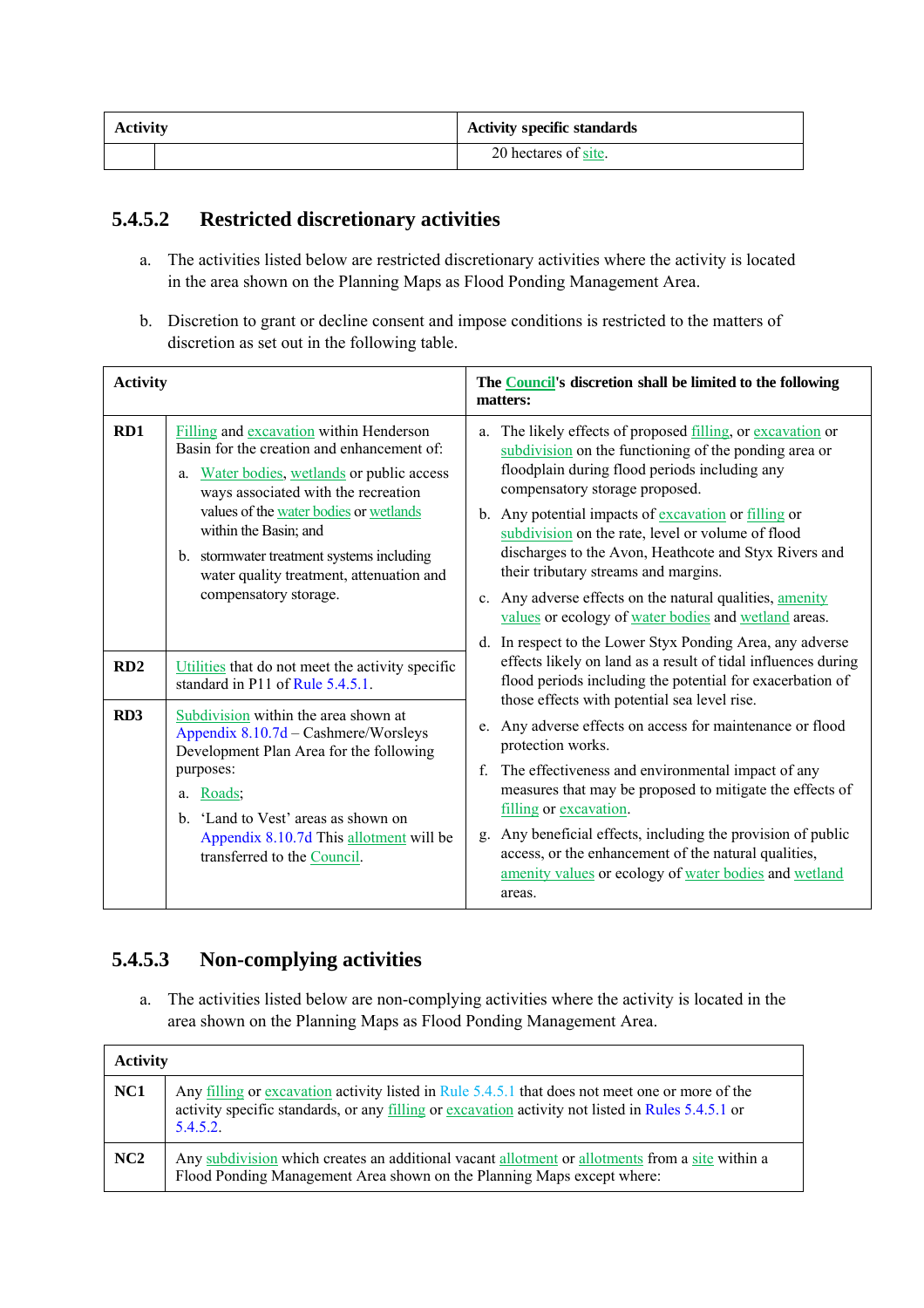|     | a. the additional allotment or allotments is entirely outside the Flood Ponding Management Area;<br><sub>or</sub>                                                                                                                                                                   |
|-----|-------------------------------------------------------------------------------------------------------------------------------------------------------------------------------------------------------------------------------------------------------------------------------------|
|     | b. if the additional allotment or allotments is partially within the Flood Ponding Management<br>Area, the additional allotment or allotments contains a net site area capable of containing a<br>complying residential unit entirely outside of the Flood Ponding Management Area. |
| NC3 | New buildings within a Flood Ponding Management Area shown on the Planning Maps, unless<br>specified in P11, P13-17 and P19 in Rule 5.4.5.1 or RD2 in Rule 5.4.5.2.                                                                                                                 |
| NC4 | The replacement or repair of buildings that do not meet one or more of the activity specific<br>standards in Rule 5.4.5.1.                                                                                                                                                          |

# **5.4.6 Activities in the High Flood Hazard Management Area**

### **5.4.6.1 Permitted activities**

- a. The activities listed below are permitted activities where the activity is located in the area shown on the Planning Maps as High Flood Hazard Management Area, if they meet the activity specific standards set out in this table.
- b. Activities may also be restricted discretionary or non-complying as specified in Rules 5.4.6.2 and 5.4.6.3.

| <b>Activity</b> |                                                                                                              | <b>Activity specific standards</b>                                                                                                                                                                         |  |
|-----------------|--------------------------------------------------------------------------------------------------------------|------------------------------------------------------------------------------------------------------------------------------------------------------------------------------------------------------------|--|
| <b>P1</b>       | The replacement or repair of <b>buildings</b> .                                                              | The ground floor area of the replaced or repaired<br>a.<br>building is not greater than the ground floor area<br>of the existing building.                                                                 |  |
|                 |                                                                                                              | b. The replaced or repaired <b>building</b> is located in a<br>position on the site that is no lower than the<br>existing building.                                                                        |  |
| P <sub>2</sub>  | Utilities.                                                                                                   | The ground floor area of the <i>utility</i> does not<br>a.<br>exceed $10m^2$ (except where the <i>utility</i> is a lattice<br>tower for electricity transmission or electricity<br>distribution purposes). |  |
| <b>P3</b>       | Repair, rebuild and maintenance of critical<br>infrastructure and associated <b>ancillary</b><br>structures. | Nil                                                                                                                                                                                                        |  |
| <b>P4</b>       | Farm buildings without floors in rural zones.                                                                |                                                                                                                                                                                                            |  |
| P <sub>5</sub>  | <b>Accessory buildings</b> without floors in rural<br>zones.                                                 |                                                                                                                                                                                                            |  |
| <b>P6</b>       | Farm buildings, or accessory buildings, with                                                                 | The building is:<br>a.                                                                                                                                                                                     |  |
|                 | floors in rural zones.                                                                                       | $\mathbf{i}$ .<br>on piles; or                                                                                                                                                                             |  |
|                 |                                                                                                              | ii.<br>has a maximum ground floor area of<br>$200m^2$ .                                                                                                                                                    |  |
|                 |                                                                                                              | b. There is a maximum of one accessory building                                                                                                                                                            |  |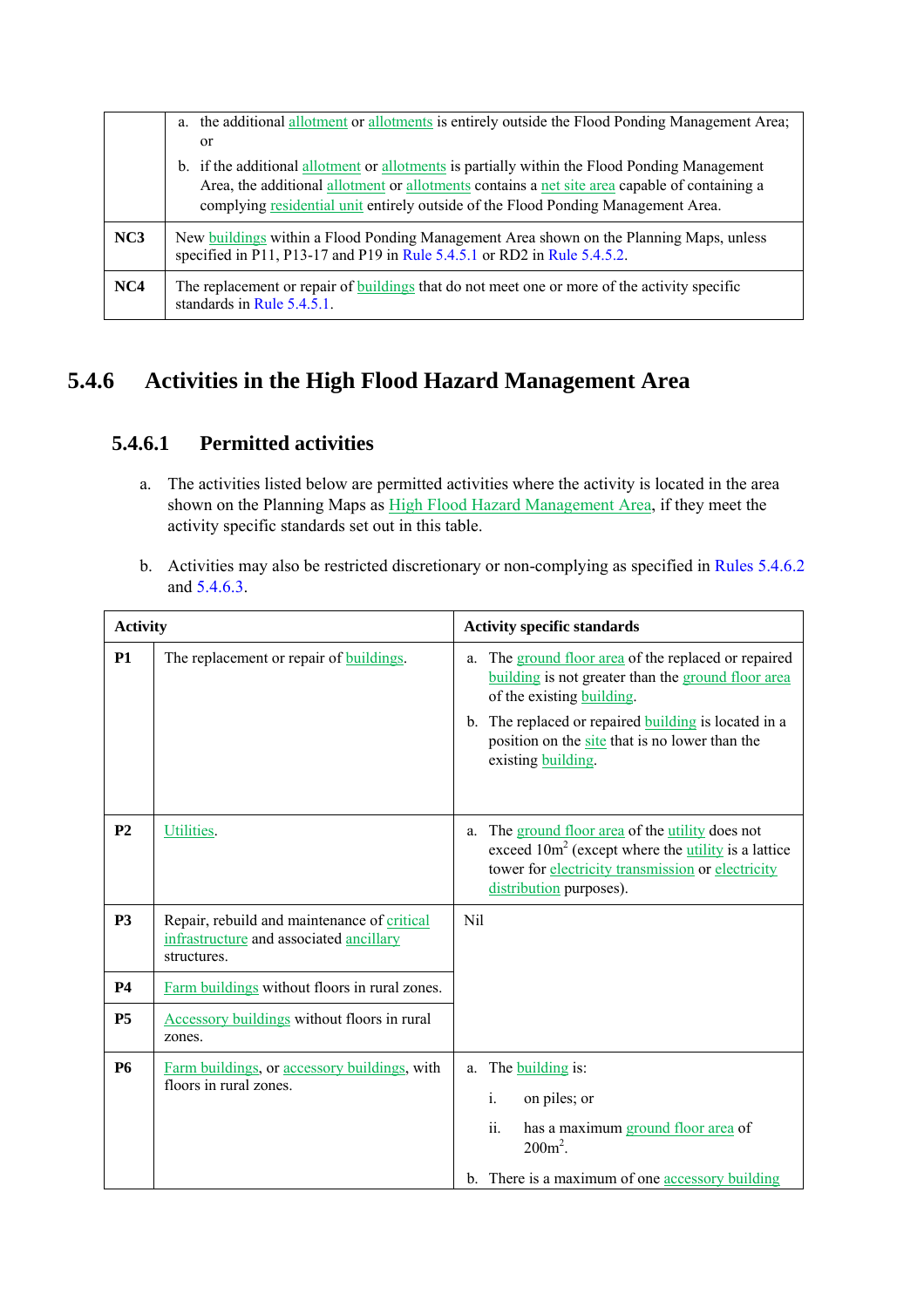| <b>Activity</b> |                                                | <b>Activity specific standards</b>                                                                                                                    |  |
|-----------------|------------------------------------------------|-------------------------------------------------------------------------------------------------------------------------------------------------------|--|
|                 |                                                | or <u>farm building</u> per site up to 20 hectares and a<br>maximum of one accessory building or farm<br>building per additional 20 hectares of site. |  |
| P7              | Below-ground swimming pools in rural<br>zones. | Nil.                                                                                                                                                  |  |
| P8              | Above-ground swimming pools in rural<br>zones. | a. The swimming pool is not larger than $200m^2$ .<br>b. There is no more than one swimming pool per<br>20 hectares of site.                          |  |

## **5.4.6.2 Restricted discretionary activities**

- a. The activities listed below are restricted discretionary activities where the activity is located in the area shown on the Planning Maps as High Flood Hazard Management Area.
- b. Discretion to grant or decline consent and impose conditions is restricted to the matters of discretion as set out in the following table.

| <b>Activity</b> |                                                                                                                                                                                                                                                                                                                                                                                        | The Council's discretion shall be limited to the following<br>matters:                                                                                                                                                                                                                                                                                                                                                                                                                                                                                                                                                                                                                                                                                                                      |
|-----------------|----------------------------------------------------------------------------------------------------------------------------------------------------------------------------------------------------------------------------------------------------------------------------------------------------------------------------------------------------------------------------------------|---------------------------------------------------------------------------------------------------------------------------------------------------------------------------------------------------------------------------------------------------------------------------------------------------------------------------------------------------------------------------------------------------------------------------------------------------------------------------------------------------------------------------------------------------------------------------------------------------------------------------------------------------------------------------------------------------------------------------------------------------------------------------------------------|
| RD1             | Subdivision within the area shown at<br>Appendix 8.10.7d – Cashmere/Worsleys<br>Development Plan Area for the following<br>purposes:<br>a. Roads;<br>b. 'Land to Vest' areas as shown on<br>Appendix 8.10.7d. This allotment will<br>be transferred to the Council.                                                                                                                    | a. The likely effects of the proposed subdivision on the<br>High Flood Hazard Management Area.<br>b. Any potential impacts of the subdivision on the rate, level<br>or volume of flood within the High Flood Hazard<br>Management Area.<br>c. Whether the subdivision will increase the potential risk to<br>people's safety, well-being and property.                                                                                                                                                                                                                                                                                                                                                                                                                                      |
| RD2             | Residential units within the Residential Unit<br>Overlay identified in Appendix 5.8.2,<br>including:<br>a. any new residential unit; or<br>b. any replacement residential unit; or<br>c. any addition to an existing residential<br>unit.<br>other than as provided for by Rule 5.4.6.1<br>P1.<br>Any application arising from this rule shall<br>not be limited or publicly notified. | The Council's discretion is limited to the following<br>a.<br>matters:<br>Setting of minimum floor levels.<br>i.<br>ii.<br>Design of buildings.<br>iii.<br>Mitigation of the effects of flooding.<br>Level of intensification.<br>iv.<br>Safe ingress and egress.<br>V.<br>Reducing the risk to people's safety, wellbeing and<br>vi.<br>property resulting from the development.<br>b. These restricted discretionary activities will be assessed<br>against the following criteria:<br>i.<br>The type of foundation and structure proposed for<br>the residential unit and the likely impact of the<br><b>building</b> with regard to flood storage and flow of<br>water.<br>ii.<br>The frequency at which any proposed building or<br>addition is predicted to be flooded, the extent of |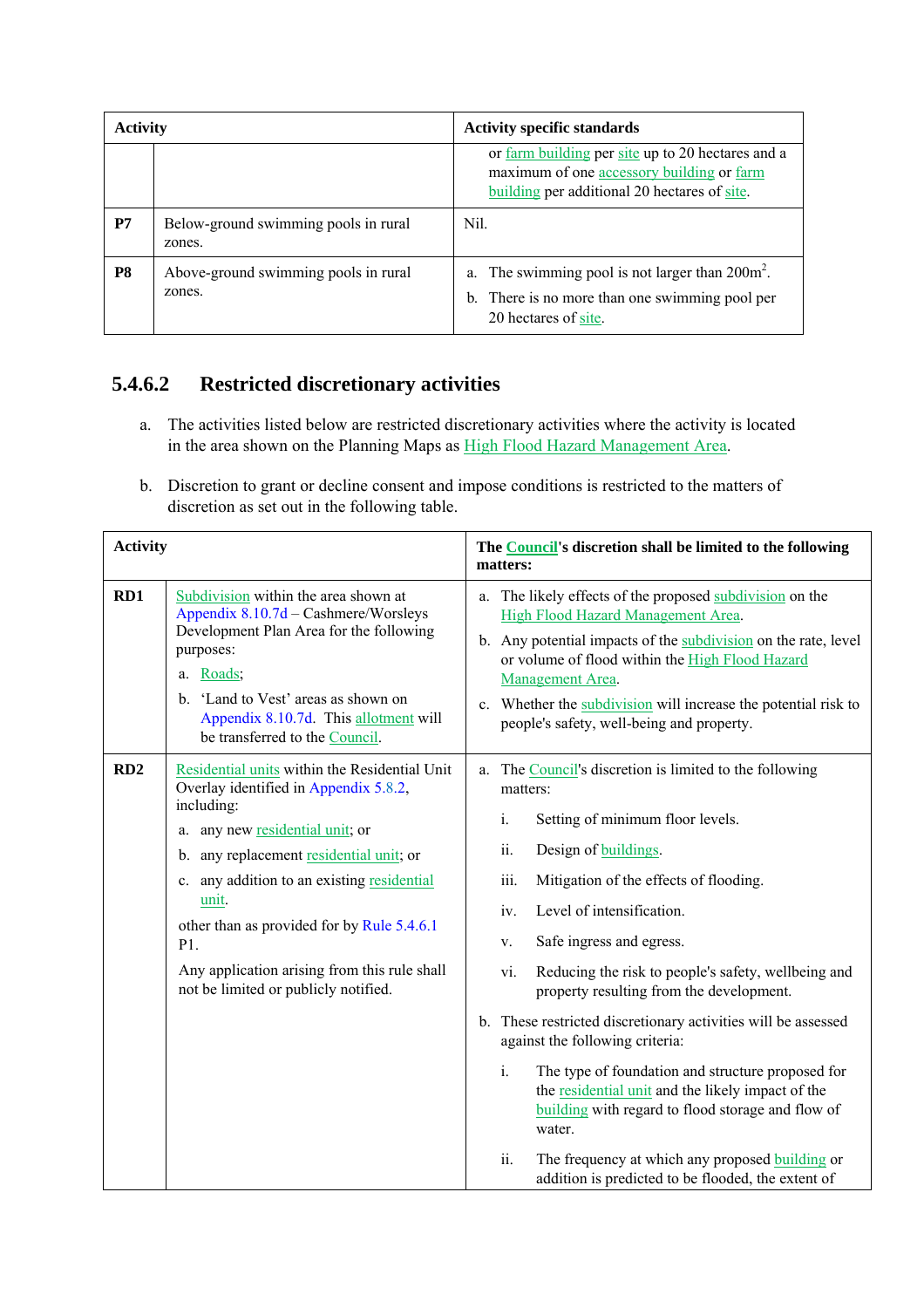| <b>Activity</b> | The Council's discretion shall be limited to the following<br>matters:                                                                                                                                                                                                                                                                         |  |  |  |
|-----------------|------------------------------------------------------------------------------------------------------------------------------------------------------------------------------------------------------------------------------------------------------------------------------------------------------------------------------------------------|--|--|--|
|                 | damage likely to occur in such an event and the<br>potential for injury or risk to people's safety, well-<br>being and property from such an event.<br>iii.<br>The ability to maintain safe access to and from the<br>residential unit from the transport network with<br>respect to design of the <b>access</b> and engineering<br>solutions. |  |  |  |

# **5.4.6.3 Non-complying activities**

a. The activities listed below are non-complying activities where the activity is located within the area shown on the Planning Maps as High Flood Hazard Management Area.

| <b>Activity</b> |                                                                                                                                                                                                                                                                                             |
|-----------------|---------------------------------------------------------------------------------------------------------------------------------------------------------------------------------------------------------------------------------------------------------------------------------------------|
| NC1             | Any subdivision which creates an additional vacant allotment or allotments from a site within a High<br>Flood Hazard Management Area shown on the Planning Maps except where:<br>a. the additional allotment or allotments is entirely outside the High Flood Hazard Management<br>Area; or |
|                 | b. if the additional allotment or allotments is partially within the High Flood Hazard Management<br>Area, the additional allotment or allotments contains a net site area capable of containing a<br>complying residential unit entirely outside of the High Flood Hazard Management Area. |
| NC2             | New buildings within a High Flood Hazard Management Area shown on the Planning Maps, unless<br>specified in P1 - P6 or P8 in Rule $5.4.6.1$ , or RD2 in Rule $5.4.6.2$ .                                                                                                                    |
| NC3             | The replacement or repair of buildings that do not meet one or more of the activity specific standards<br>in Rule 5.4.6.1, unless specified in RD2 in Rule 5.4.6.2.                                                                                                                         |
| NC4             | Change in use of a site that increases the occupancy of the site, unless specified in P1 in Rule 5.4.6.1,<br>or RD2 in Rule 5.4.6.2.                                                                                                                                                        |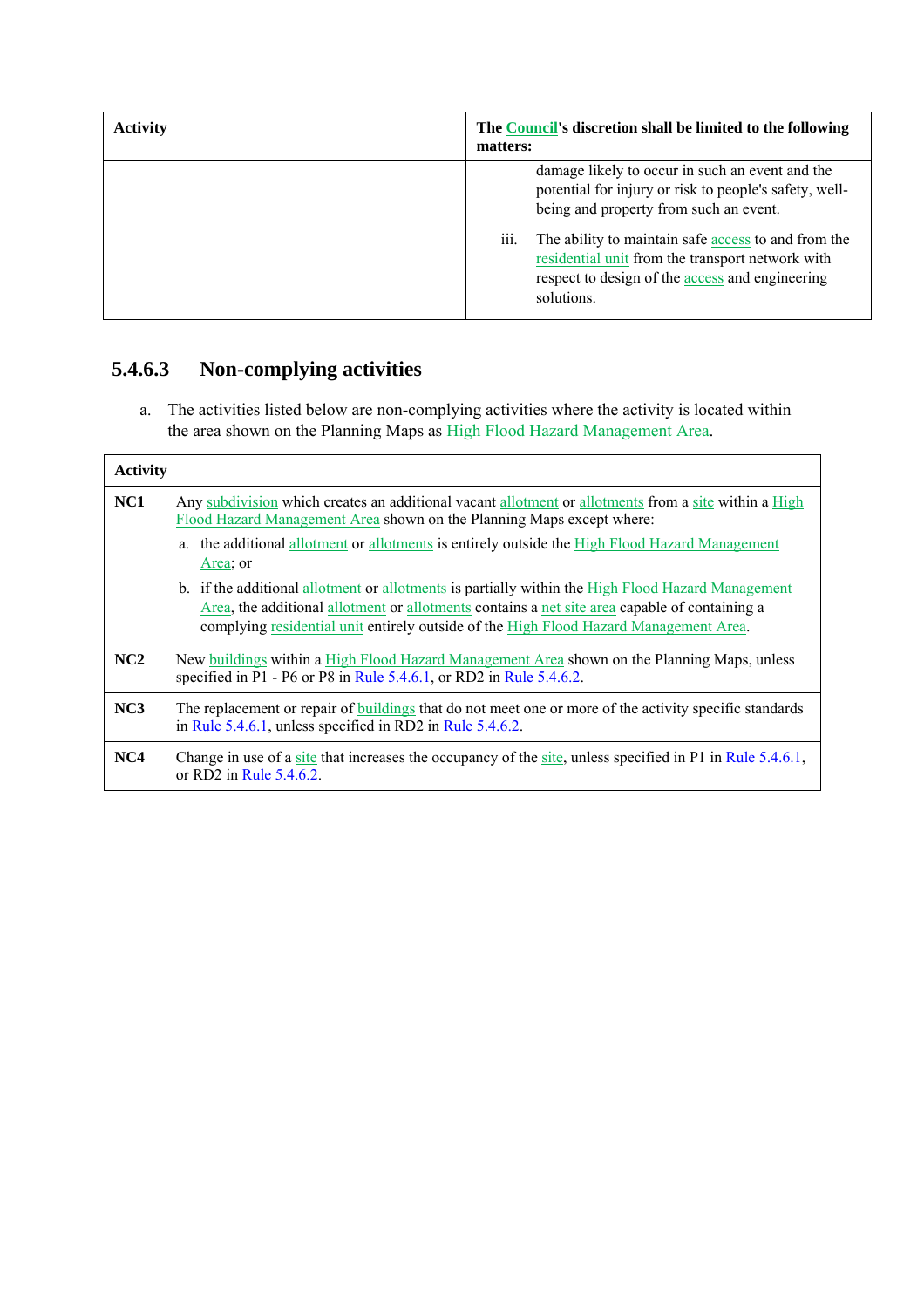#### **5. .5 Rules - Liquefaction hazard**

a. Liquefaction is a process that can occur during strong earthquake shaking which causes loss of stiffness and strength in generally loosely consolidated fine grained water saturated soils and can result in ground damage from lateral spreading, settlement, ground cracking, sand boils and deposition of sediment, as well as localised flooding.

#### **5. .5.1 Pe ermitted activities s**

a. All activities in the Liquefaction Management Area are a permitted activity unless specified in Rules  $5.5.2$  or  $5.5.3$ , or as otherwise specified elsewhere in the District Plan.

#### **5. .5.2 Co ontrolled** activities

- a. The activities listed below are controlled activities within the area shown on the Planning Maps as the Liquefaction Management Area.
- b. Discretion to impose conditions is restricted to the matters over which control is reserved as set out in the following table.
- c. Where subdivision is specified, a subdivision consent is also required under Chapter 8 Subdivision, Development and Earthworks.
- d. There may be other areas that are not identified at the district scale that are susceptible to liquefaction risk based on site specific characteristics – these may require specific geotechnical investigations as part of subdivision to satisfy the Council with respect to Section 104 and Section 106 of the RMA.

| <b>Activity</b> |                                                                                                                                                                                                                                                                                                                                                                                      | The matters over which Council reserves its control                                                                                                                                                                                                                                                                                                                                                                                                                                                                                                                                                                                                                                                                                                                                                                                                |
|-----------------|--------------------------------------------------------------------------------------------------------------------------------------------------------------------------------------------------------------------------------------------------------------------------------------------------------------------------------------------------------------------------------------|----------------------------------------------------------------------------------------------------------------------------------------------------------------------------------------------------------------------------------------------------------------------------------------------------------------------------------------------------------------------------------------------------------------------------------------------------------------------------------------------------------------------------------------------------------------------------------------------------------------------------------------------------------------------------------------------------------------------------------------------------------------------------------------------------------------------------------------------------|
| C1              | Any subdivision which<br>creates an additional<br>vacant allotment or<br>allotments in the<br><b>Liquefaction Management</b><br>Area.<br>Note: This rule does not<br>apply to <b>boundary</b><br>adjustments,<br>amalgamations, or the<br>creation of unit titles.<br>Any resource consent<br>application arising from<br>this rule shall not be<br>limited or publicly<br>notified. | a. The Council's control is limited to the following matters:<br>location, size and design of allotments, structures, roads,<br>$\mathbf{1}$ .<br>access, services or foundations as they relate to the<br>liquefaction hazard;<br>ii.<br>timing, location, scale and nature of earthworks as they<br>relate to the liquefaction hazard; and<br>liquefaction hazard remediation methods.<br><i>iii.</i><br>b. These controlled activities will be assessed against the<br>following criteria.<br>i.<br>Whether techniques proposed for remediation and/or<br>mitigation of the effects of any liquefaction hazard<br>identified are appropriate, including but not limited to:<br>A. provision for ground-strengthening, foundation<br>design, provision of resilient services and the ability<br>of these to be incorporated into the subdivision |

#### **Table 5 .5.2a**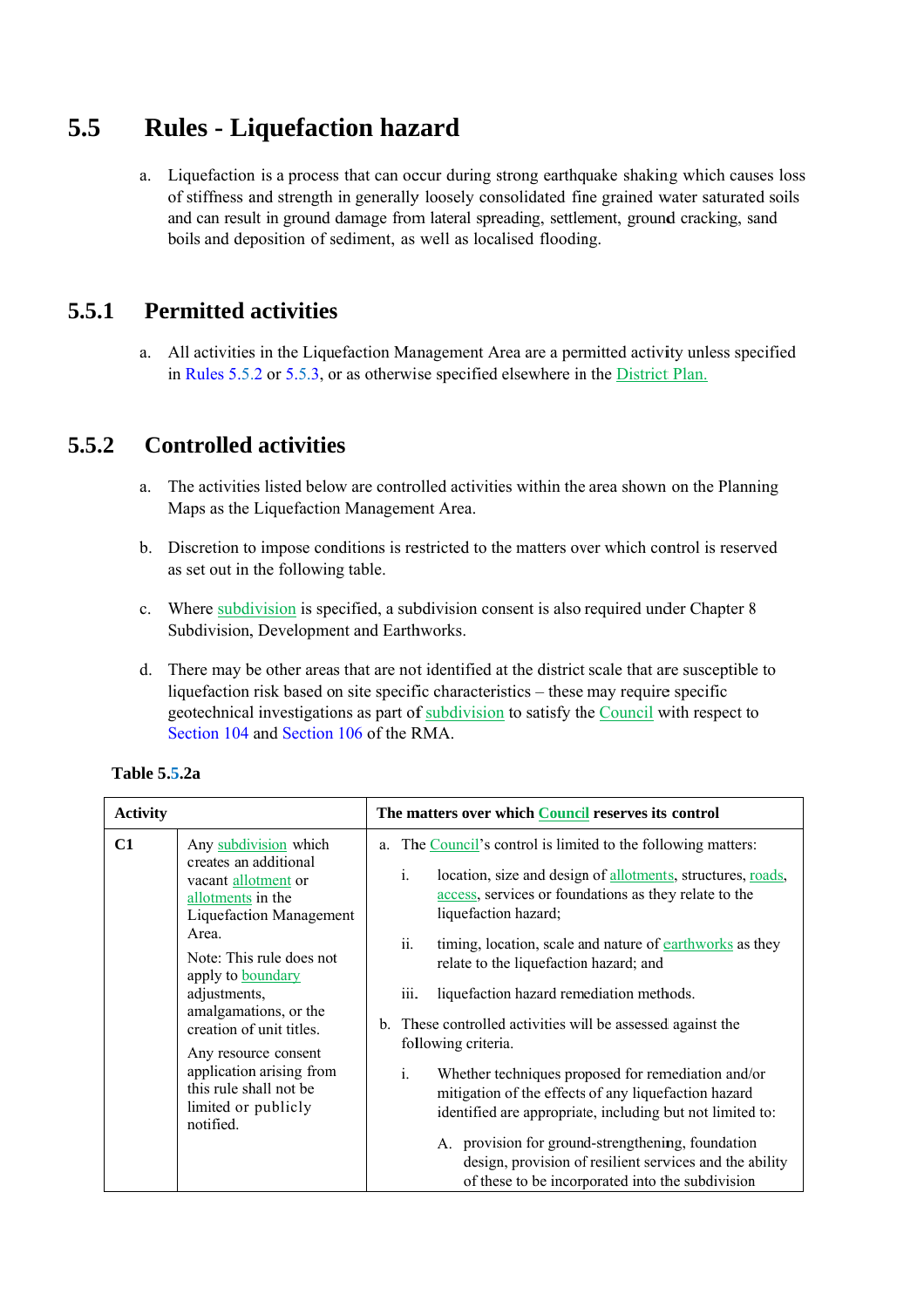| <b>Activity</b>                                 | The matters over which Council reserves its control                                                                                                                                                                                                                                                                                                                                 |  |  |  |
|-------------------------------------------------|-------------------------------------------------------------------------------------------------------------------------------------------------------------------------------------------------------------------------------------------------------------------------------------------------------------------------------------------------------------------------------------|--|--|--|
|                                                 | consent as conditions or consent notices; and<br>setbacks in relation to any waterway or <u>water body</u> ,<br>B.<br>or any sharp change in ground elevation, sloping<br>ground or free face. Alternatively, whether ground-<br>strengthening or other proposed engineering or<br>geotechnical solutions are identified to address any<br>identified potential for lateral spread. |  |  |  |
|                                                 | ii.<br>The extent to which the layout of the subdivision in<br>relation to the liquefaction hazard is appropriate,<br>including the proposed location of earthworks, roads,<br>access, servicing and <b>building</b> platforms in relation to the<br>liquefaction hazards identified.                                                                                               |  |  |  |
|                                                 | iii.<br>The effect of the remediation and/or mitigation on the<br>reasonable use of the site.                                                                                                                                                                                                                                                                                       |  |  |  |
| 3<br><b>Restricted discretionary activities</b> |                                                                                                                                                                                                                                                                                                                                                                                     |  |  |  |

#### **5. 5.3** Restricted discretionary activities

- a. The activities listed below are restricted discretionary activities in any zone within the area shown on the Planning Maps as the Liquefaction Management Area.
- b. Discretion to grant or decline consent and impose conditions is restricted to the matters of discretion set out in the following table.

| <b>Activity</b> |                                                                                                                                                                                                                                                                                                                                                                                                                                                                                                                                       | The <b>Council</b> 's discretion shall be limited to the following<br>matters:                                                                                                                                                                                                                                                                                                                                                                                                                                                                                                                                                                                                                                                                                                                                                                                                                                                                                                                                         |
|-----------------|---------------------------------------------------------------------------------------------------------------------------------------------------------------------------------------------------------------------------------------------------------------------------------------------------------------------------------------------------------------------------------------------------------------------------------------------------------------------------------------------------------------------------------------|------------------------------------------------------------------------------------------------------------------------------------------------------------------------------------------------------------------------------------------------------------------------------------------------------------------------------------------------------------------------------------------------------------------------------------------------------------------------------------------------------------------------------------------------------------------------------------------------------------------------------------------------------------------------------------------------------------------------------------------------------------------------------------------------------------------------------------------------------------------------------------------------------------------------------------------------------------------------------------------------------------------------|
| RD1             | Any activity located on a<br>site with an area of 1500m <sup>2</sup><br>or more, qualifying as a<br>controlled or restricted<br>discretionary activity under<br>any of the following<br>residential rules:<br><b>Enhanced Development</b><br>a.<br>Mechanism - Rule<br>14.13.2.3 RD1, RD2;<br>Community Housing<br>$b_{-}$<br>Redevelopment<br>Mechanism - Rule<br>14.14.1.3 RD1, RD2;<br>Residential Suburban<br>$C_{-}$<br>Zone and Residential<br>Suburban Density<br><b>Transition Zone - Rule</b><br>14.4.1.3 RD7, RD8,<br>RD10; | The Council's discretion is limited to the following matters:<br>a.<br>Location, siting and layout, design of buildings, car-<br>i.<br>parking areas, access, services or foundations as they<br>relate to the liquefaction hazard<br>ii.<br>Timing, location, scale and nature of earthworks as they<br>relate to the liquefaction hazard<br>Liquefaction hazard remediation methods<br>iii.<br>b. These restricted discretionary activities will be assessed<br>against the following criteria:<br>Whether techniques proposed for remediation and<br>$\mathbf{i}$ .<br>mitigation of the effects of any liquefaction hazard<br>identified are appropriate, including but not limited to:<br>A. Provision for ground-strengthening, foundation<br>design, and provision of resilient services<br>B. Setbacks in relation to any waterway or water body,<br>or any sharp change in ground elevation, sloping<br>ground or free face. Alternatively, whether ground-<br>strengthening or other proposed engineering or |

**Table 5 .6.3a**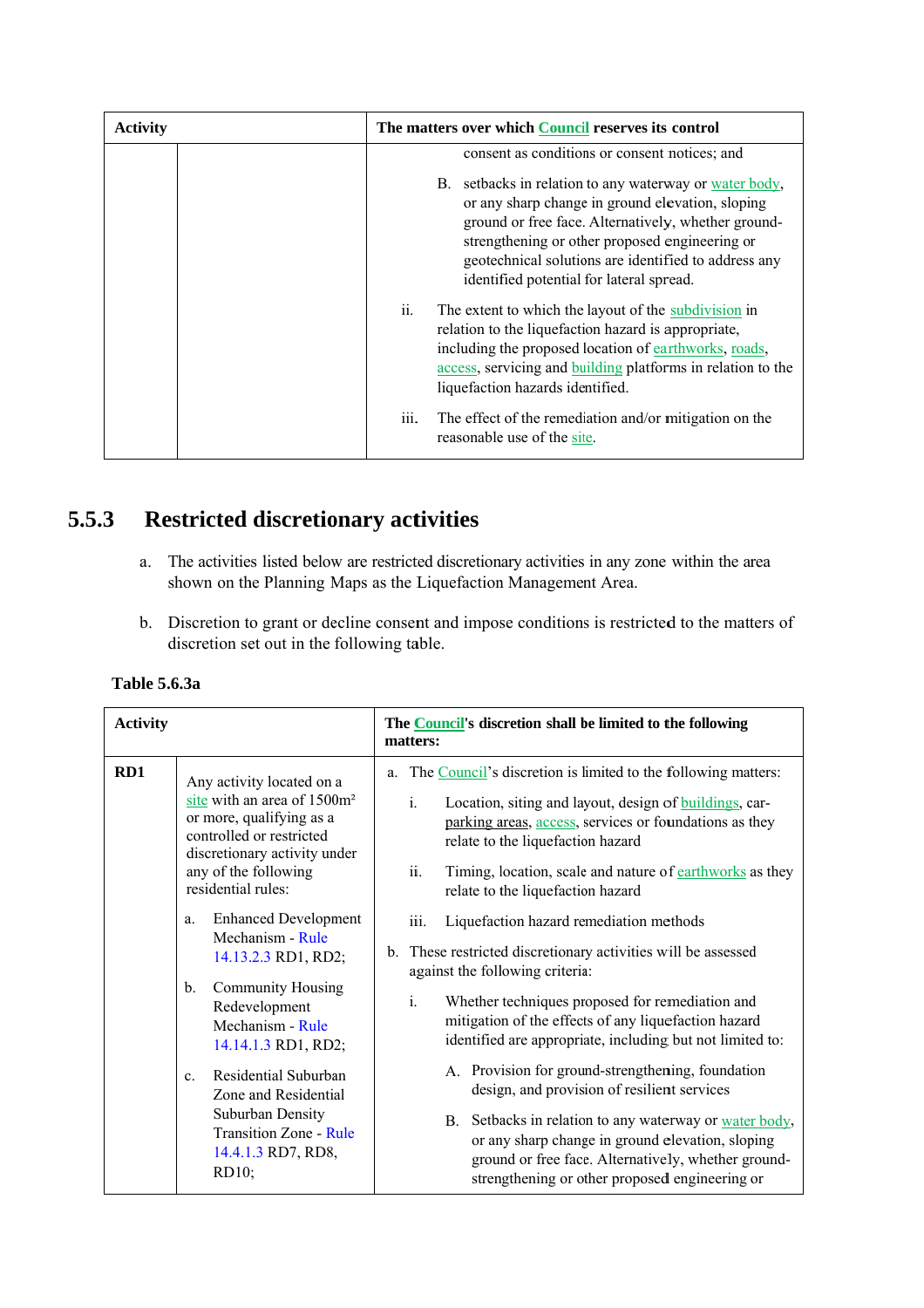| <b>Activity</b> |                                                                                                                                                                                                                                                                                                                                               | The <b>Council's</b> discretion shall be limited to the following<br>matters:                                                                                                                                                                                                                                                                                              |
|-----------------|-----------------------------------------------------------------------------------------------------------------------------------------------------------------------------------------------------------------------------------------------------------------------------------------------------------------------------------------------|----------------------------------------------------------------------------------------------------------------------------------------------------------------------------------------------------------------------------------------------------------------------------------------------------------------------------------------------------------------------------|
|                 | Residential Medium<br>d.<br>Density Zone - Rule<br>14.5.1.3 RD2;<br><b>Residential Banks</b><br>e.<br>Peninsula Zone - Rule<br>14.8.1.3 RD14<br>$\mathbf{f}$<br>Residential New<br>Neighbourhood Zone -<br>Rule 14.12.1.2 C1 or<br>Rule 14.12.1.3 RD3;<br>Any application arising<br>from this rule in respect to<br>the Enhanced Development | geotechnical solutions are identified to address any<br>identified potential for lateral spread.<br>ii.<br>The extent to which the siting and layout of the<br>proposal is appropriate, including the proposed location<br>of buildings, earthworks, car parking areas, servicing,<br>access and building platforms in relation to the<br>liquefaction hazards identified. |
|                 | Mechanism or the<br>Community Housing<br>Redevelopment Mechanism<br>shall not be limited or<br>publicly notified.                                                                                                                                                                                                                             |                                                                                                                                                                                                                                                                                                                                                                            |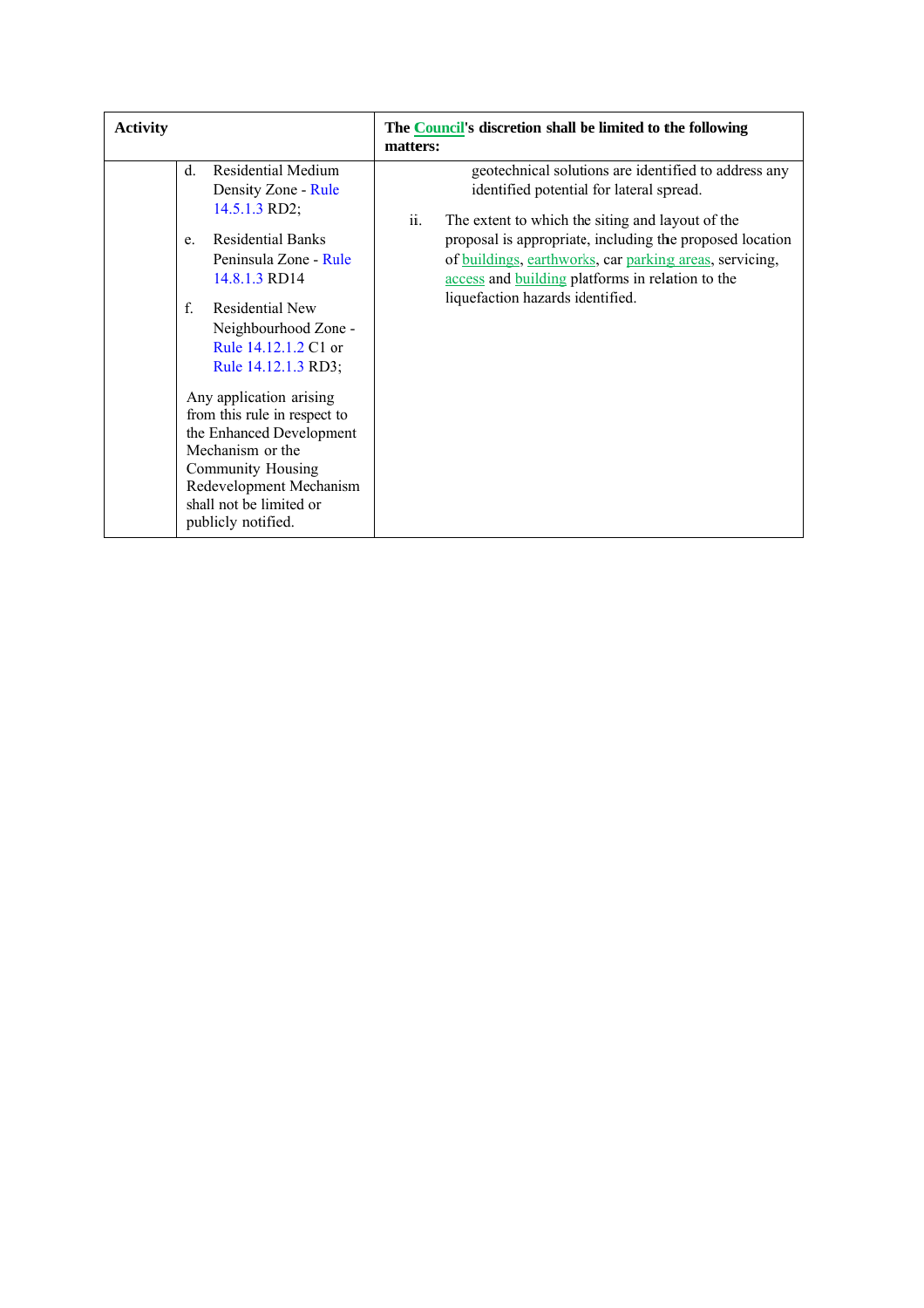# **5.6 Rules - Slope instability**

## **5.6.1 Activity status for Slope Instability Management Areas**

### **5.6.1.1 Activity status for Slope Instability Management Areas excluding land within the Specific Purpose (Lyttelton Port) Zone**

- a. The activities listed below have the activity status listed within each Slope Instability Management Area, and are subject to any activity status, rules and any standards specified elsewhere in the District Plan for that activity.
- b. In relation to controlled activities, discretion to impose conditions is restricted to the matters over which control is reserved as set out in Rule 5.6.1.4 and 5.6.1.5 as applicable.
- c. In relation to restricted discretionary activities, discretion to grant or decline consent and impose conditions is restricted to the matters of discretion set out in Rule 5.6.1.6.
- **d.** Where subdivision is specified, a subdivision consent is also required under the provisions of Chapter 8.

| <b>Activity</b> |                                                                                                                      | <b>Cliff</b><br><b>Collapse</b><br><b>Mgmt</b><br>Area 1 | <b>Cliff</b><br><b>Collapse</b><br><b>Mgmt</b><br>Area 2.<br>For<br>exceptions,<br>refer to<br>Rule<br>5.6.1.2 | <b>Rockfall</b><br><b>Mgmt Area</b><br><b>1. For</b><br>exceptions,<br>refer to Rule<br>5.6.1.2 | <b>Rockfall</b><br><b>Mgmt Area</b><br>2. For<br>exceptions,<br>refer to Rule<br>5.6.1.2 | <b>Mass</b><br><b>Mymt</b><br><b>Mgmt</b><br>Area 1 | <b>Mass</b><br><b>Mymt</b><br><b>Mgmt</b><br>Areas 2<br>& 3 | <b>Remainder</b><br>of Port Hills<br>and Banks<br>Peninsula<br><b>Slope</b><br><b>Instability</b><br><b>Mgmt Area</b>                       |
|-----------------|----------------------------------------------------------------------------------------------------------------------|----------------------------------------------------------|----------------------------------------------------------------------------------------------------------------|-------------------------------------------------------------------------------------------------|------------------------------------------------------------------------------------------|-----------------------------------------------------|-------------------------------------------------------------|---------------------------------------------------------------------------------------------------------------------------------------------|
|                 | Key: $P =$ Permitted; $RD =$ Restricted Discretionary; $D =$ Discretionary; $NC =$ Non-complying; $PR =$ Prohibited. |                                                          |                                                                                                                |                                                                                                 |                                                                                          |                                                     |                                                             |                                                                                                                                             |
| a.              | Subdivision                                                                                                          | PR1/NC1*                                                 | NC2                                                                                                            | NC <sub>3</sub>                                                                                 | RD1                                                                                      | NC4                                                 | RD <sub>2</sub>                                             | RD3                                                                                                                                         |
| $\mathbf b$ .   | Earthworks<br>except where<br>specifically<br>provided below in<br>Rule 5.6.1.1                                      | PR <sub>2</sub>                                          | NC5                                                                                                            | NC <sub>6</sub>                                                                                 | RD4                                                                                      | NC7                                                 | RD <sub>5</sub>                                             | Refer to<br>relevant<br>chapters<br>within zone<br>and/or<br>district wide<br>provisions<br>applying to<br>the sites<br>within this<br>area |
| c.              | Hazard mitigation<br>works or hazard<br>removal works,<br>including<br>earthworks<br>associated with                 | PR <sub>3</sub>                                          | NC <sub>8</sub>                                                                                                | RD <sub>6</sub>                                                                                 | RD7                                                                                      | NC <sub>9</sub>                                     | RD <sub>8</sub>                                             | RD <sub>9</sub>                                                                                                                             |

#### **Table 5.6.1.1a**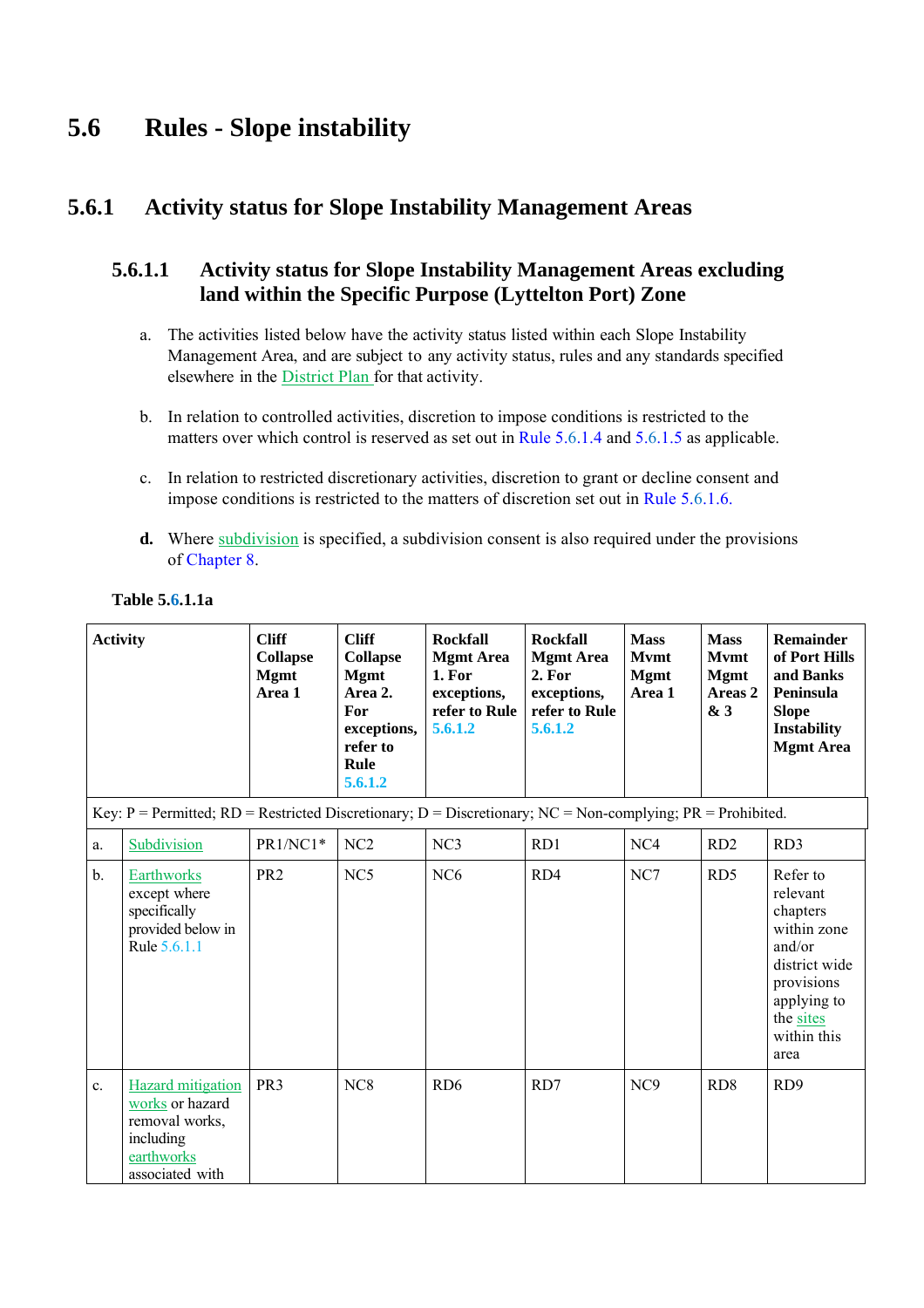| <b>Activity</b> |                                                                                                                                                                                                                              | <b>Cliff</b><br><b>Collapse</b><br><b>Mgmt</b><br>Area 1 | <b>Cliff</b><br><b>Collapse</b><br><b>Mgmt</b><br>Area 2.<br>For<br>exceptions,<br>refer to<br>Rule<br>5.6.1.2 | <b>Rockfall</b><br><b>Mgmt Area</b><br>1. For<br>exceptions,<br>refer to Rule<br>5.6.1.2 | <b>Rockfall</b><br><b>Mgmt Area</b><br>2. For<br>exceptions,<br>refer to Rule<br>5.6.1.2 | <b>Mass</b><br><b>Mymt</b><br><b>Mgmt</b><br>Area 1 | <b>Mass</b><br><b>Mymt</b><br><b>Mgmt</b><br>Areas <sub>2</sub><br>& 3 | <b>Remainder</b><br>of Port Hills<br>and Banks<br>Peninsula<br><b>Slope</b><br><b>Instability</b><br><b>Mgmt Area</b>                       |
|-----------------|------------------------------------------------------------------------------------------------------------------------------------------------------------------------------------------------------------------------------|----------------------------------------------------------|----------------------------------------------------------------------------------------------------------------|------------------------------------------------------------------------------------------|------------------------------------------------------------------------------------------|-----------------------------------------------------|------------------------------------------------------------------------|---------------------------------------------------------------------------------------------------------------------------------------------|
|                 | those works,<br>unless provided<br>for in d                                                                                                                                                                                  |                                                          |                                                                                                                |                                                                                          |                                                                                          |                                                     |                                                                        |                                                                                                                                             |
| d.              | <b>Hazard</b> mitigation<br>works to protect<br>infrastructure,<br>including<br>earthworks<br>associated with<br>those works                                                                                                 | RD10                                                     | RD11                                                                                                           | <b>RD12</b>                                                                              | RD13                                                                                     | RD14                                                | <b>RD15</b>                                                            | RD16                                                                                                                                        |
| e.              | Demolition of<br>buildings                                                                                                                                                                                                   | RD17                                                     | RD18                                                                                                           | <b>RD19</b>                                                                              | RD20                                                                                     | <b>RD21</b>                                         | <b>RD22</b>                                                            | P1                                                                                                                                          |
| f.              | Repair and<br>maintenance of<br>existing<br>infrastructure,<br>including minor<br>upgrading of the<br>existing electricity<br>network                                                                                        | P <sub>2</sub>                                           | P <sub>3</sub>                                                                                                 | <b>P4</b>                                                                                | P <sub>5</sub>                                                                           | <b>P6</b>                                           | P7                                                                     | P <sub>8</sub>                                                                                                                              |
| g.              | Earthworks<br>associated with<br>activities listed in<br>f. above                                                                                                                                                            | C1                                                       | C <sub>2</sub>                                                                                                 | C <sub>3</sub>                                                                           | C <sub>4</sub>                                                                           | C <sub>5</sub>                                      | C6                                                                     | P <sub>9</sub>                                                                                                                              |
| h.              | Upgrading of<br>existing<br>infrastructure or<br>development of<br>new infrastructure<br>(where there is a<br>functional need to<br>locate in the<br>overlay),<br>including<br>earthworks<br>associated with<br>these works. | RD <sub>23</sub>                                         | RD <sub>24</sub>                                                                                               | <b>RD25</b>                                                                              | <b>RD26</b>                                                                              | RD <sub>27</sub>                                    | <b>RD28</b>                                                            | Refer to<br>relevant<br>chapters<br>within zone<br>and/or<br>district wide<br>provisions<br>applying to<br>the sites<br>within this<br>area |
| $\mathbf{i}$ .  | Retaining walls<br>which are both<br>less than $6 \text{ m}^2$ in<br>area and less than<br>1.8 metres in<br>height including<br>earthworks<br>associated with<br>those works.                                                | <b>RD29</b>                                              | <b>RD30</b>                                                                                                    | RD31                                                                                     | P10                                                                                      | RD32                                                | P11                                                                    | P12                                                                                                                                         |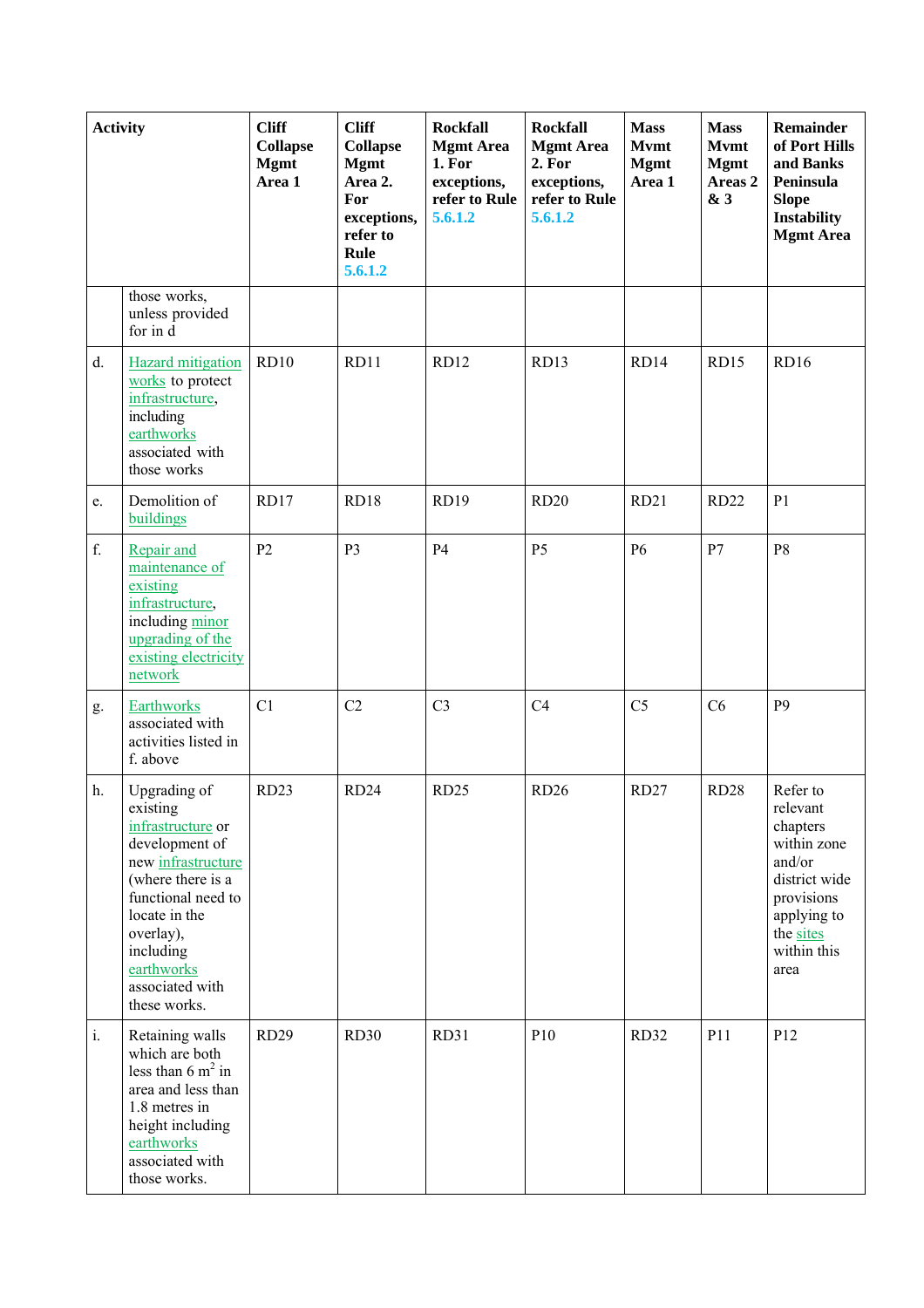| <b>Activity</b> |                                                                                                                                                                                                   | <b>Cliff</b><br><b>Collapse</b><br><b>Mgmt</b><br>Area 1 | <b>Cliff</b><br><b>Collapse</b><br><b>Mgmt</b><br>Area 2.<br>For<br>exceptions,<br>refer to<br>Rule<br>5.6.1.2 | <b>Rockfall</b><br><b>Mgmt Area</b><br>1. For<br>exceptions,<br>refer to Rule<br>5.6.1.2 | <b>Rockfall</b><br><b>Mgmt Area</b><br>2. For<br>exceptions,<br>refer to Rule<br>5.6.1.2 | <b>Mass</b><br><b>Mymt</b><br><b>Mgmt</b><br>Area 1 | <b>Mass</b><br><b>Mvmt</b><br><b>Mgmt</b><br>Areas <sub>2</sub><br>& 3 | <b>Remainder</b><br>of Port Hills<br>and Banks<br>Peninsula<br><b>Slope</b><br><b>Instability</b><br><b>Mgmt Area</b>                       |
|-----------------|---------------------------------------------------------------------------------------------------------------------------------------------------------------------------------------------------|----------------------------------------------------------|----------------------------------------------------------------------------------------------------------------|------------------------------------------------------------------------------------------|------------------------------------------------------------------------------------------|-----------------------------------------------------|------------------------------------------------------------------------|---------------------------------------------------------------------------------------------------------------------------------------------|
| j.              | Signage and<br>fencing for<br>warning or<br>excluding the<br>public, including<br>post holes<br>associated with<br>those works.                                                                   | RD33                                                     | P <sub>13</sub>                                                                                                | P14                                                                                      | P <sub>15</sub>                                                                          | P <sub>16</sub>                                     | P17                                                                    | Refer to<br>relevant<br>chapters<br>within zone<br>and/or<br>district wide<br>provisions<br>applying to<br>the sites<br>within this<br>area |
| k.              | <b>Hazard</b> mitigation<br>works and<br>associated<br>earthworks and<br>planting in<br>accordance with<br>the Port Hills<br>Parks and Tracks<br>Reopening Process<br>(dated 19<br>December 2012) | <b>NC10</b>                                              | P18                                                                                                            | P <sub>19</sub>                                                                          | P <sub>20</sub>                                                                          | NC11                                                | P <sub>21</sub>                                                        | P <sub>22</sub>                                                                                                                             |
| $\mathbf{1}$ .  | Recreation<br>activities within<br>parks and reserves<br>and associated<br>park management<br>activities,<br>including grazing<br>and track repair.                                               | <b>NC12</b>                                              | P <sub>23</sub>                                                                                                | P24                                                                                      | P <sub>25</sub>                                                                          | NC13                                                | P <sub>26</sub>                                                        | Refer to<br>relevant<br>chapters<br>within zone<br>and/or<br>district wide<br>provisions<br>applying to<br>the sites<br>within this<br>area |
| m.              | <b>Farm buildings</b><br>and farm tracks,<br>including<br>earthworks<br>associated with<br>these works.                                                                                           | NC14                                                     | <b>NC15</b>                                                                                                    | RD34                                                                                     | RD35, except<br>that farm<br>tracks up to 2<br>metres wide<br>shall be<br>permitted.     | <b>NC16</b>                                         | <b>RD36</b>                                                            | Refer to<br>relevant<br>chapters<br>within zone<br>and/or<br>district wide<br>provisions<br>applying to<br>the sites<br>within this<br>area |
| n.              | Any building or<br>structure not listed<br>in activities a. to                                                                                                                                    | PR4                                                      | <b>NC17</b>                                                                                                    | <b>NC18</b>                                                                              | RD37                                                                                     | <b>NC19</b>                                         | RD38                                                                   | Refer to<br>relevant<br>chapters                                                                                                            |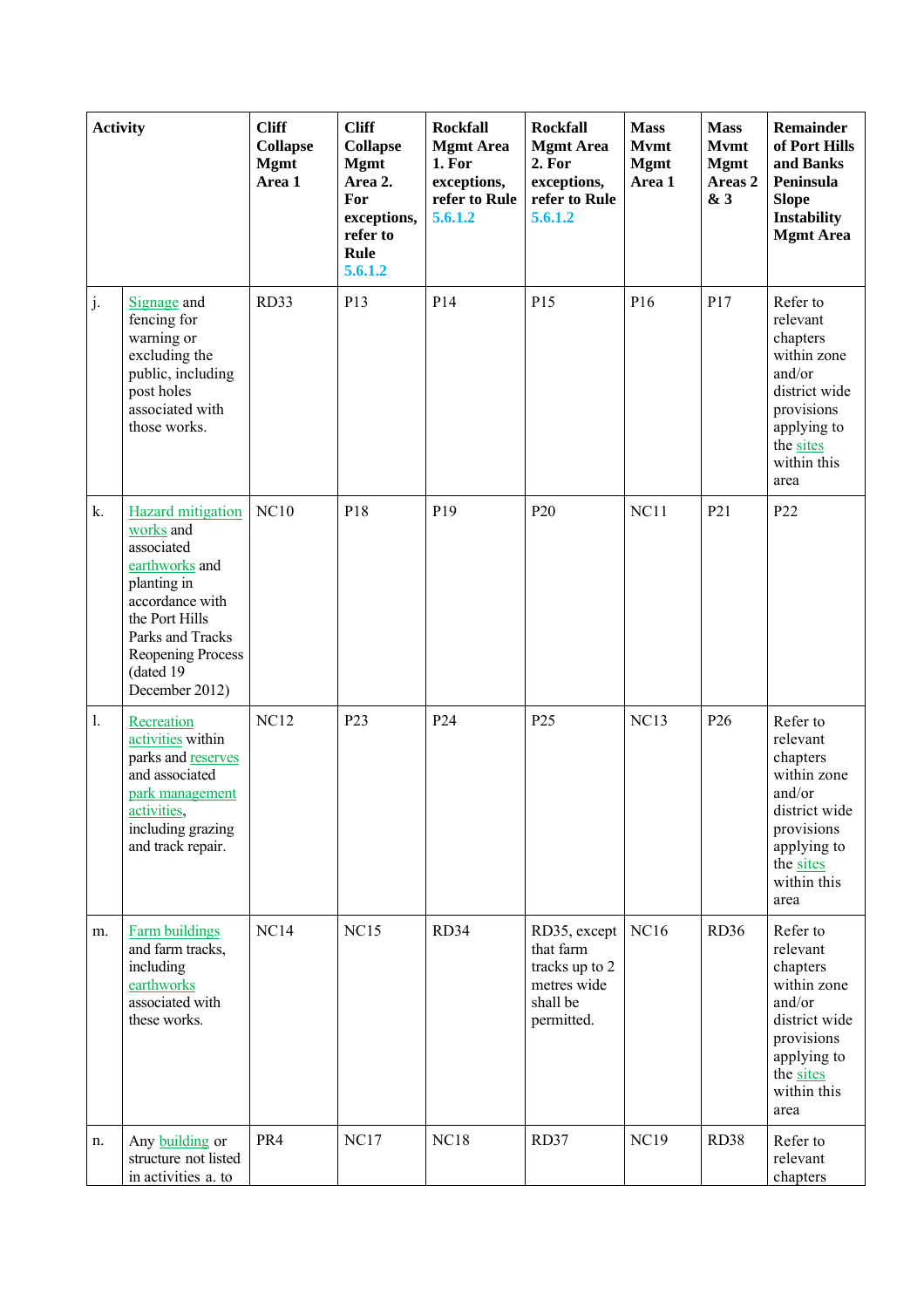| <b>Activity</b> |                                                              | <b>Cliff</b><br><b>Collapse</b><br><b>Mgmt</b><br>Area 1 | <b>Cliff</b><br><b>Collapse</b><br><b>Mgmt</b><br>Area 2.<br>For<br>exceptions,<br>refer to<br>Rule<br>5.6.1.2 | <b>Rockfall</b><br><b>Mgmt Area</b><br>1. For<br>exceptions,<br>refer to Rule<br>5.6.1.2 | <b>Rockfall</b><br><b>Mgmt Area</b><br>2. For<br>exceptions,<br>refer to Rule<br>5.6.1.2 | <b>Mass</b><br><b>Mymt</b><br><b>Mgmt</b><br>Area 1 | <b>Mass</b><br><b>Mymt</b><br><b>Mgmt</b><br>Areas 2<br>& 3 | <b>Remainder</b><br>of Port Hills<br>and Banks<br>Peninsula<br><b>Slope</b><br>Instability<br><b>Mgmt Area</b>                              |
|-----------------|--------------------------------------------------------------|----------------------------------------------------------|----------------------------------------------------------------------------------------------------------------|------------------------------------------------------------------------------------------|------------------------------------------------------------------------------------------|-----------------------------------------------------|-------------------------------------------------------------|---------------------------------------------------------------------------------------------------------------------------------------------|
|                 | m. of Rule 5.6.1.1                                           |                                                          |                                                                                                                |                                                                                          |                                                                                          |                                                     |                                                             | within zone<br>and/or<br>district wide<br>provisions<br>applying to<br>the sites<br>within this<br>area                                     |
| 0.              | Any other activity<br>not otherwise<br>listed in this table. | <b>NC20</b>                                              | NC21                                                                                                           | NC22                                                                                     | <b>RD39</b>                                                                              | NC23                                                | <b>RD40</b>                                                 | Refer to<br>relevant<br>chapters<br>within zone<br>and/or<br>district wide<br>provisions<br>applying to<br>the sites<br>within this<br>area |

e. Any resource consent application arising from C1-6, or RD1–RD40 set out in Rule 5.6.1.1 above shall not be limited or publicly notified.

\* Prohibited where site subject to proposed subdivision is solely located within Cliff Collapse Management Area 1; non-complying activity where it is proposed to subdivide off land within Cliff Collapse Management Area 1 from an area of land not within Cliff Collapse Management Area 1.

## **5.6.1.2 Exceptions to Rule 5.6.1.1 — AIFR Certificate**

- a. The Council will issue an AIFR Certificate (which will be valid for 2 years from the date of issue) which specifies the calculated AIFR from i. and ii. below for an identified area of land in Rockfall Management Area 1, Rockfall Management Area 2 and/or Cliff Collapse Management Area 2 only, when the following procedure is undertaken and the requirements of the procedure are satisfied:
	- i.The Council has received a report, in respect of an identified area of land, prepared by a Chartered Professional Engineer with requisite experience in geotechnical engineering or a Professional Engineering Geologist (IPENZ registered), which calculates the AIFR from rockfall and/or cliff collapse for the identified land in the following manner:<sup>7</sup>
		- A. If the land is in **Rockfall Management Area 1**:

-<br>7

The calculation shall not take account of hazard mitigation works.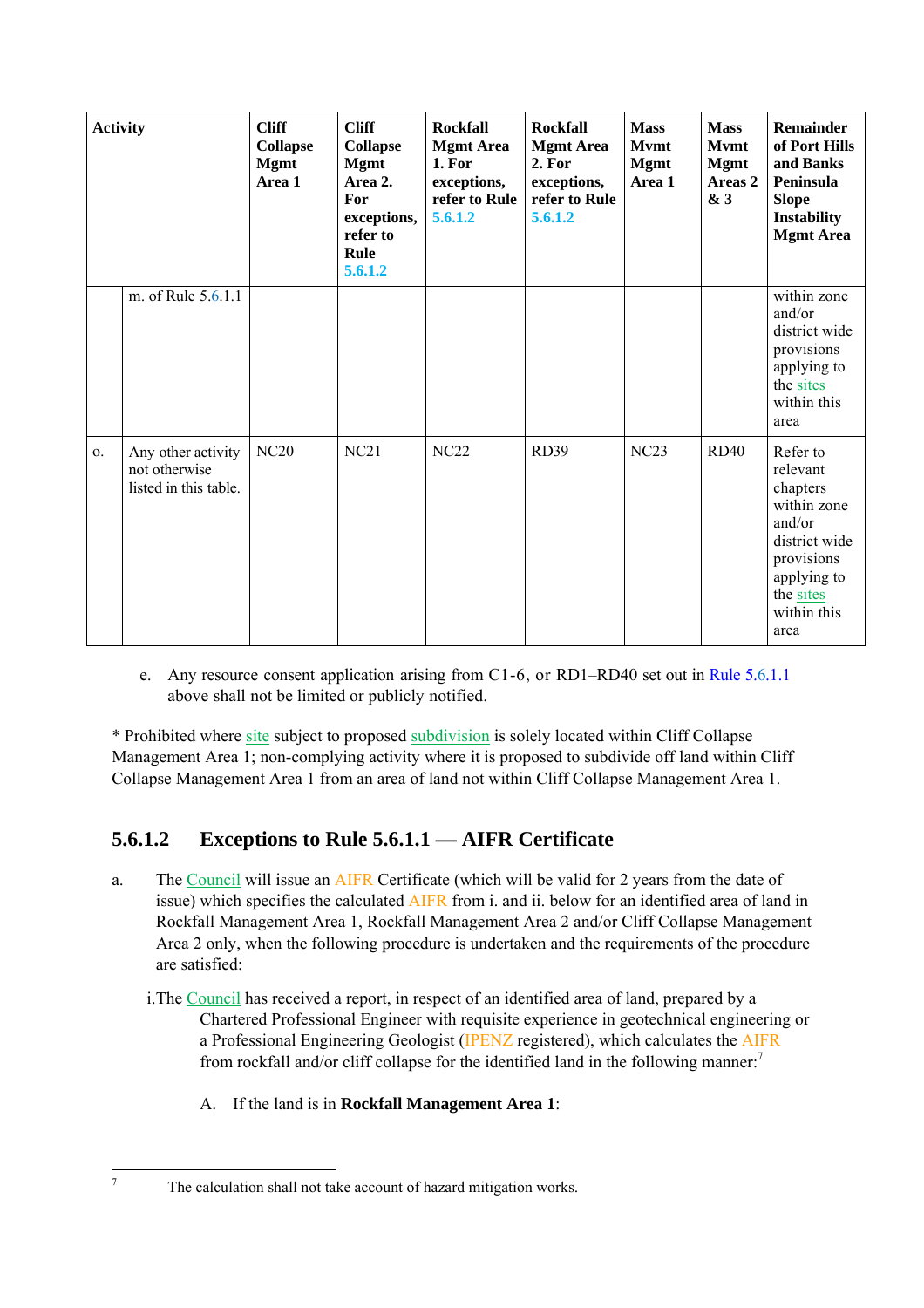- I. Apply the method for assessing the risk as set out in the *GNS Science Consultancy Report 2011/311 Port Hills Slope Stability: Pilot Study for assessing life-safety risk from rockfalls (boulder rolls),* and any subsequent updates to this report by GNS Science, using the parameters listed in the Table in Policy 5.2.2.4.1.a for Rockfall Management Area 1 along with any relevant site-specific information, and other parameters in the GNS Science report (calculation  $l(a)$ ).
- II. If the risk  $(AIFR)$  resulting from calculation  $1(a)$  is less than that shown in the Table in Policy 5.2.2.4.1.a for Rockfall Management Area  $1 \left( \geq 10^{-4} \right)$ , then using the same method set out in the *GNS Science Consultancy Report 2011/311 Port Hills Slope Stability: Pilot Study for assessing life-safety risk from rockfalls (boulder rolls), and* any subsequent updates to this report by GNS Science, calculate the **AIFR** using the parameters listed in the Table in Policy 5.2.2.4.1.a for Rockfall Management Area 2 along with all relevant site-specific information, and other parameters listed in the GNS Science report (calculation 1(b)).

#### B. If the land is in **Rockfall Management Area 2**:

I. Apply the method for assessing the risk as set out in the *GNS Science Consultancy Report 2011/311 Port Hills Slope Stability: Pilot Study for assessing life-safety risk from rockfalls (boulder rolls)*, and any subsequent updates to this report by GNS Science, using the parameters listed in the Table in Policy 5.2.2.4.1.a for Rockfall Management Area 2 along with all relevant site-specific information, and other parameters in the GNS Science report (calculation  $2(a)$ ).

#### C. If the land is in **Cliff Collapse Management Area 2**:

I. Apply the method for assessing the risk as set out in the GNS Science Consultancy Reports 2012/57 Port Hills Slope Stability: Pilot Study for assessing life-safety risk *from cliff collapse* and 2012/124 Port Hills Slope Stability: Life-safety risk from cliff collapse in the Port Hills, and any subsequent updates to those reports by GNS Science, using the parameters listed in the Table in Policy 5.2.2.4.1.a for Cliff Collapse Management Area 2 along with all relevant site-specific information, and other parameters in the GNS Science Consultancy Reports (calculation  $3(a)$ ).

#### A AND

ii. The Council has commissioned and received a peer review report from a Chartered Professional Engineer with requisite experience in geotechnical engineering or a Professional Engineering Geologist (IPENZ registered)<sup>\*\*</sup>, which concurs with the application of the method required in i. above, and with the calculated  $\overline{AIFR}(s)$  for the identified land.

\*\*The peer reviewer must not, at the time of undertaking the review, be employed by either: a) the same company as the company that authored the report received in i. above, or b) the Council.

b. Where a valid AIFR Certificate has been issued by the Council for an identified area of land, in accordance with the procedure described in Rule 5.6.1.2a. above, the activity status (for accordance with the procedure described in Rule  $5.6.1.2a$ . above, the activity status (for activities listed in Table  $5.6.1.1a$ ) that applies to that land shall be that which applies to the Slope Instability Management Area specified in Table 5.6.1.2a. below. An AIFR Certificate is valid for 2 years from the date of issue. If the activity is commenced (in the case of a permitted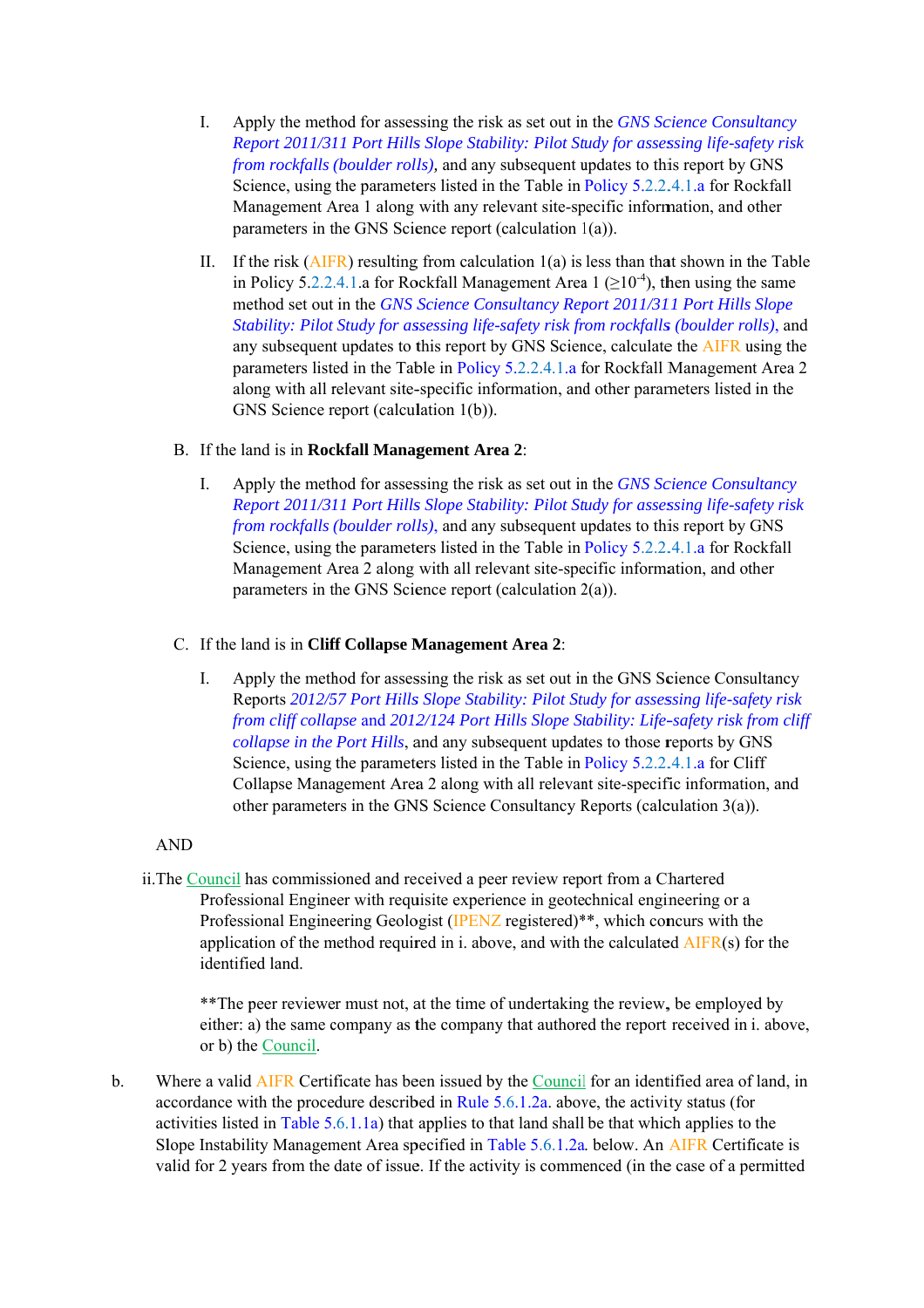activity) or a resource consent application is lodged within 2 years from the date of issue of the AIFR Certificate, no further Certificate is required after the 2 year term expires.

#### **Table 5.6.1.2a**

| Slope instability hazard<br>management area applying<br>to the land on the Planning<br><b>Maps</b> | AIFR as specified in the<br>site-specific AIFR<br><b>Certificate</b> |                | <b>Slope Instability Management</b><br>Area for the purpose of<br>determining activity status for<br>activities on the land (Table<br>5.6.1.1a) |
|----------------------------------------------------------------------------------------------------|----------------------------------------------------------------------|----------------|-------------------------------------------------------------------------------------------------------------------------------------------------|
| <b>Rockfall Management</b><br>Area 1                                                               | Result of<br>calculation $1(a)$                                      | $\geq 10^{-4}$ | Rockfall Management Area 1                                                                                                                      |
|                                                                                                    | Result of                                                            | $\geq 10^{-4}$ | Rockfall Management Area 2                                                                                                                      |
|                                                                                                    | calculation $1(b)$<br>where required                                 | $10^{-4}$      | Remainder of Port Hills and<br>Banks Peninsula                                                                                                  |
| <b>Rockfall Management</b>                                                                         | Result of                                                            | $\geq 10^{-4}$ | Rockfall Management Area 2                                                                                                                      |
| Area 2                                                                                             | calculation $2(a)$                                                   | $10^{-4}$      | Remainder of Port Hills and<br>Banks Peninsula                                                                                                  |
| <b>Cliff Collapse Management</b><br>Area 2                                                         | Result of<br>calculation $3(a)$                                      | $\geq 10^{-4}$ | Cliff Collapse Management<br>Area 2                                                                                                             |
|                                                                                                    |                                                                      | $10^{-4}$      | Remainder of Port Hills and<br>Banks Peninsula                                                                                                  |

Advice note:

- 1. Calculated AIFRs specified in issued, valid AIFR Certificates for identified areas of land, and valid certificates themselves, will be made freely available to the public, recorded in the Council's Geographical Information System and provided in Land Information Memoranda.
- 2. Changes to the District Plan will be regularly notified, as required, to change the Planning Maps, in order to reflect updated information regarding life-safety risk from rockfall and/or cliff collapse from issued AIFR Certificates.

### **5.6.1.3 Activity status for Slope Instability Management Areas within the Specific Purpose (Lyttelton Port) Zone**

- a. The activities listed below have the activity status listed within each Slope Instability Management Area.
- b. In relation to controlled activities, discretion to impose conditions is restricted to the matters over which control is reserved as set out in Rule 5.6.1.4 and 5.6.1.5 as applicable.
- c. In relation to restricted discretionary activities, discretion to grant or decline consent and impose conditions is restricted to the matters of discretion set out in Rule 5.6.1.6.
- **d.** Where subdivision is specified, a subdivision consent is also required under the provisions of Chapter 8.

**Table 5.6.1.3a**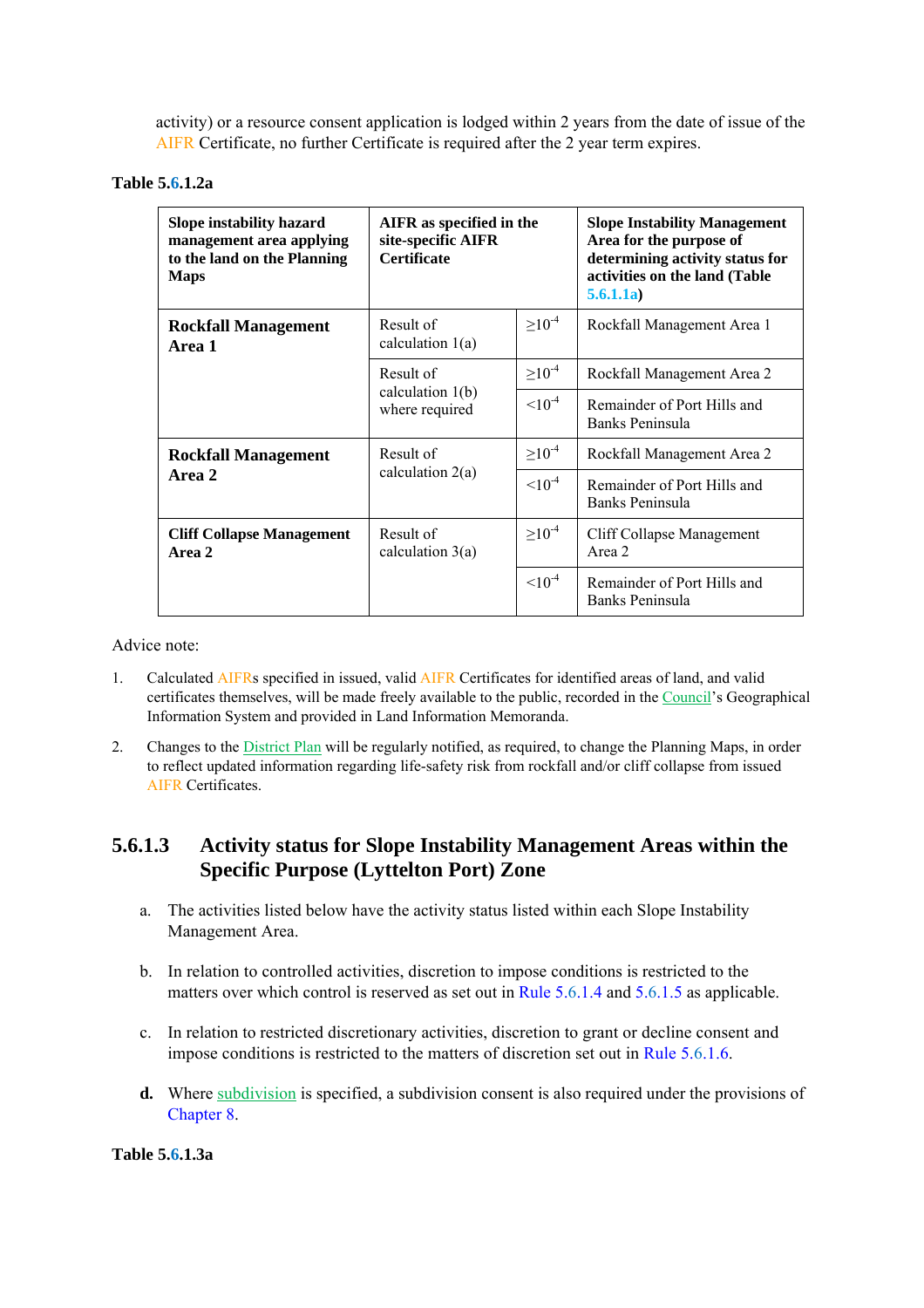|               | <b>Activity</b>                                                                              | <b>Cliff</b><br><b>Collapse</b><br><b>Mgmt</b><br>Area 1 | <b>Cliff</b><br><b>Collapse</b><br><b>Mgmt</b><br>Area 2 | <b>Rockfall</b><br><b>Mgmt Area</b><br>$\mathbf{1}$ | <b>Rockfall</b><br><b>Mgmt</b><br>Area 2 | <b>Remainder of</b><br><b>Port Hills</b><br>and Banks<br>Peninsula<br><b>Slope</b><br><b>Instability</b><br><b>Mgmt Area</b>                |
|---------------|----------------------------------------------------------------------------------------------|----------------------------------------------------------|----------------------------------------------------------|-----------------------------------------------------|------------------------------------------|---------------------------------------------------------------------------------------------------------------------------------------------|
| a.            | Subdivision                                                                                  | C7                                                       | C8                                                       | C9                                                  | C10                                      | Refer to<br>relevant<br>chapters<br>within zone<br>and/or district<br>wide<br>provisions<br>applying to<br>the sites<br>within this<br>area |
| $\mathbf b$ . | Earthworks except<br>as provided for<br>below                                                | NC24                                                     | <b>RD41</b>                                              | C11                                                 | C12                                      | Refer to<br>relevant<br>chapters<br>within zone<br>and/or district<br>wide<br>provisions<br>applying to<br>the sites<br>within this<br>area |
| c.            | <b>Hazard</b> mitigation<br>works, including<br>earthworks<br>associated with<br>those works | C13                                                      | C14                                                      | C15                                                 | C16                                      | Refer to<br>relevant<br>chapters<br>within zone<br>and/or district<br>wide<br>provisions<br>applying to<br>the sites<br>within this<br>area |
| d.            | Demolition of<br>buildings                                                                   | C17                                                      | C18                                                      | C19                                                 | C20                                      | Refer to<br>relevant<br>chapters<br>within zone<br>and/or district<br>wide<br>provisions<br>applying to<br>the sites<br>within this<br>area |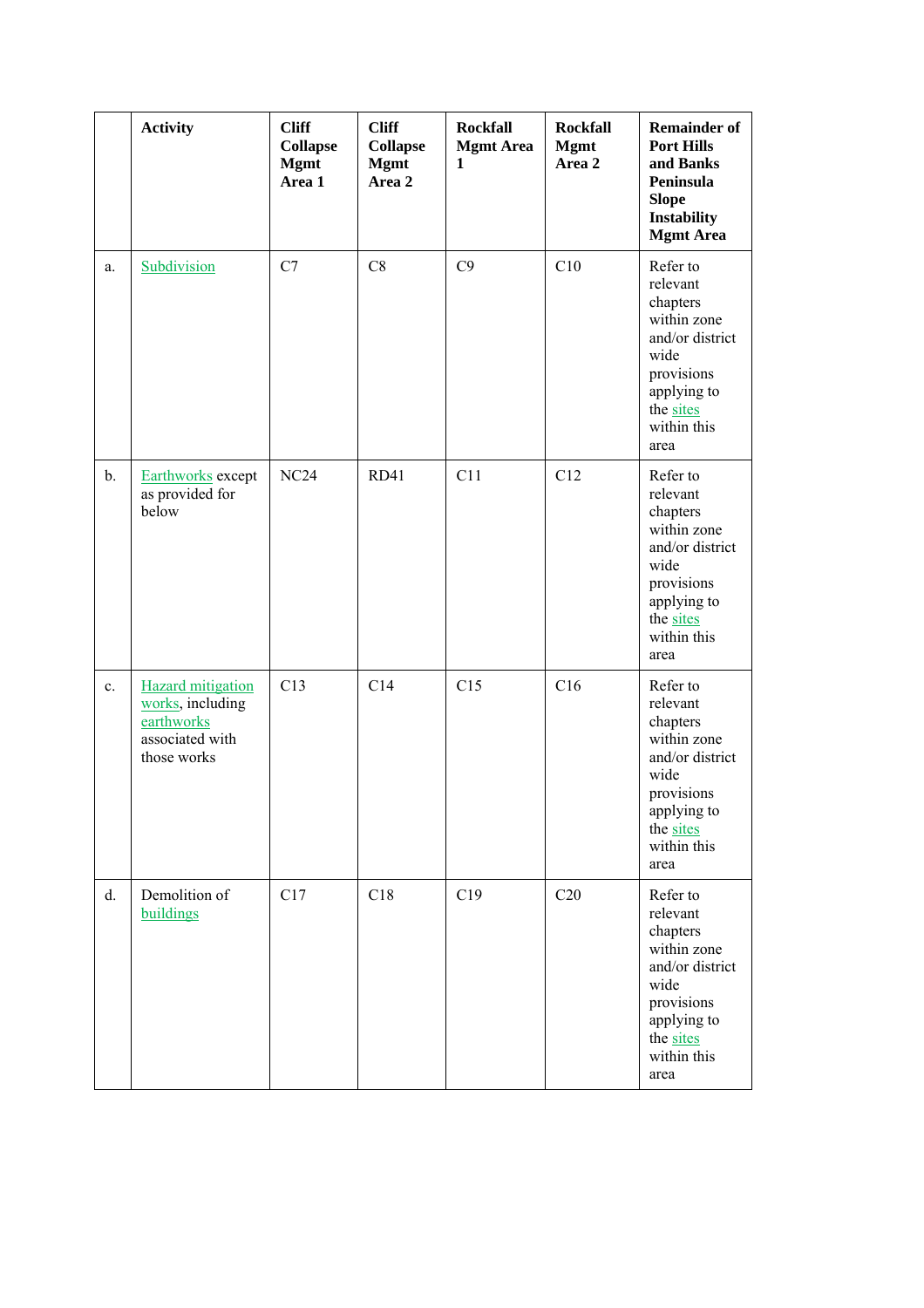|             | <b>Activity</b>                                                                                                                                                                                                                                                           | <b>Cliff</b><br><b>Collapse</b><br><b>Mgmt</b><br>Area 1 | <b>Cliff</b><br><b>Collapse</b><br><b>Mgmt</b><br>Area 2 | <b>Rockfall</b><br><b>Mgmt Area</b><br>$\mathbf{1}$                                                                                                                            | <b>Rockfall</b><br><b>Mgmt</b><br>Area 2                                                                                                                                          | <b>Remainder of</b><br><b>Port Hills</b><br>and Banks<br>Peninsula<br><b>Slope</b><br>Instability<br><b>Mgmt Area</b>                       |
|-------------|---------------------------------------------------------------------------------------------------------------------------------------------------------------------------------------------------------------------------------------------------------------------------|----------------------------------------------------------|----------------------------------------------------------|--------------------------------------------------------------------------------------------------------------------------------------------------------------------------------|-----------------------------------------------------------------------------------------------------------------------------------------------------------------------------------|---------------------------------------------------------------------------------------------------------------------------------------------|
| e.          | Repair and<br>maintenance of<br>existing<br>infrastructure,<br>buildings, and<br>access ways,<br>including minor<br>upgrading of the<br>existing electricity<br>network.                                                                                                  | P <sub>1</sub>                                           | P <sub>2</sub>                                           | P3, includes<br>earthworks<br>associated<br>with these<br>works on<br>flat land or<br>where the<br>earthworks<br>are less than<br>$10m3$ cut or<br>fill on<br>sloping<br>land. | P4,<br>includes<br>earthworks<br>associated<br>with these<br>works on<br>flat land or<br>where the<br>earthworks<br>are less<br>than $10m3$<br>cut or fill<br>on sloping<br>land. | $\mathbf{P}$                                                                                                                                |
| f.          | <b>Earthworks</b><br>associated with the<br>activities listed in<br>e above unless<br>identified as<br>permitted.                                                                                                                                                         | C21                                                      | C22                                                      | C <sub>23</sub>                                                                                                                                                                | C <sub>24</sub>                                                                                                                                                                   | P                                                                                                                                           |
| g.          | Upgrading of<br>existing<br>infrastructure,<br>buildings, and<br>access ways<br>including<br>associated<br>earthworks,<br>provided such<br>upgrades are<br>limited to an<br>increase in<br>capacity,<br>efficiency or<br>security of an<br>existing structure<br>or route | D1                                                       | <b>RD42</b>                                              | RD43                                                                                                                                                                           | RD44                                                                                                                                                                              | Refer to<br>relevant<br>chapters<br>within zone<br>and/or district<br>wide<br>provisions<br>applying to<br>the sites<br>within this<br>area |
| $h_{\cdot}$ | Construction of<br>new non-<br>habitable**<br>buildings or<br>structures used for<br>storage or<br>infrastructure                                                                                                                                                         | D2                                                       | RD45                                                     | <b>RD46</b>                                                                                                                                                                    | <b>RD47</b>                                                                                                                                                                       | Refer to<br>relevant<br>chapters<br>within zone<br>and/or district<br>wide<br>provisions<br>applying to<br>the sites<br>within this<br>area |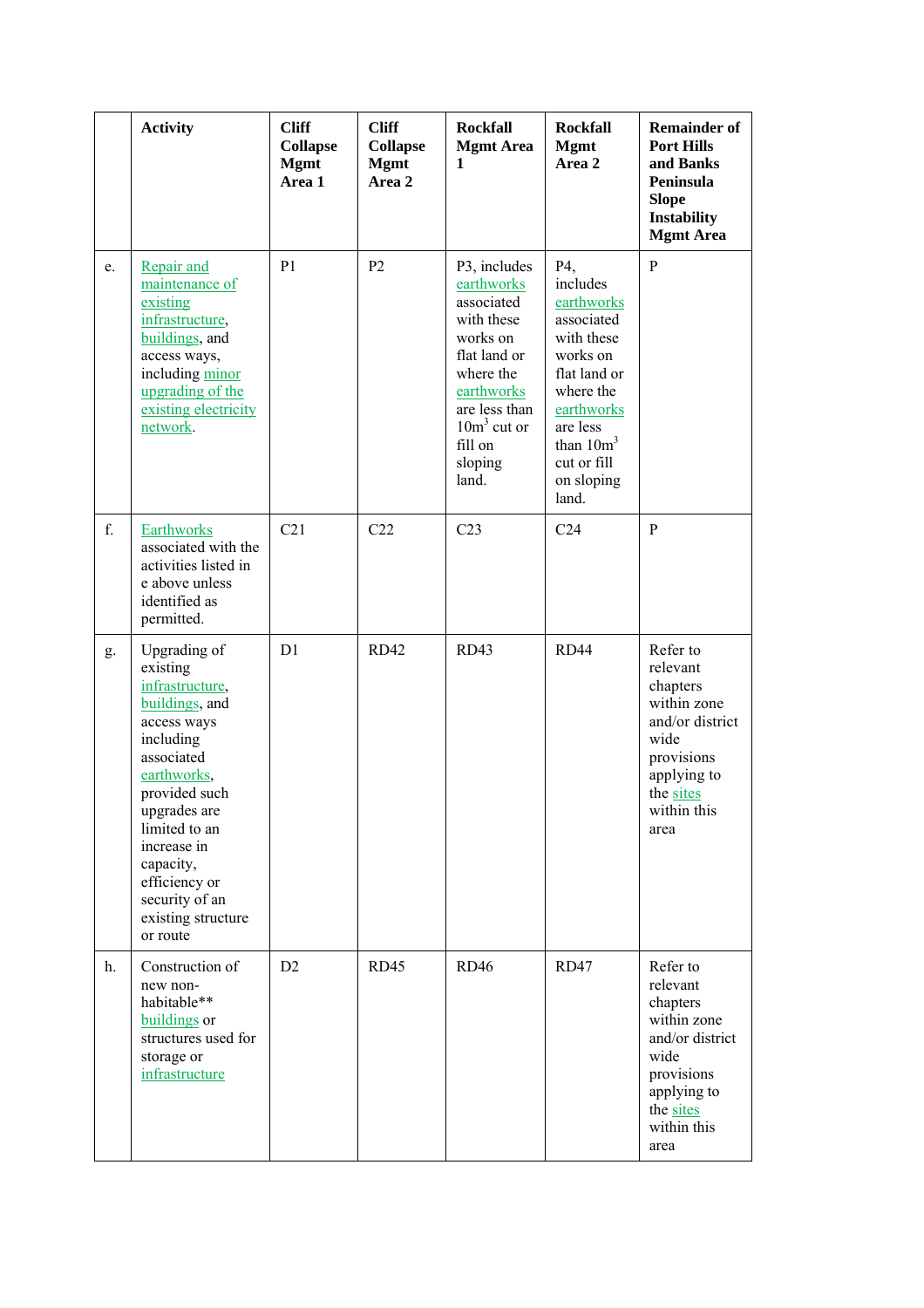|                | <b>Activity</b>                                                                                                              | <b>Cliff</b><br><b>Collapse</b><br><b>Mgmt</b><br>Area 1 | <b>Cliff</b><br><b>Collapse</b><br><b>Mgmt</b><br>Area 2 | <b>Rockfall</b><br><b>Mgmt Area</b><br>$\mathbf{1}$ | <b>Rockfall</b><br><b>Mgmt</b><br>Area 2 | <b>Remainder of</b><br><b>Port Hills</b><br>and Banks<br>Peninsula<br><b>Slope</b><br>Instability<br><b>Mgmt Area</b>                       |
|----------------|------------------------------------------------------------------------------------------------------------------------------|----------------------------------------------------------|----------------------------------------------------------|-----------------------------------------------------|------------------------------------------|---------------------------------------------------------------------------------------------------------------------------------------------|
| $\mathbf{i}$ . | Construction of<br>new retaining<br>walls                                                                                    | <b>RD48</b>                                              | C <sub>25</sub>                                          | P <sub>5</sub>                                      | P <sub>6</sub>                           | Refer to<br>relevant<br>chapters<br>within zone<br>and/or district<br>wide<br>provisions<br>applying to<br>the sites<br>within this<br>area |
| j.             | Quarrying and<br>associated haul<br>road formation on<br>land below<br>Sumner Rd                                             | Not<br>applicable                                        | Not<br>applicable                                        | C <sub>26</sub>                                     | C27                                      | Refer to<br>relevant<br>chapters<br>within zone<br>and/or district<br>wide<br>provisions<br>applying to<br>the sites<br>within this<br>area |
| k.             | Bulk storage of<br>cargo or<br>construction<br>material, outdoors<br>on flat land                                            | <b>RD49</b>                                              | C28                                                      | P7                                                  | P <sub>8</sub>                           | Refer to<br>relevant<br>chapters<br>within zone<br>and/or district<br>wide<br>provisions<br>applying to<br>the sites<br>within this<br>area |
| 1.             | Signage and<br>fencing for<br>warning or<br>excluding the<br>public including<br>postholes<br>associated with<br>those works | P <sub>9</sub>                                           | P10                                                      | P11                                                 | P12                                      | Refer to<br>relevant<br>chapters<br>within zone<br>and/or district<br>wide<br>provisions<br>applying to<br>the sites<br>within this<br>area |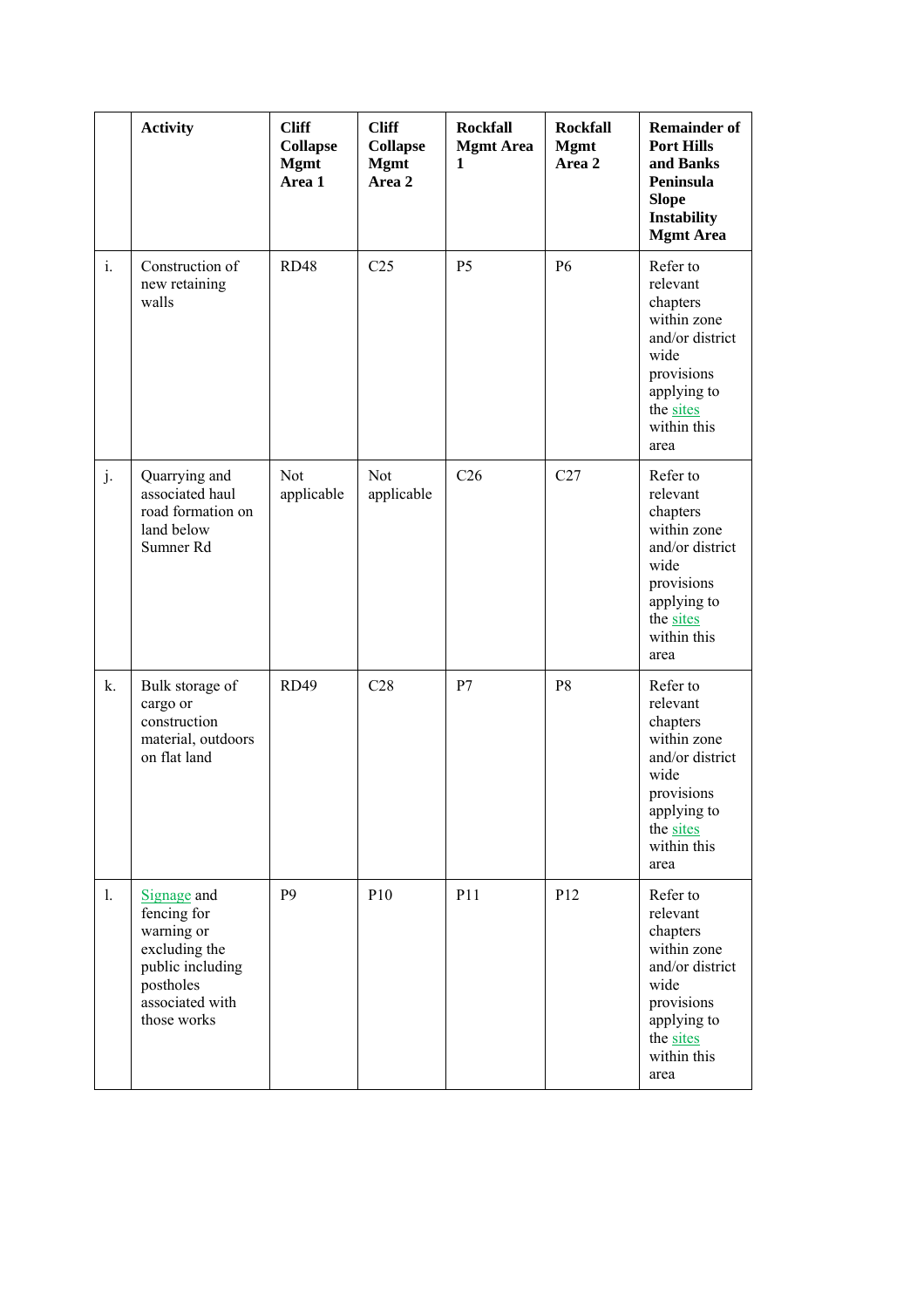|         | <b>Activity</b>                                                                                                                                                         | <b>Cliff</b><br><b>Collapse</b><br><b>Mgmt</b><br>Area 1 | <b>Cliff</b><br><b>Collapse</b><br><b>Mgmt</b><br>Area 2 | <b>Rockfall</b><br><b>Mgmt Area</b><br>1 | <b>Rockfall</b><br><b>Mgmt</b><br>Area 2 | <b>Remainder of</b><br><b>Port Hills</b><br>and Banks<br>Peninsula<br><b>Slope</b><br><b>Instability</b><br><b>Mgmt Area</b>                |
|---------|-------------------------------------------------------------------------------------------------------------------------------------------------------------------------|----------------------------------------------------------|----------------------------------------------------------|------------------------------------------|------------------------------------------|---------------------------------------------------------------------------------------------------------------------------------------------|
| m.      | Minor earthworks<br>associated with<br>tree planting,<br>ecological<br>restoration and the<br>formation and<br>maintenance of<br>pedestrian walking<br>and cycle tracks | D <sub>3</sub>                                           | P <sub>13</sub>                                          | P14                                      | P <sub>15</sub>                          | Refer to<br>relevant<br>chapters<br>within zone<br>and/or district<br>wide<br>provisions<br>applying to<br>the sites<br>within this<br>area |
| $n_{-}$ | Any activities not<br>otherwise listed<br>above, including<br>buildings not<br>otherwise<br>provided for under<br>h                                                     | NC25                                                     | <b>NC26</b>                                              | NC27                                     | D <sub>4</sub>                           | Refer to<br>relevant<br>chapters<br>within zone<br>and/or district<br>wide<br>provisions<br>applying to<br>the sites<br>within this<br>area |

e. Any resource consent application arising from any controlled or restricted discretionary activities set out in Rule 5.6.1.3 above shall not be limited or publicly notified.

\*\*Note: for the purpose of Rule 5.6.1.3h, 'non-habitable' buildings means those buildings or structures where the building is not designed for human occupation and will not be used for human occupancy. Examples of such buildings include bulk storage silos, tanks, plant rooms and electricity substations.

### **5.6.1.4 Slope Instability Management Areas — C1 to C6 matters of control**

a. The Council's control is limited to the following matters:

i.timing, location, scale and nature of earthworks;

ii.earthworks method; and

iii.mitigation of effects as they impact slope instability hazards.

- b. Controlled activities C1 to C6 will be assessed against the following criteria:
	- i. Whether proposed earthworks could trigger slope instability or exacerbate risk posed by natural hazard(s) to people or property, and any measures required to avoid or mitigate that risk.
	- ii.Measures proposed to reinstate the excavated or filled area on completion of the earthworks to reduce the natural hazard risk(s) and ensure long-term land stability.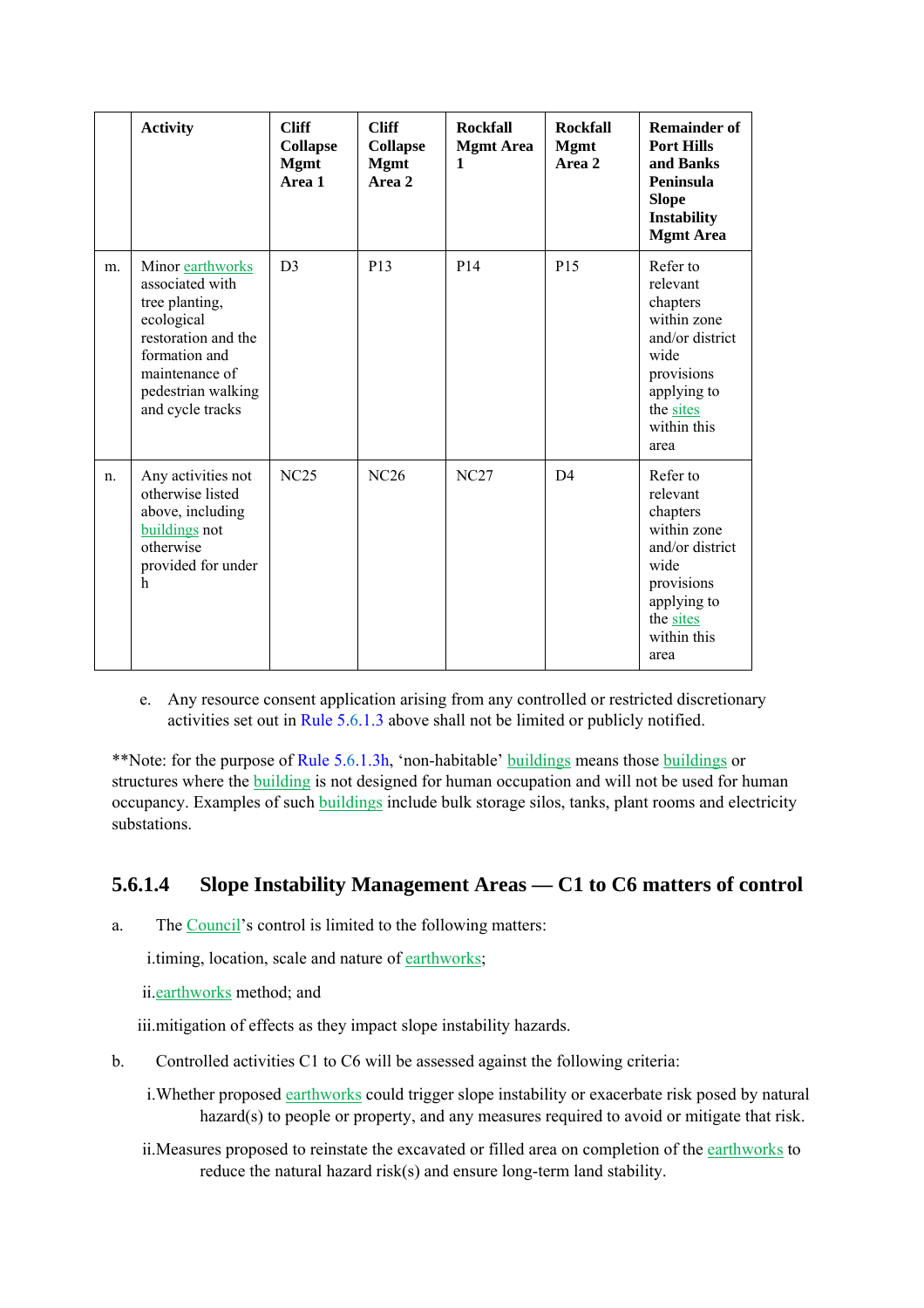iii.Whether the earthworks could have any adverse effects as a result of disturbance to drainage patterns and any measures required to avoid or mitigate such effects.

### **5.6.1.5 Slope Instability Management Areas — C7 to C28 matters of control**

a. The Council's control is limited to the following matters:

i.effects of natural hazards on people and property;

ii.location, size and design of allotments, structures, roads, access, services or foundations in relation to natural hazard risk;

iii.location, scale and design of **buildings** in relation to natural hazard risk;

iv.clearance or retention of vegetation or other natural features that mitigate natural hazard risk;

v.timing, location, scale and nature of earthworks;

vi.earthworks method;

vii.potential for the proposal to exacerbate natural hazard risk;

viii.benefits of infrastructure and performance of critical infrastructure following a natural hazard event; and

ix.mitigation of effects as they impact slope instability hazards.

b. Controlled activities C7 to C28 will be assessed against the following criteria:

i. Whether the proposal and associated hazard mitigation works:

- A. can be shown, based on evaluation by a Chartered Professional Engineer with experience in geotechnical engineering, using best practice methods, to increase the stability of land and/or protect structures and buildings and their occupants;
- B. can be shown, based on evaluation by a Chartered Professional Engineer with experience in geotechnical engineering, using best practice methods, to achieve an acceptable risk to life or property, including the extent to which an Annual Individual Fatality Risk of  $10^{-4}$  (1 in 10,000) or better can be achieved; and
- C. will have appropriate monitoring procedures applied, with inspections and maintenance undertaken and reported to the Council.
- ii.Whether, due to the sensitive nature of the proposed activity (for example, childcare centre, playground, hospital), an Annual Individual Fatality Risk lower than 10<sup>-4</sup> is appropriate.
- iii.Whether development of the site transfers risk to another site.
- iv.Whether the location and design of proposed building platforms, access, earthworks, retaining walls and services to the site are the most appropriate considering the risk of natural hazards on the site.
- v.Provision for ground-strengthening, foundation design, protection structures and the ability of these to be incorporated into the subdivision consent as conditions or consent notices.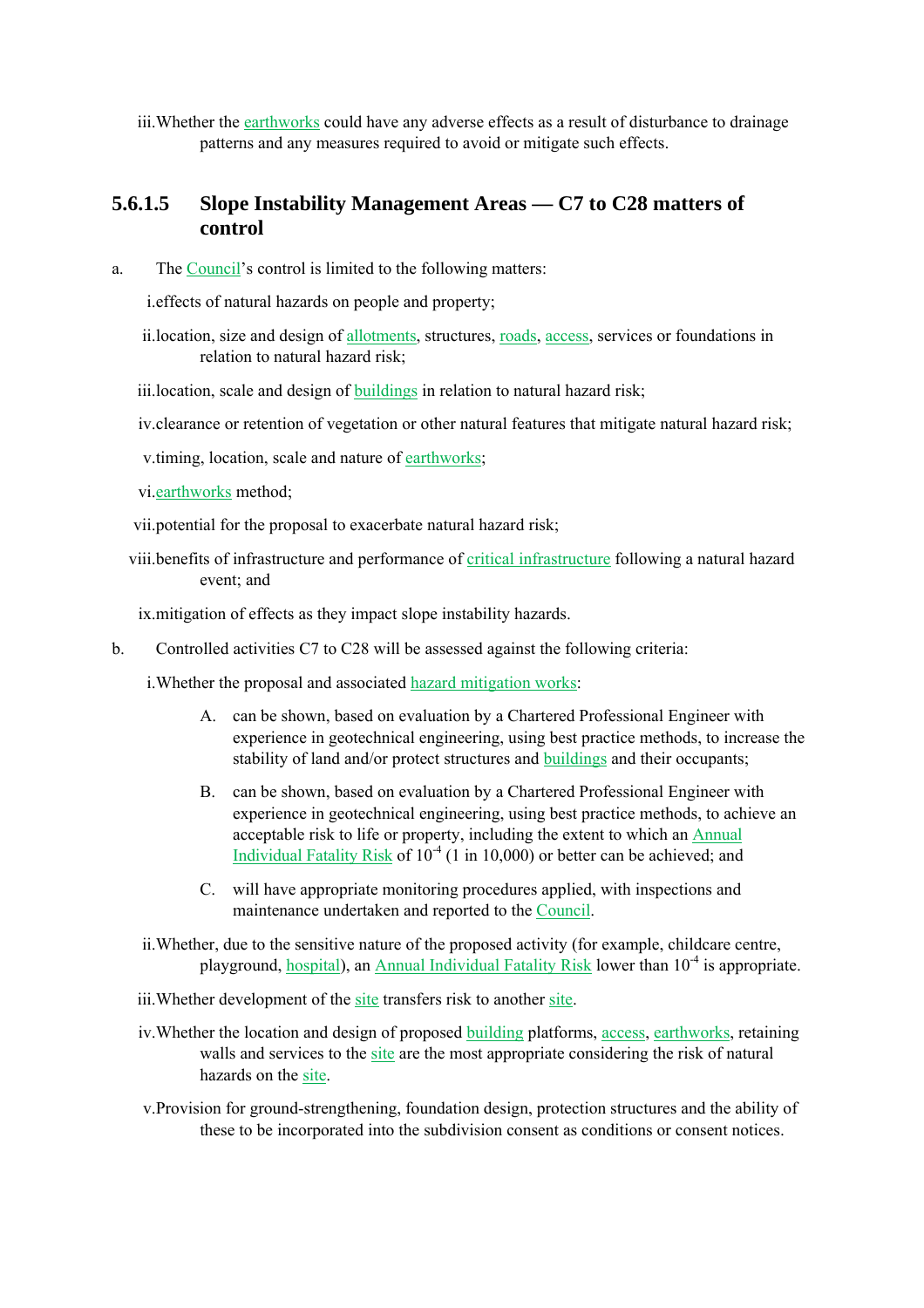- vi.The extent that surface or subsurface drainage patterns and stormwater management are impacted as a result of hazard mitigation works, and whether these have an effect on the site or surrounding sites.
- vii.Where critical infrastructure is involved, whether the infrastructure is designed in a way to continue to operate safely in the event of a significant natural hazard occurring, including containment of any hazardous substances associated with that infrastructure.
- viii.For infrastructure generally, the extent of benefits associated with that infrastructure, whether there is a functional or operational requirement for that location and whether there are any practical alternatives.
	- ix.Whether or not the work would be carried out under the supervision of either a Chartered Professional Engineer with experience in geotechnical engineering or a Professional Engineering Geologist (IPENZ registered).

### **5.6.1.6 Slope Instability Management Areas — RD1 to RD49 matters of discretion**

a. The Council's discretion is limited to the following matters:

i.effects of natural hazards on people and property;

ii.location, size and design of allotments, structures, roads, access, services or foundations in relation to natural hazard risk;

iii.location, scale and design of buildings in relation to natural hazard risk;

iv.clearance or retention of vegetation or other natural features that mitigate natural hazard risk;

v.timing, location, scale and nature of earthworks;

vi.earthworks method;

- vii.potential for the proposal to exacerbate natural hazard risk;
- viii.benefits of infrastructure and performance of critical infrastructure following a natural hazard event; and

ix.mitigation of effects as they impact slope instability hazards.

b. Restricted discretionary activities RD1 to RD49 will be assessed against the following criteria:

i.Whether the proposal and associated hazard mitigation works:

- A. can be shown, based on evaluation by a Chartered Professional Engineer with experience in geotechnical engineering, using best practice methods, to increase the stability of land and/or protect structures and buildings and their occupants;
- B. can be shown, based on evaluation by a Chartered Professional Engineer with experience in geotechnical engineering, using best practice methods, to achieve an acceptable risk to life or property, including the extent to which an Annual Individual Fatality Risk of  $10<sup>-4</sup>$  (1 in 10,000) or better can be achieved; and
- C. will have appropriate monitoring procedures applied, with inspections and maintenance undertaken and reported to the Council.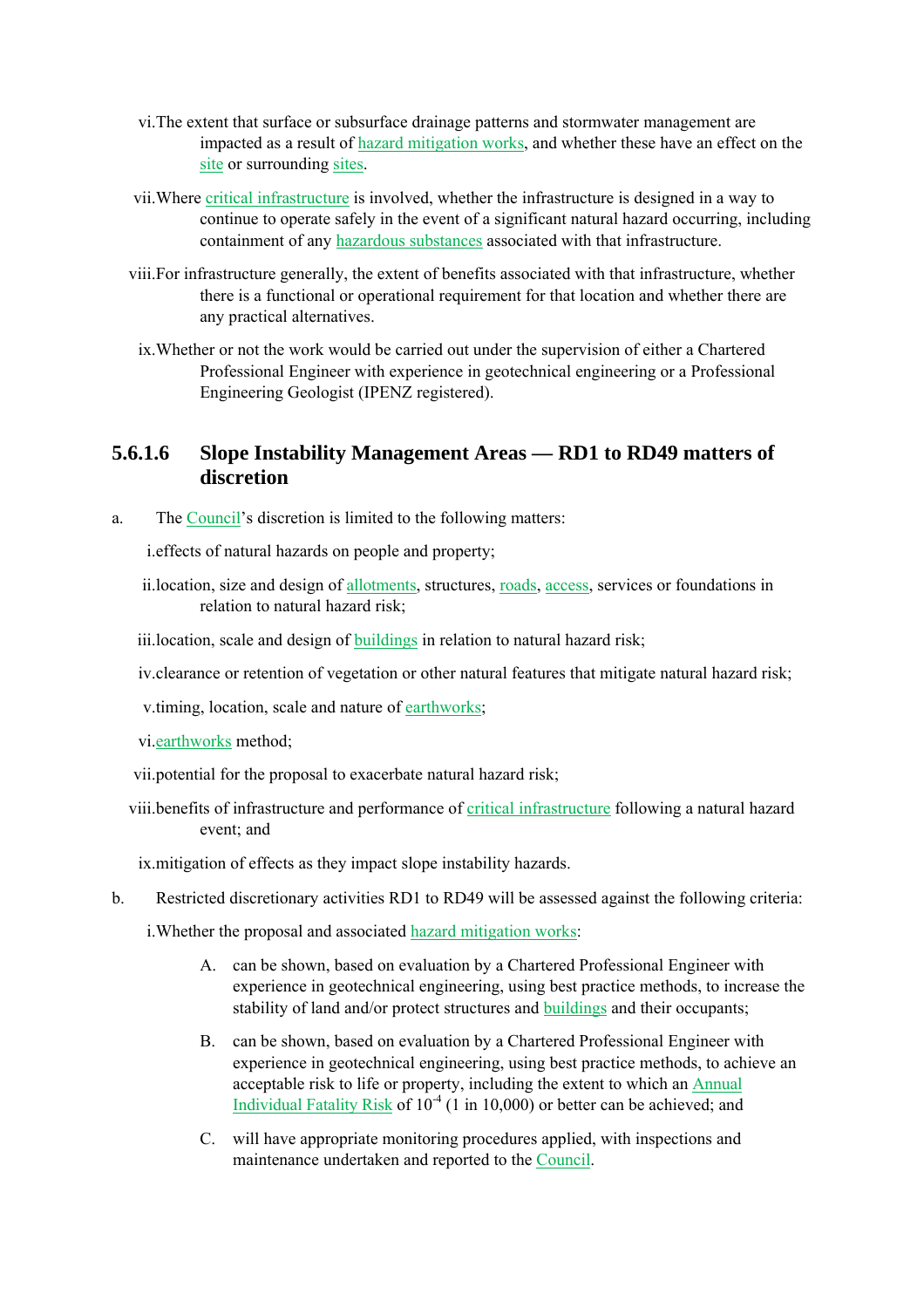- ii.Whether, due to the sensitive nature of the proposed activity (for example, childcare centre, playground, hospital), an Annual Individual Fatality Risk lower than 10<sup>-4</sup> is appropriate.
- iii. Whether development of the site transfers risk to another site.
- iv.Whether the location and design of proposed building platforms, access, earthworks, retaining walls and services to the site are the most appropriate considering the risk of natural hazards on the site.
- v.Provision for ground-strengthening, foundation design, protection structures and the ability of these to be incorporated into the subdivision consent as conditions or consent notices.
- vi.The extent that surface or subsurface drainage patterns and stormwater management are impacted as a result of hazard mitigation works, and whether these have an effect on the site or surrounding sites.
- vii.Where critical infrastructure is involved, whether the infrastructure is designed in a way to continue to operate safely in the event of a significant natural hazard occurring, including containment of any hazardous substances associated with that infrastructure.
- viii.For infrastructure generally, the extent of benefits associated with that infrastructure, whether there is a functional or operational requirement for that location and whether there are any practical alternatives.
	- ix.Whether or not the work would be carried out under the supervision of either a Chartered Professional Engineer with experience in geotechnical engineering or a Professional Engineering Geologist (IPENZ registered).
	- x.For RD 34, RD 36, RD 37, RD 38, RD 39 and RD 40 only, where the use and storage of hazardous substances are involved, whether the facility is designed in a way to manage the residual risks of adverse effects from hazardous substances to acceptable levels in the event of a significant natural hazard event occurring.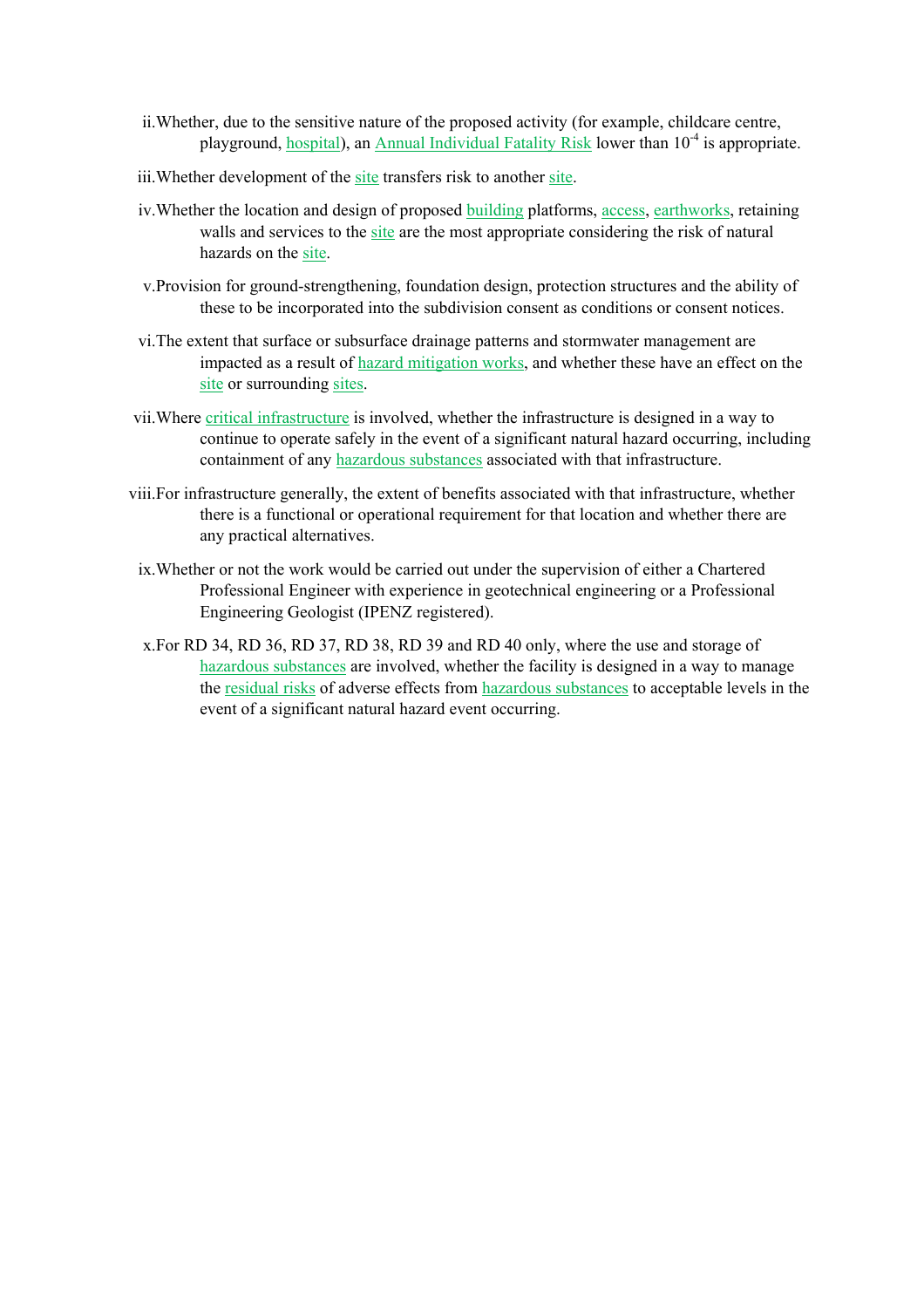# **5.7 General procedures — information requirements**

### **5.7.1 Additional information requirements for resource consent applications in the Liquefaction Management Area where a geotechnical report is required**

#### **Liquefaction potential**

- a. Applicants will be required to supply the results of a detailed geotechnical investigation and interpretation. The level of investigation should correspond with the scale and significance of the liquefaction hazard. Plans and information shall:
	- i.identify any areas which require particular ground strengthening or other mitigation measures, and recommendations for such mitigation;
	- ii.identify any areas which should be excluded from built development, due to geotechnical constraints, or which require geotechnical setbacks, including areas near the edges of rivers, streams, lakes, wetlands, stormwater detention areas and swales where lateral spread is likely to occur; and
	- iii.indicate any options and recommended locations for the proposed land use, transport features and other infrastructure recommended by the geotechnical engineer.
- b. All geotechnical reports in respect of liquefaction potential are to be prepared by a Chartered Professional Engineer with experience in geotechnical engineering or a Professional Engineering Geologist (IPENZ registered), and should contain all relevant geotechnical information, presented in both a factual and interpretive manner.

## **5.7.2 Additional information requirements for resource consent applications within Slope Instability Management Areas**

- a. Plans and accompanying information shall show:
	- i.the geological and geotechnical constraints across the site, including any relationship to or effect on areas of actual or potential instability of the site, including the location of any inferred faults.
	- ii.the location of the site in relation to the natural hazard, or the location of the hazard on the site itself, and the location of building platforms in relation to the hazard.

iii.the nature of the proposed activities on the site and the impact on other sites potentially affected by the natural hazard, and the effect of the hazard on the activity and vice versa.

b. All geotechnical reports are to be prepared by a Chartered Professional Engineer with experience in geotechnical engineering or a Professional Engineering Geologist (IPENZ registered), and should contain all relevant geotechnical information, presented in both a factual and interpretive manner. The design of rockfall protection structures must be carried out by a Chartered Professional Engineer with specific experience in the investigation, design and/or construction of rockfall protection structures, who has registered with the Council.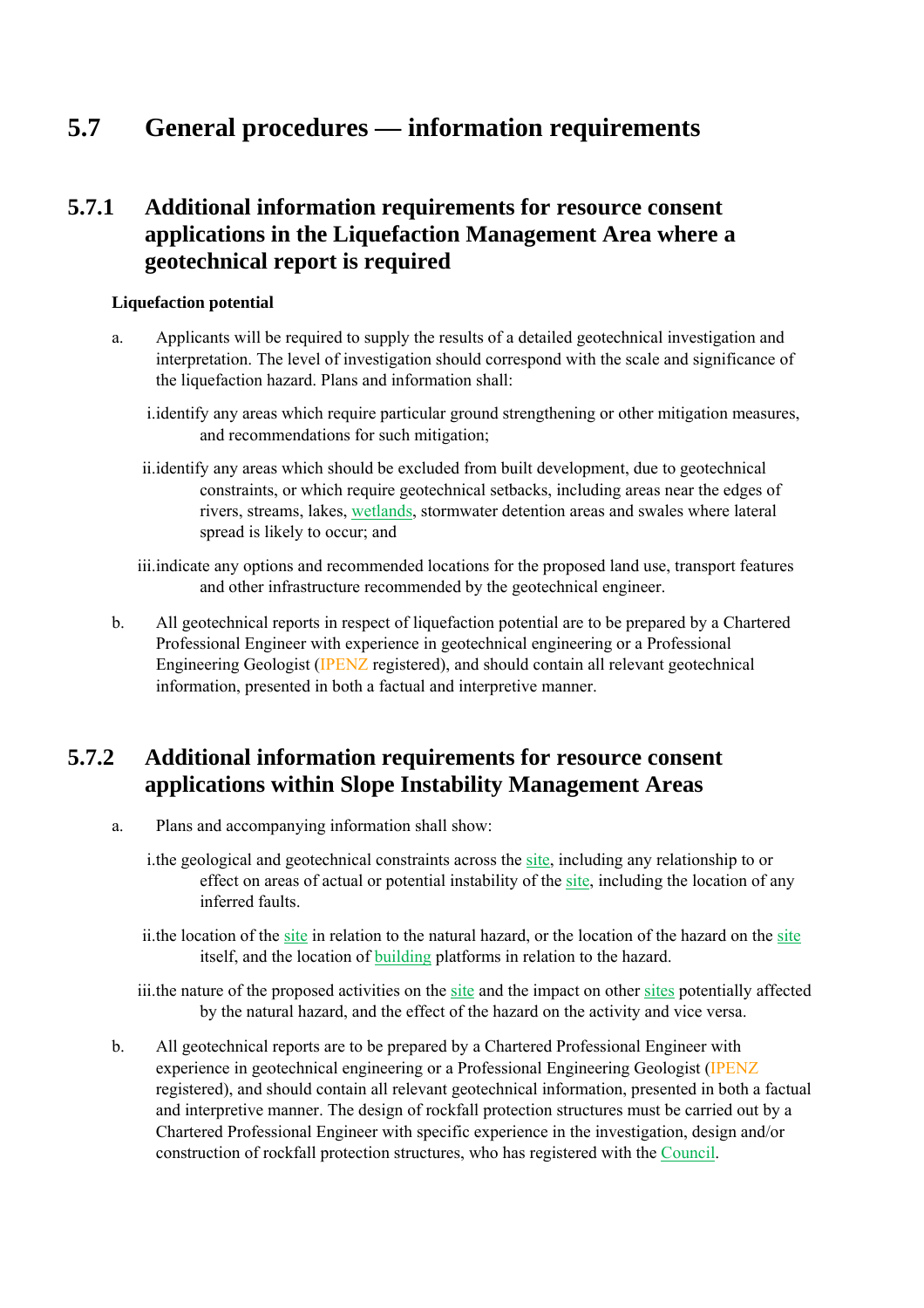## **5.7.3 Additional information requirements for all resource consent applications for subdivision**

### **5.7.3.1 Liquefaction Management Area**

#### **Liquefaction potential**

- a. At subdivision consent application stage, detailed liquefaction susceptibility assessment and reporting will be required in accordance with the densities, depth, methods and reporting specified in *Ministry of Business, Innovation and Employment (December 2012): Part D of "Guidance: Repairing and rebuilding houses affected by the Canterbury Earthquakes": Guidelines for the geotechnical investigation and assessment of subdivisions in the Canterbury region: Minimum requirements for geotechnical assessment for land development ('flatland areas' of the Canterbury region).*
- b. Subdivision consent applications will be required to include sufficient information and proposed measures to satisfy the Council that liquefaction risk (if present) can be adequately avoided, remedied or mitigated, including the potential effects of lateral spread within 200 metres of the edges of rivers, streams, lakes, wetlands, stormwater detention areas, swales or other areas with a sharp change in ground elevation.
- c. Subdivision plans shall show:
	- i.any areas which require particular ground strengthening or other mitigation measures, and recommendations for such mitigation;
	- ii.any areas which should be excluded from built development due to geotechnical constraints, or which require geotechnical setbacks; and
	- iii.any features of subdivision layout recommended by the geotechnical engineer, for example any recommended locations for proposed land uses, transport features and other infrastructure as a result of geotechnical constraints.
- d. All geotechnical reports with respect to liquefaction potential are to be prepared by a Chartered Professional Engineer with experience in geotechnical engineering, or a Professional Engineering Geologist (IPENZ registered), and should contain all relevant geotechnical information, presented in both a factual and interpretive manner.